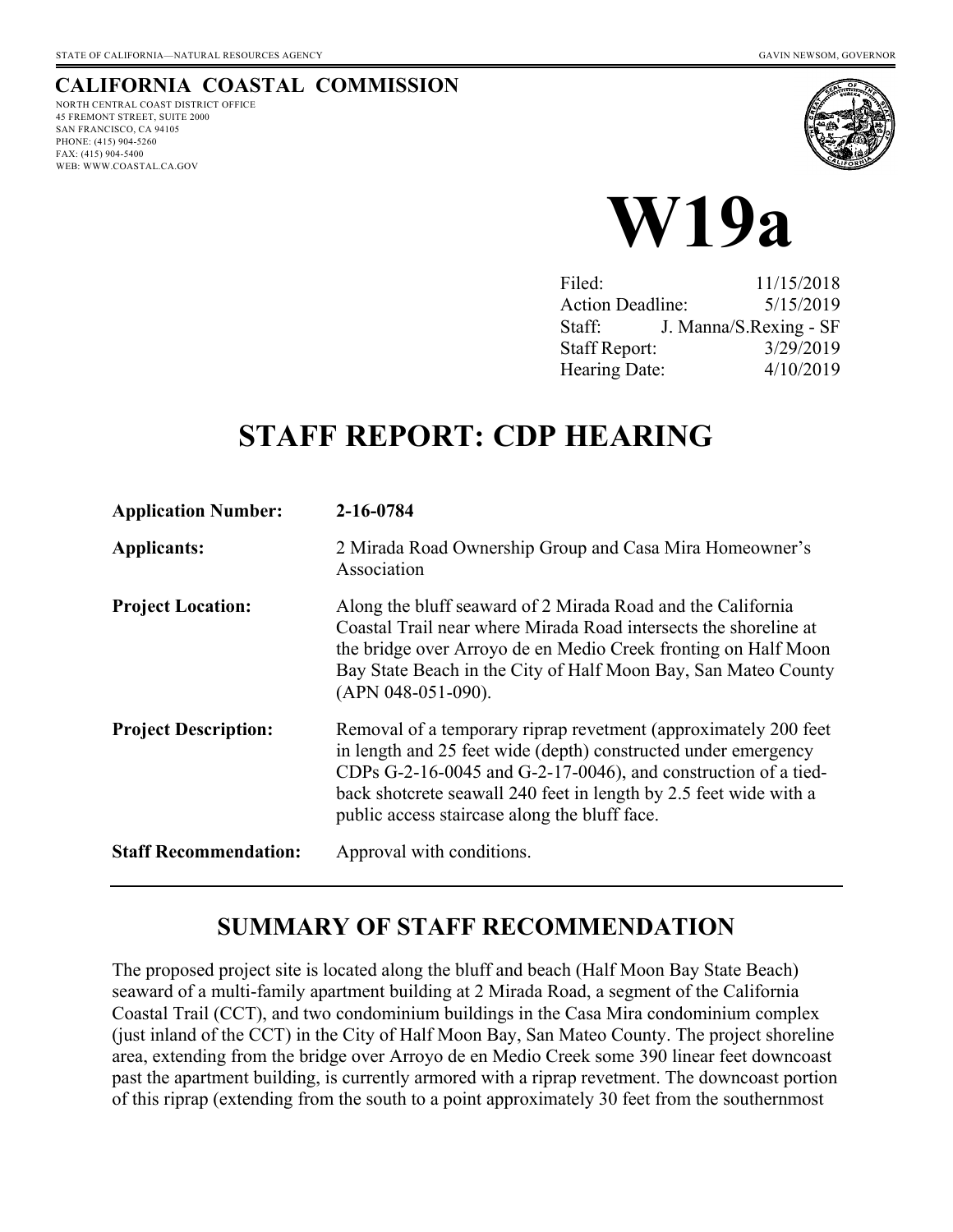#### 2-16-0784 (Mirada Seawall)

edge of the apartment building) was temporarily installed pursuant to two emergency CDPs (ECDPs) issued in 2016 and 2017. The upcoast portion of this riprap (i.e., from the bridge extending downcoast the same point some 30 feet south of the edge of the apartment building) was partially installed prior to implementation of the Coastal Act (i.e., roughly the 85 linear foot area directly fronting the apartment building) and partially (i.e., roughly 145 linear feet - a portion of which lies on State Parks sandy beach property) installed without required CDPs. Neither the pre-Coastal riprap nor the unpermitted riprap in this upcoast area are a part of the proposed project. Rather, the unpermitted riprap is the subject of an open enforcement investigation and will be addressed along with any issues with the pre-Coastal Act riprap separately at a later date. Only the downcoast portion of the riprap, installed temporarily via the recent ECDPs, is pertinent to this CDP application – including as the Applicants here propose to remove it and install a tied-back shotcrete seawall in its place.

The coastal bluff at the project location varies from about 24 to 32 feet in elevation above the beach level, and it is regularly subject to wave action, bluff sloughing, and ongoing erosion. In addition to the State Beach fronting the project area, blufftop State Parks land also extends directly south of the project site, currently preserved as open space with a component of the CCT)winding through it. The adjacent and nearby shoreline area to the south is comprised of a mix of open and generally accessible beaches, unobstructed by shoreline armoring and with very little blufftop development. Across the bridge over Arroyo de en Medio Creek lies Mirada Road, which extends about a quarter-mile north and provides both vehicular and very popular CCT access (extending to the north to the Mirada Surf component of the CCT that extends to Pillar Point Harbor), which is fronted by riprap and Miramar Beach. While the CCT is extremely popular in this area, there is currently no formal vertical beach access available from the blufftop to sandy beach level in the immediate area until the stairway near Pillar Point Harbor at Surfer's Beach, almost a mile to the north of the project site.

A 1984 Coastal Commission CDP (CDP 3-83-351) subdivided the property that, at that time, contained the apartments and undeveloped inland land into two parcels, the apartment building site (originally constructed in the early 1970s) seaward of the CCT and land inland of the CCT. That CDP also allowed construction of the two condominium buildings comprising 10 townhouse units of what is now the Casa Mira condominium complex on the more inland parcel. CDP 3-83-351 also required a lateral public access easement over the CCT area running between the apartments and the condominium buildings, a vertical public access easement from Mirada Road to the beach including development of a beach access stairway, and a lateral public access easement covering the area from the bluff edge to the mean high tide line. A wood/cable beach access stairway was eventually (i.e., 15 years later) constructed in June 1999, not in the originally approved location, but rather 200 feet south of the apartment building on State Parks property. The stairs were eventually washed out and destroyed by wave action.

In the winter of 2015-2016, heavy wave action caused unexpected bluff failure of approximately 20 feet in the vicinity of the project area. Subsequently, a total of 4,000 tons of riprap was placed pursuant to ECDPs G-2-16-0045 and G-2-17-0046. The proposed project involves removal of the temporary riprap placed pursuant to the two ECDPs, followed by installation of a tied-back shotcrete seawall in the same location. The proposed seawall would armor the bluff just downcoast of the apartments and fronting the CCT, covering the bluffs in this area completely, and extending approximately 240 lateral feet along the bluff south from the end of the existing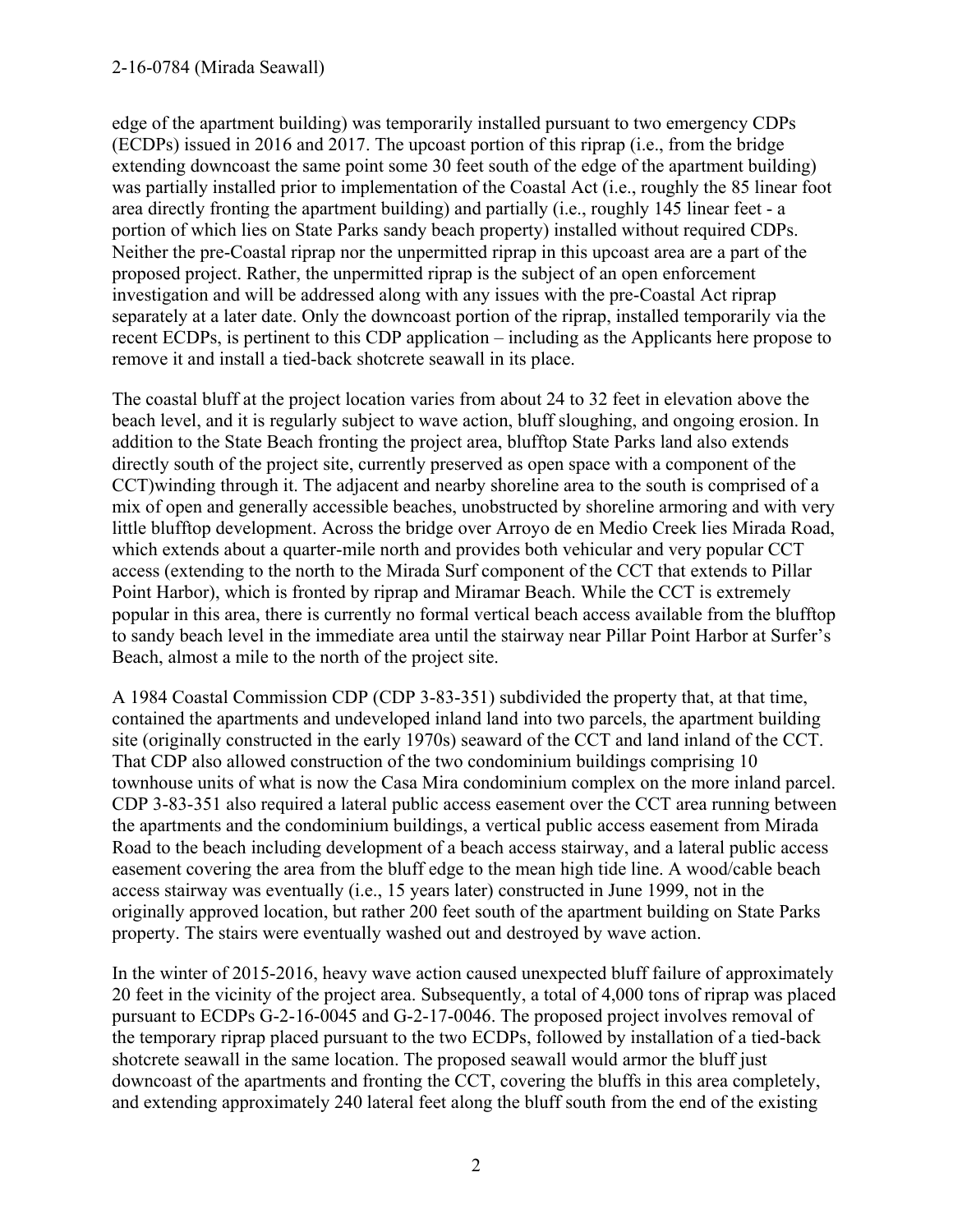apartment revetment along the bluff. The proposed armoring would be colored and contoured to mimic a natural bluff face.

Staff has reviewed the armoring proposal for this downcoast project area and concurs that the proposed vertical seawall is the preferable alternative under the Coastal Act to minimize significant adverse impacts to coastal resources while protecting the coastal-dependent CCT and the pre-Coastal Act apartments. The approximately 2.5-foot wide seawall will occupy much less public beach space than a riprap revetment would (including as evidenced by the current temporary revetment in that area), and can be designed to blend, as best as possible, into the natural bluff environment through colorizing and contouring its surface to match natural bluff landforms as much as possible. In addition, staff has worked closely with the Applicants on an appropriate mitigation package to offset coastal resource impacts from the proposed shoreline armoring. These measures include the Applicants providing for: (1) construction of a new beach access stairway, incorporated into the seawall design; (2) dedication of private blufftop land for public access to facilitate CCT connection to the new beach stairway; (3) construction of a portion of the realigned blufftop CCT segment (8 feet wide, approximately 300 lateral feet) above the proposed armoring and connecting to and running through State Parks' property directly south of the project site to minimize erosion risk; (4) landscaping improvements and installation of access amenities (i.e., public benches, bicycle racks, signage, etc.); (5) removal of all existing timber piles on the beach seaward of the proposed armoring to open up additional sandy beach area for public recreation; (6) a contribution in the amount of \$10,000 to help provide for potential public access stairway improvements to the beach to the north of the project site; and (7) ongoing maintenance of these public access areas, improvements, and amenities.

Thus, staff recommends that the Commission approve a CDP for the proposed project with conditions designed to: (1) ensure that the project is the minimum necessary to protect the endangered existing structure and the CCT; (2) provide enhanced public recreational access and amenities; (3) require other agency approvals; (4) require assumption of risk, waiver of liability and indemnity agreements for coastal hazards; (5) require monitoring and maintenance of the asbuilt project and access improvements; (6) provide for appropriate coastal bluff landscaping to help provide visual screening of the armoring; (7) include appropriate best management practices to protect water quality, public access, and other coastal resources during construction; (8) require installation of public access improvements including trail improvements, the beach stairway (as required by CDP 3-83-351), and a contribution towards future access stairways to the north of the project site; and (9) record a general deed restriction against the property governed by this CDP. Again, issues associated with the unpermitted riprap upcoast of the project area are not addressed herein, and will be considered separately through other means including as an enforcement matter.

Therefore, as conditioned, the project can be found consistent with the Coastal Act, and staff recommends approval of the CDP. The motion is found on page 5 below.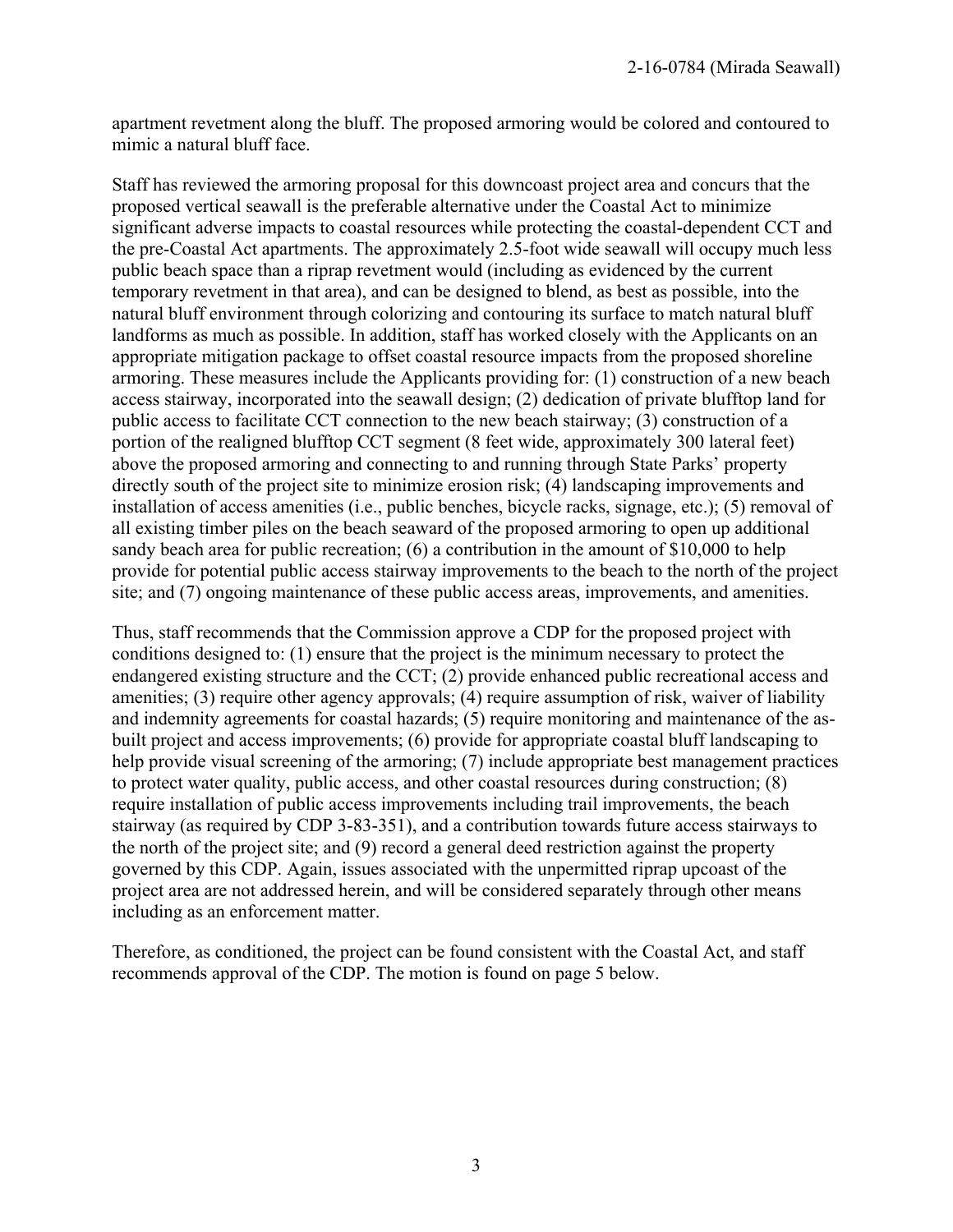# **TABLE OF CONTENTS**

### **APPENDICES**

Appendix A – Substantive File Documents Appendix B – Staff Contacts with Agencies and Groups

#### **EXHIBITS**

Exhibit 1: Project Location Exhibit 2: Project Area Photos Exhibit 3: Proposed Project Plans Exhibit 4: Sewer Line Map Exhibit 5: Emergency CDPs G-2-16-0045 and G-2-17-0046 Exhibit 6: Mirada Land Valuation Exhibit 7: Sand Bids Exhibit 8: Easement Map Exhibit 9: Coastal Trail Realignment Map [Exhibit 10: Permitted vs. Unpermitted Riprap](https://documents.coastal.ca.gov/reports/2019/4/W19a/W19a-4-2019-exhibits.pdf)

### **[CORRESPONDENCE](https://documents.coastal.ca.gov/reports/2019/4/W19a/W19a-4-2019-corresp.pdf)**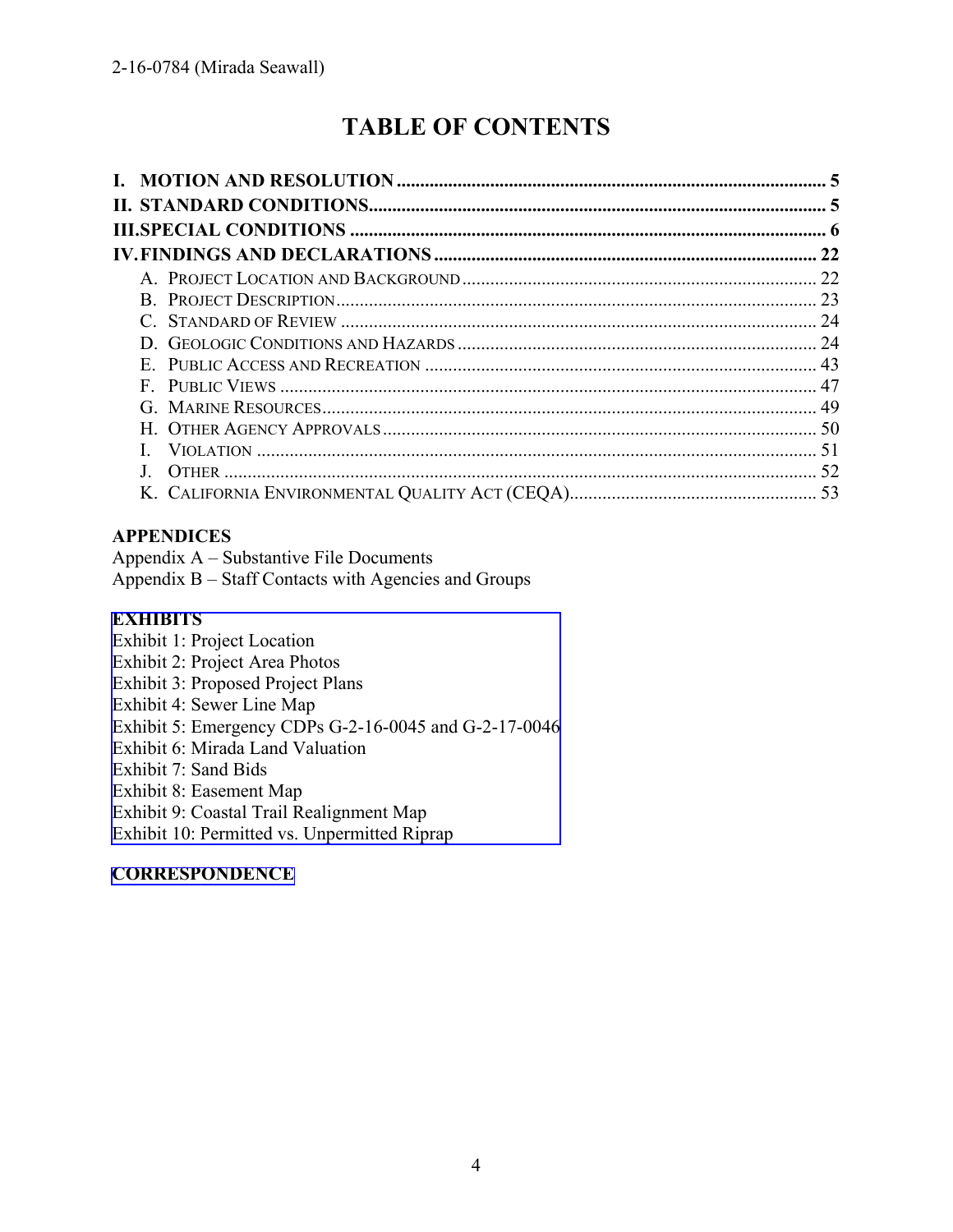# **I. MOTION AND RESOLUTION**

Staff recommends that the Commission, after public hearing, **approve** a CDP for the proposed development. To implement this recommendation, staff recommends a **YES** vote on the following motion. Passage of this motion will result in approval of the CDP as conditioned and adoption of the following resolution and findings. The motion passes only by affirmative vote of a majority of the Commissioners present.

*Motion: I move that the Commission approve Coastal Development Permit Number 2- 16-0784 pursuant to the staff recommendation, and I recommend a yes vote.* 

*Resolution to Approve CDP: The Commission hereby approves Coastal Development Permit Number 2-16-0784 for the proposed development and adopts the findings set forth below on grounds that the development as conditioned will be in conformity with the policies of Chapter 3 of the Coastal Act. Approval of the Permit complies with the California Environmental Quality Act because either 1) feasible mitigation measures and/or alternatives have been incorporated to substantially lessen any significant adverse effects of the development on the environment, or 2) there are no further feasible mitigation measures or alternatives that would substantially lessen any significant adverse impacts of the development on the environment.* 

# **II. STANDARD CONDITIONS**

This permit is granted subject to the following standard conditions:

- **1. Notice of Receipt and Acknowledgment.** The permit is not valid and development shall not commence until a copy of the permit, signed by the Applicants or authorized agent, acknowledging receipt of the permit and acceptance of the terms and conditions, is returned to the Commission office.
- **2. Expiration**. If development has not commenced, the permit will expire two years from the date on which the Commission voted on the application. Development shall be pursued in a diligent manner and completed in a reasonable period of time. Application for extension of the permit must be made prior to the expiration date.
- **3.** Interpretation. Any questions of intent or interpretation of any condition will be resolved by the Executive Director or the Commission.
- **4. Assignment.** The permit may be assigned to any qualified person, provided assignee files with the Commission an affidavit accepting all terms and conditions of the permit.
- **5. Terms and Conditions Run with the Land.** These terms and conditions shall be perpetual, and it is the intention of the Commission and the Applicants to bind all future owners and possessors of the subject property to the terms and conditions.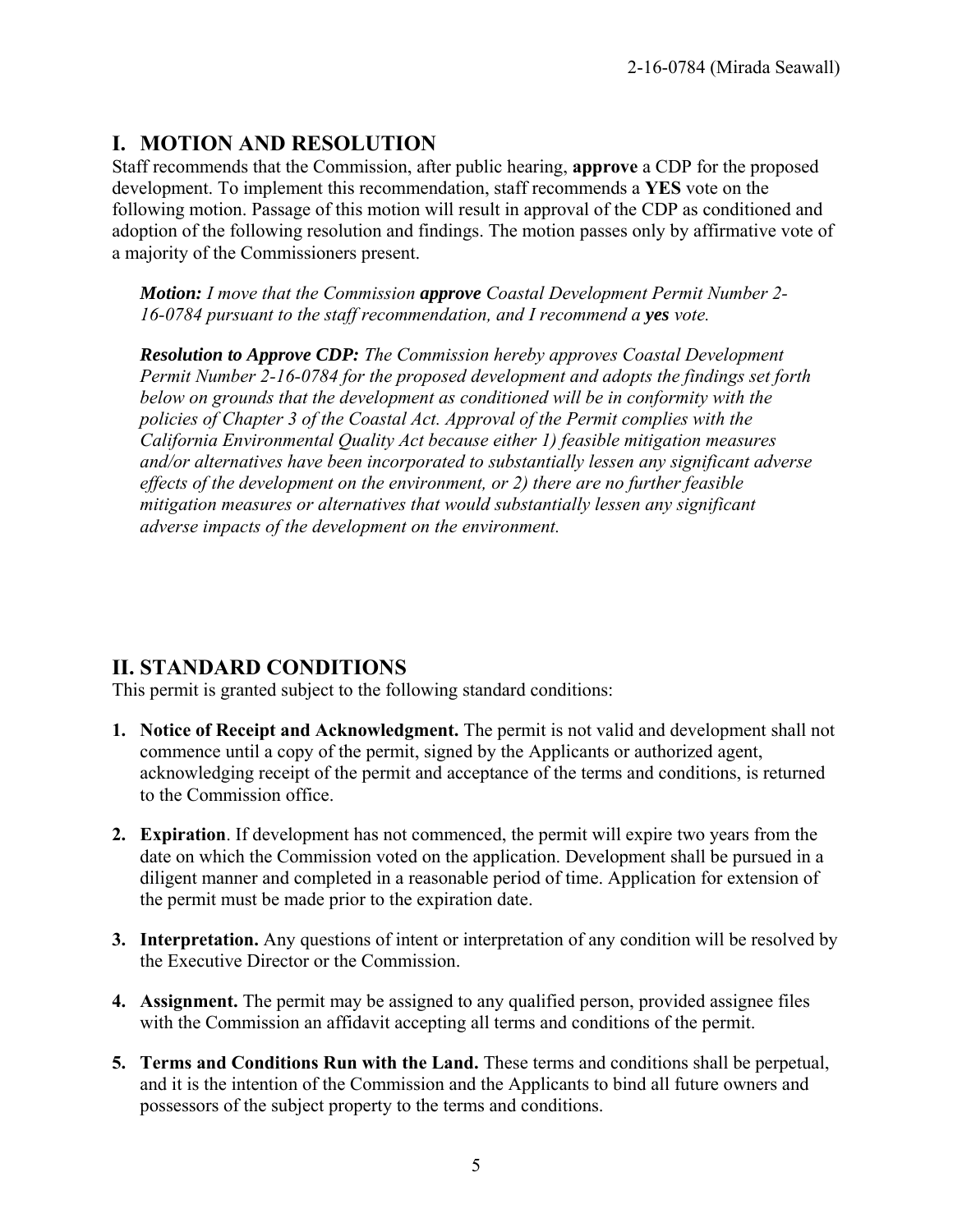# **III. SPECIAL CONDITIONS**

This permit is granted subject to the following special conditions:

- **1. Revised Final Plans.** PRIOR TO ISSUANCE OF THE CDP, the Permittees shall submit two full-size sets of Revised Final Plans to the Executive Director for review and written approval. The Plans shall be prepared by a licensed professional or professionals (i.e., geotechnical engineer, surveyor, etc.), shall be based on current professionally surveyed and certified topographic elevations for the entire site, and shall include a graphic scale. The Revised Final Plans shall be in substantial conformance with the proposed plans (by TerraCosta Consulting Group titled "BLUFF STABILIZATION PROJECT" dated March 15, 2019 on sheet 1, and dated received in the Coastal Commission's North Central Coast District office on March 27, 2019 – **see Exhibit 3**), except that they shall be modified as required below:
	- **(a) Concrete Surfacing.** All seawall (including the seawall's top edge) and stairway concrete surfaces shall be faced with a sculpted concrete surface that mimics natural undulating bluff landforms in the vicinity in terms of integral mottled color, texture, and undulation to the maximum extent feasible (except that stair treads may be contoured for safety while meeting all other requirements). Any protruding elements (e.g., corners, edges etc.) shall be contoured in a non-linear manner designed to evoke natural bluff undulations. All drainage and related elements within the sculpted concrete shall be camouflaged (e.g., randomly spaced, hidden with overhanging or otherwise protruding sculpted concrete, etc.) so as to be hidden from view and/or inconspicuous as seen from the top of the bluffs and the beach, including in terms of any expected drainage staining over time. The color, texture and undulations of the seawall and stairway surfaces shall be maintained throughout the life of the structure. AT LEAST 30 DAYS PRIOR TO COMMENCEMENT OF FINISH CONCRETE SURFACING, the Permittees shall submit to the Executive Director for review and approval the qualifications of the contractor who will perform the finish concrete work, including photos and identification of similar completed projects. Such finish concrete work shall not commence until the Executive Director has approved the finish concrete contractor.
	- **(b) Base of Stairway.** The stairway shall include a concrete base sufficient to ensure its continued function and utility.
	- **(c) Wave Deflector.** The proposed wave deflector on the seawall shall be eliminated, and this area shall instead meet the requirements of **Special Condition 1(a)** above, where this area at the top of the seawall may have some seaward protrusion provided it meets those requirements.
	- **(d) Riprap Transition.** Riprap located at the upcoast edge of the seawall shall be removed/restacked to provide an appropriate transition between the seawall and the upcoast riprap while limiting the amount of riprap on the beach for this purpose to the maximum feasible extent. All such transition riprap is only considered to be authorized on a temporary basis and shall be removed as soon as is practicable and feasible, but shall be required to be removed by this CDP no later than three years from the date of CDP approval (i.e., by April 10, 2022) unless extended by the Executive Director for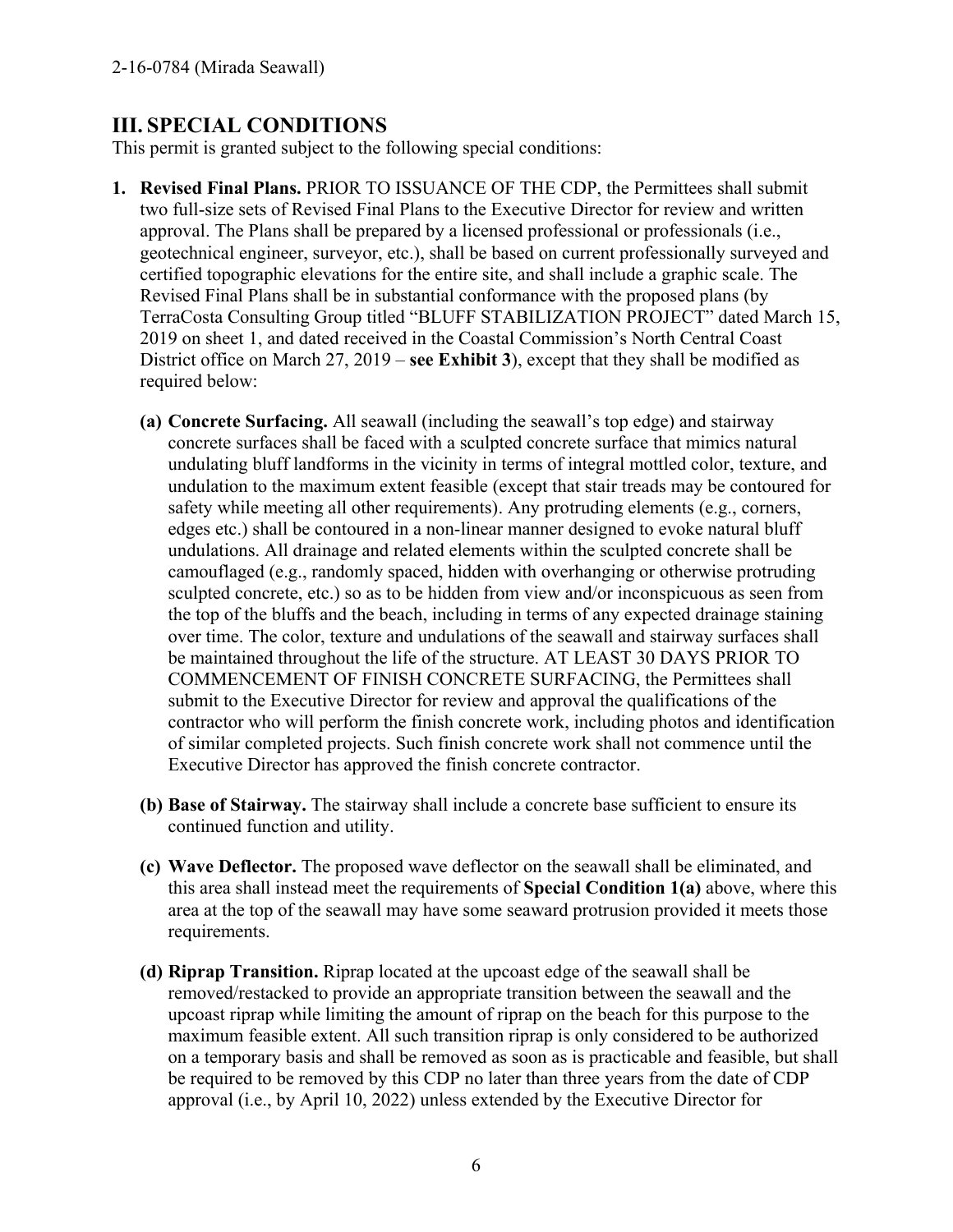demonstration of good cause. The final disposition shall be determined through the enforcement and/or CDP processes as necessary to resolve permitting issues with the pre-CDP requirement riprap and unpermitted riprap in the area extending north from the northernmost end of the seawall.

- **(e) Blufftop Area Fencing/Barriers.** All existing wire fencing at the blufftop edge, both up and downcoast of the apartment building at 2 Mirada Road, shall be removed. Any wooden post and rope barriers along the blufftop upcoast of the apartment building may remain only if they are modified to match the existing wooden post and rope barrier along the edge of the Coastal Trail. The derelict wood fencing immediately adjacent to the upcoast corner of the apartment building shall be removed. Only wooden post and rope barriers that match the existing wooden post and rope barrier along the edge of the Coastal Trail shall be allowed in the project area, and such barriers shall be limited to locations where required for public safety.
- **(f) Railing.** The proposed railing atop the seawall itself shall be eliminated. Stairway railings shall be metal capable of withstanding the rigors of the shoreline location, and shall be sited and designed to blend as much as possible into the seawall/stairway camouflaging (including limiting rail segments as much as possible, and using integral color to match the seawall/stairway's mottled color, cor-ten steel, mottled or flat-black paint, etc.). A transition railing near the top of the stairway may be allowed to address potential public safety concerns on the blufftop provided that it shall only be allowed provided it is the minimum amount of railing necessary for such function, and provided that it is sited and designed to minimize visual impacts as much as possible.
- **(g) Drainage.** All drainage and related elements within the sculpted concrete and any related energy dissipation measures shall be camouflaged (e.g., randomly spaced, hidden with overhanging or otherwise protruding sculpted concrete, etc.) so as to be hidden from view and/or inconspicuous as seen from the on top of the bluffs and the beach. All drainage elements shall be sited and designed to reduce the potential for drainage-caused erosion, and to be as inconspicuous as possible.
- **(h) Landscaping.** Non-native and invasive plant species in the area between the Coastal Trail and the seawall and extending north as far as the apartment building walkway entrance shall be removed and not be allowed to persist, and such area shall be landscaped with native and noninvasive plant species that are tolerant of salt air and salt spray, with a preference for species capable of trailing vegetation that can help screen the top of the seawall as seen from the trail and beach as much as possible. All such plants shall be kept in good growing condition and shall be replaced as necessary to maintain the approved vegetation over the life of the project, including to maintain some visual screening of the top of the seawall. Regular monitoring and provisions for remedial action (such as replanting as necessary) shall be identified to ensure landscaping success.
- **(i) Irrigation.** Irrigation shall be limited to that necessary to ensure landscaping success, and shall be sited and designed to reduce the potential for contributing to bluff erosion.
- **(j) Timber Piles.** All existing timber piles on the beach seaward of the proposed armoring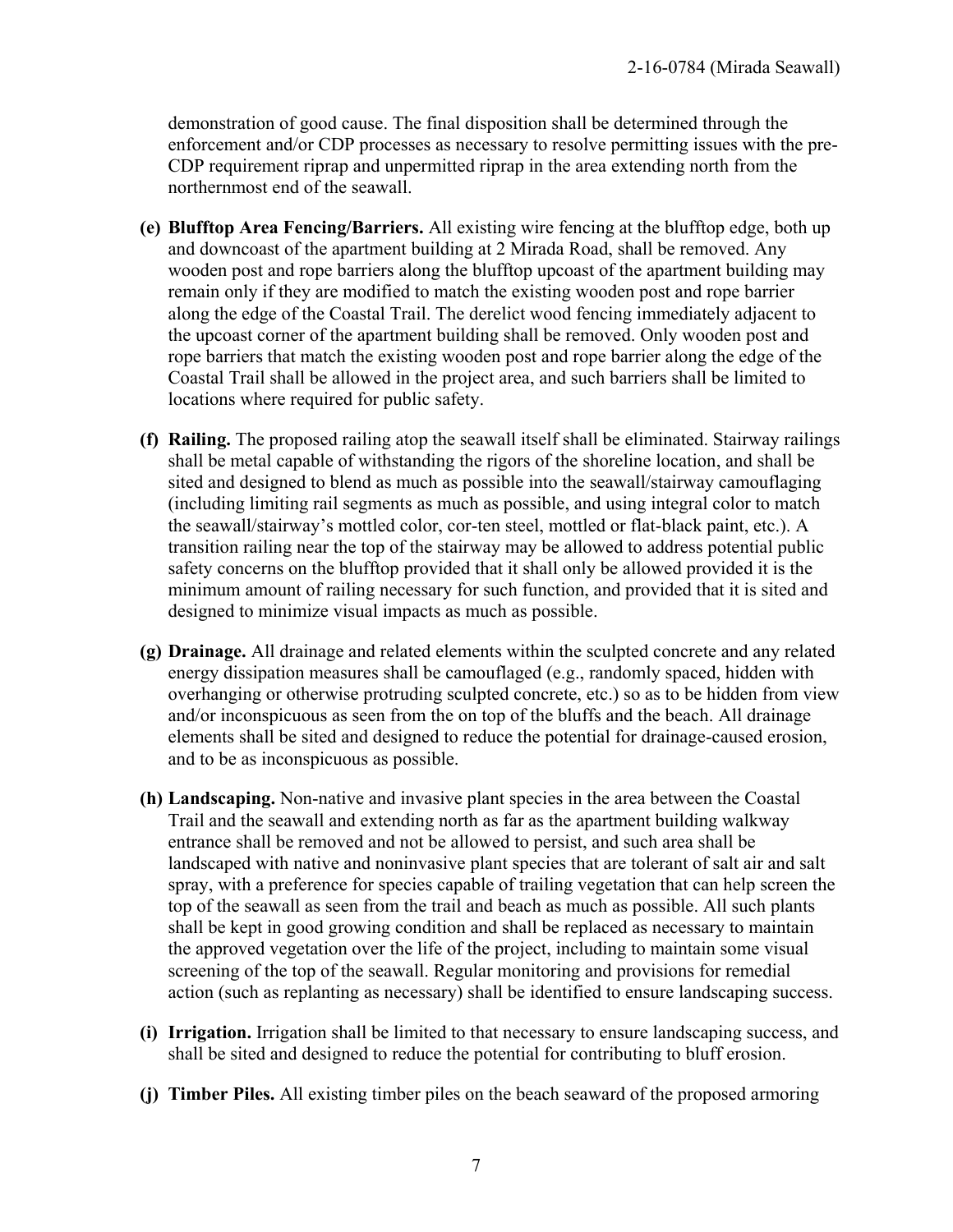(approximately 25 piles total, generally extending 3 to 9 feet above the sand) shall be removed from the beach area and properly disposed of. If unable to remove completely, the piles may be cut off below the typical winter beach elevation provided they are cut off at least three feet below such elevation.

- **(k) Excavated Sand Berm.** The proposed excavated sand berm shall be modified as necessary to ensure continuous lateral accessway of at least 25 feet on the beach above the extent of tidal wash at all times.
- **(l) Drilled Piers.** Details regarding the drilled piers at the upcoast and downcoast ends of the seawall shall be provided, including expected depths and any grade beams or other connector components. Drilled piers and any connectors shall all be below grade, and plans shall provide for them to be buried as part of the project. Any drilled piers that become visible shall be required to meet the requirements of **Special Condition 1(a)** above, subject to Executive Director approval of all methods to achieve same prior to any such work being undertaken.
- **(m)Surveyed Benchmarks.** The Plans shall identify an appropriate number of surveyed benchmarks, including location and elevation, to be used for future monitoring evaluations (see also **Special Condition 7**).
- **(n) Private Development in Right-of-way/Dedication Area.** All private development associated with the driveway and the parking lot for the apartments that is located in the public right-of-way and/or in the required public dedication area (i.e., pursuant to CDP 3- 83-351) (see **Exhibit 8**) shall be removed and area restored to public purposes (e.g., landscaped area, public pathway, etc.). A low wooden rope and pole barrier can continue to be present at the demarcation point between private and public property interest provided it is designed to match the existing wooden post and rope barrier along the edge of the Coastal Trail.
- **(o) Other Public Access Improvements.** In addition to the beach stairway, the Plans shall provide for the following additional public access improvements, which shall be sited and designed to maximize coastal view protection and minimize visual intrusion, including through use of materials appropriate to the shoreline context that blend with the natural environment and existing improvements in the area:
	- **1. Trail Improvements.** A portion of the Coastal Trail shall be re-routed inland south of the stairway location as indicated on **Exhibit 12**, and the area seaward of it currently used as trail restored to a natural blufftop state similar to the surrounding natural blufftop area. The rerouted trail shall connect with the existing trail near the stairway and link back up with the Coastal Trail further to the south; shall be a minimum of 8 feet wide; shall be paved to match existing trail segments at either end; and shall meander in a curvilinear fashion and be roughly parallel to the shoreline orientation. The re-routed trail shall be sited and designed to eliminate the need for railings or other such safety barriers as much as possible (e.g., set back a sufficient distance from the blufftop edge), and any required safety barriers shall match the existing wooden post and rope barrier along the edge of the Coastal Trail.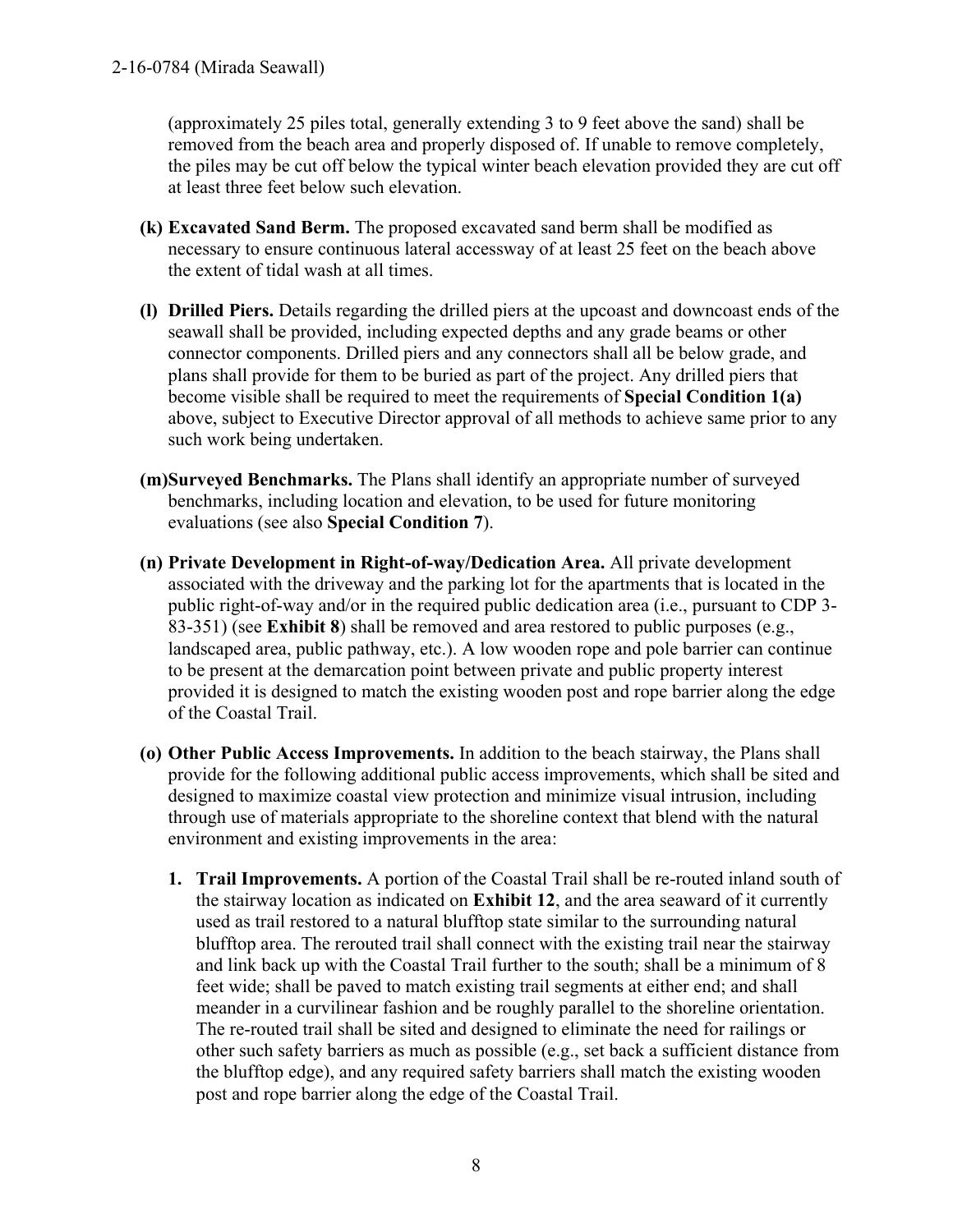- **2. Beach Stairway.** A new public access stairway from the blufftop to the sandy beach that is substantially consistent with the stairway described and shown on the proposed plans (see **Exhibit 3**) shall be provided. The stairway treads shall be at least 5 feet wide (as measured between any required railings, or as measured between the sculpted concrete where no such railings are present) and at least 16 inches deep, with a roughly 6 inch rise; any landings shall also be at least 5 feet in all directions; and the stairway shall extend to the base of the seawall, to which it shall be structurally connected, with a concrete base (see also **Special Condition 1(b)** above).
- **3. Public Access Amenities.** At least one public access bench shall be provided near the stairway seaward of the trail, and at least one bench shall be provided north of the 2 Mirada apartments on the existing public easement area seaward from the end of Mirada Road (see **Exhibit 8**). Such benches shall be constructed of natural materials designed to blend into the natural setting as much as possible, and shall be accessible from the CCT, either directly or through short pathway connector segments. For the bench area north of the 2 Mirada apartments, such area shall also be revegetated in the same way as described in **Special Condition 1(h)** above. In addition, the Plans shall provide for an adequate number (i.e., commensurate to the expected level of use) of bicycle racks distributed appropriately along the trail in the project area in a way that maximizes their public access utility and minimizes their impact on public views.
- **4. Signage.** The Plans shall provide for the installation of informational, directional, and safety signage at appropriate locations. The signs shall be designed so as to provide clear public use information without adversely impacting public views and site character, with directional signs where the trail meets Mirada Road and the stairway at a minimum. At a minimum, at least one public access interpretive sign (appropriate to Half Moon Bay shoreline issues, information, and/or history) shall be located at an appropriate location along the trail. Sign details showing the location, materials, design, and text of all public access signs shall be provided. Signs shall include the California Coastal Trail and California Coastal Commission emblems and recognition of the Coastal Commission's role in providing public access at this location.
- **(p) Easements.** All development shall be shown in relation to both existing public access easement/dedication areas from prior CDP authorizations (as shown in **Exhibit 8**) as well as the required public access easement/dedication areas associated with this CDP (see **Special Condition 4**), and all public access improvements shall be located within such areas entirely.

The Revised Final Plans shall be submitted with evidence of City of Half Moon Bay and California State Parks review and approval. All requirements above and all requirements of the approved Revised Final Plans shall be enforceable components of this CDP. The Permittee shall undertake development in accordance with this condition and the approved Revised Final Plans. Minor adjustments to these requirements may be allowed by the Executive Director if such adjustments: (1) are deemed reasonable and necessary; and (2) do not adversely impact coastal resources.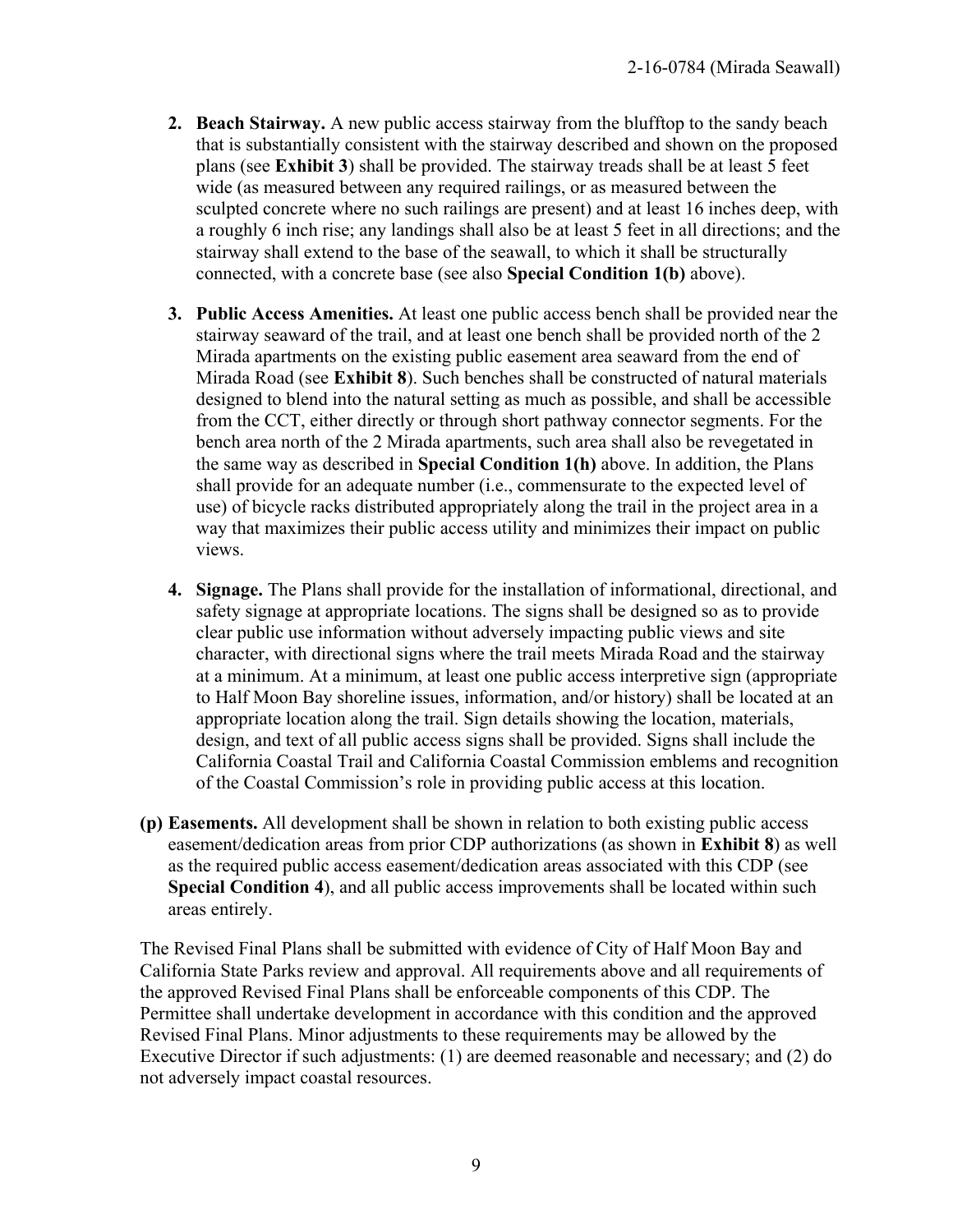#### 2-16-0784 (Mirada Seawall)

- **2. Public Access Management Plan.** PRIOR TO ISSUANCE OF THE CDP, the Permittees shall submit two sets of a Public Access Management Plan (Plan) to the Executive Director for review and approval. The Plan shall clearly describe the manner in which public recreational access to the beach and along the Coastal Trail inland of the armoring is to be provided and managed, with the objective of maximizing public access and recreational use of all public access areas associated with the approved project (including the Coastal Trail, the beach stairway, and the beach) and all related areas and public access amenities (i.e., benches, picnic tables, etc.) as described in this special condition and **Special Condition 1**. All public access improvements shall be sited and designed to maximize coastal view protection and minimize visual intrusion, including through use of materials appropriate to the shoreline context that blend with the natural environment and existing improvements in the area. The Plan shall at a minimum include and provide for all of the following:
	- **(a) Public Access Areas and Amenities.** The Plan shall clearly identify (and depict on a site plan) all existing and required public access areas and amenities, including the Coastal Trail, beach access stairway, and other public access amenities and improvements described herein and in **Special Condition 1**, as well the existing public access easement/dedication areas (from prior CDP authorizations) and the required public access easement/dedication areas associated with this CDP (see **Special Condition 4**).
	- **(b) Public Access Use Parameters.** All parameters for use of the Coastal Trail area, the beach access stairway, and all other access areas, improvements and amenities shall be clearly identified. All such public access areas, improvements, and amenities shall be publicly available for general public pedestrian and other public access consistent with the terms and conditions of this CDP.
	- **(c) No Public Access Disruption.** Development and uses within the Plan's public access areas that disrupt and/or degrade public access, including areas set aside for private uses, barriers to public access (such as planters, temporary structures, private use signs, fences, barriers, ropes, etc.) shall be prohibited. The public use areas, improvements, and amenities shall be maintained consistent with the approved Plan and in a manner that maximizes public use and enjoyment.
	- **(d) Public Access Use Hours.** All public access areas, improvements, and amenities shall be available to the general public 24 hours a day and shall be free of charge.
	- **(e) Public Access Construction.** All public access areas, improvements, and amenities associated with the approved project shall be constructed and available for public use as soon as possible, but no later than the Saturday of Memorial Day weekend 2020 (May 23, 2020). The Executive Director may extend this deadline on demonstration of good cause.
	- **(f) Public Access Areas and Amenities Maintained.** All of the public access areas, improvements, and amenities shall be constructed in a structurally sound manner and maintained in their approved state consistent with the terms and conditions of this CDP, including through ongoing repair, maintenance, or relocation (if necessary to respond to shoreline erosion) of all public access improvements. Prior to any modification, movement, or replacement of access improvements, the Permittees shall obtain an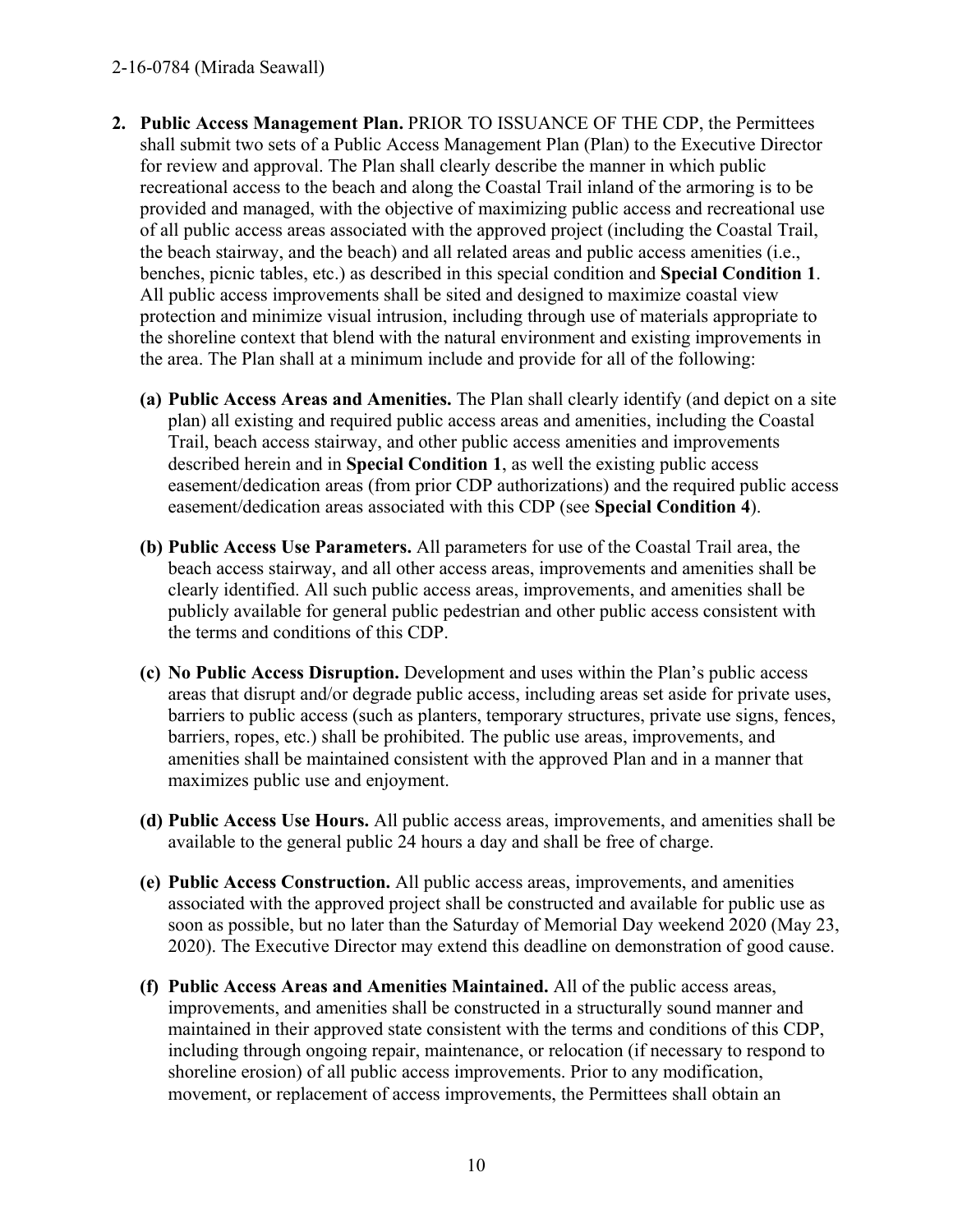amendment to this CDP to authorize such development, unless the Executive Director determines that an amendment is not legally necessary. Public use areas shall be maintained consistent with the approved Public Access Management Plan and in a manner that maximizes public use and enjoyment.

The Public Access Management Plan shall be submitted with evidence of City of Half Moon Bay and California State Parks review and approval. All requirements above and all requirements of the approved Public Access Management Plan shall be enforceable components of this CDP. The Permittees shall undertake development in accordance with this condition and the approved Public Access Management Plan. Minor adjustments to the above requirements, as well as to the Executive Director-approved Plan, which do not require a CDP amendment or new CDP (as determined by the Executive Director) may be allowed by the Executive Director if such adjustments: (1) are deemed reasonable and necessary; and (2) do not adversely impact coastal resources.

- **3. Public Access Mitigation Fee.** PRIOR TO ISSUANCE OF THE CDP, the Permittees shall submit evidence, in a form and content acceptable to the Executive Director, that a fee in the amount of \$10,000 has been deposited into an interest bearing account designated by the Executive Director, and held by San Mateo County, the City of Half Moon Bay, the California Department of Parks and Recreation, the Coastal Conservancy, or another Executive Director approved alternate entity, for the purpose of helping to fund the future construction of a public beach stairway or stairways north of the proposed armoring (near where the pedestrian bridge spans the Arroyo de en Medio Creek) to connect the Coastal Trail to the beach. All interest earned on the fee will be payable to the account. The funds and accrued interest may also be used for provision, restoration and enhancement of public access and recreational opportunities along the shoreline in the City of Half Moon Bay, including but not limited to public access improvements, recreational amenities, and/or acquisition of privately-owned beach or beach-fronting property for such uses, with a preference for a beach access stairway north of the apartments at 2 Mirada Road as the headland there blocks lateral beach access most of the time. All of the funds and any accrued interest shall be used for the above-stated purposes, in consultation with the Executive Director, within ten years of the funds being deposited into the account. Any funds and accrued interest not so used by that time, may be directed to other projects and/or accounts at the Executive Director's discretion. The funds shall be released only upon approval of an appropriate project by the Executive Director, and subject to a Memorandum of Agreement (MOA) setting forth terms and conditions to ensure the funds will be expended in the manner intended by the Commission. If the MOA is terminated, the Executive Director may appoint an alternate entity to administer the funds consistent with the terms of this condition, via a revised/replacement MOU with the alternate entity.
- **4. Public Recreational Access Easement**. PRIOR TO ISSUANCE OF THE CDP, the Permittees shall execute and record a document, in a form and content acceptable to the Executive Director, irrevocably offering to dedicate to a public agency or private association approved by the Executive Director an easement on a portion of their property as further depicted on **Exhibit 8** (easement area) for public access and recreational use (OTD Easement). No development, as defined in Section 30106 of the Coastal Act, shall occur within the easement area except for the following development authorized by this CDP: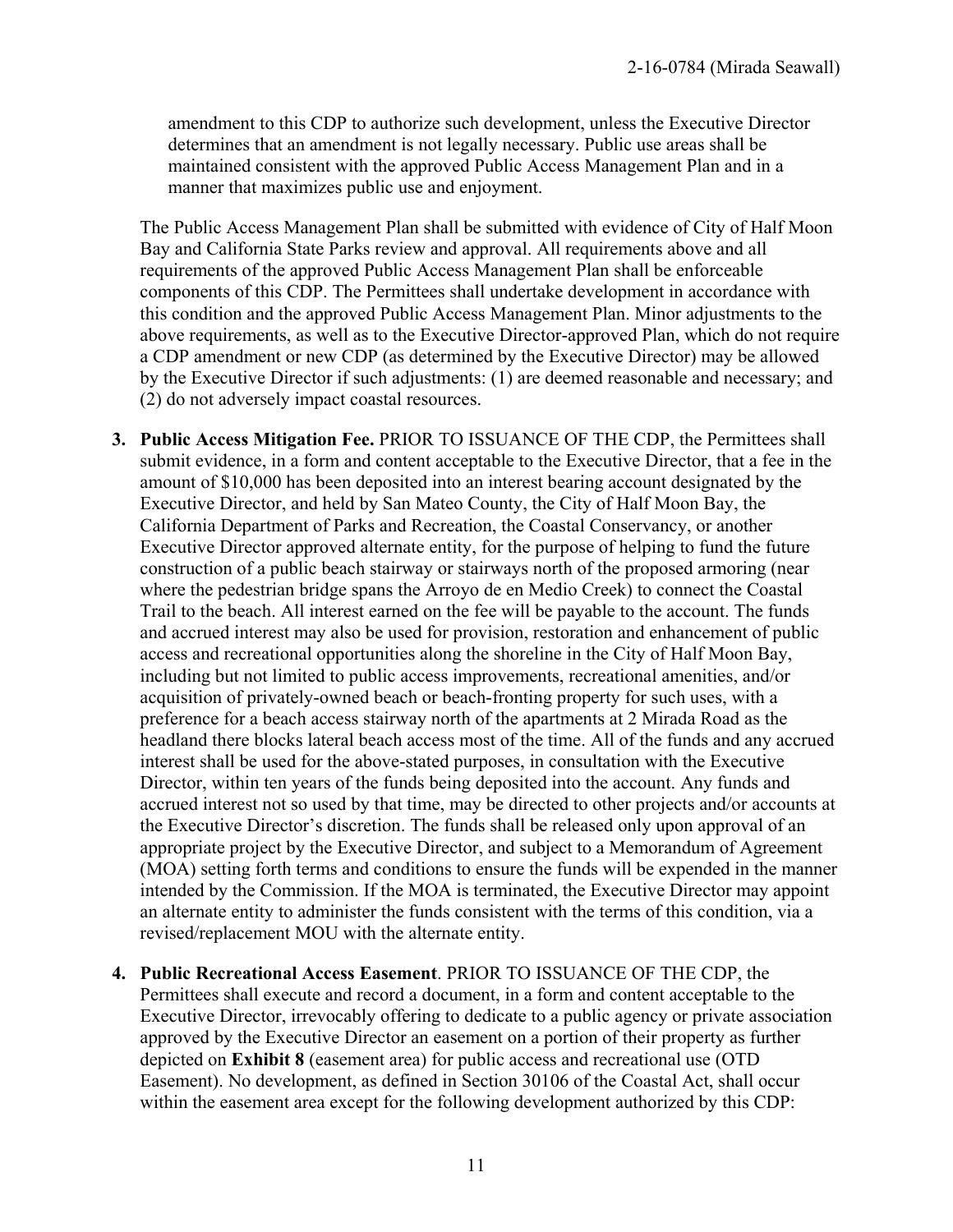#### 2-16-0784 (Mirada Seawall)

- **(a)** Public access improvements as identified in **Special Condition 1** and the approved the Public Access Management Plan (**Special Condition 2**) (including, but not limited to trail improvements, a beach access stairway, benches, bike racks and signage), and public access and recreational use of same; and
- **(b)** Other project-related development as identified on the approved Revised Final Plans (**Special Condition 1**) including rope and pole barriers, drainage and irrigation, native landscaping, and the portion of the seawall within the easement area that do not obstruct or detract from public access and recreational use of the easement area.

The Permittees shall submit evidence to the Executive Director that the OTD Easement has been recorded, and such OTD Easement: shall recognize that the public access easement shall be ambulatory, and that the easement boundaries and public access improvements (e.g., trail, stairway, benches, bike racks, signage, etc. – see **Special Conditions 1 and 2**) shall thus move inland within the Permittees' property if relocation and/or reconstruction of such improvements and/or relocation of the easement area itself are necessary to retain continued public recreational access and public utility consistent with the terms and conditions of this CDP; shall provide that it shall not be used or construed to allow anyone, prior to acceptance of it, to interfere with any rights of public access acquired through use which may exist on the property; shall be irrevocable for a period of 21 years, such period running from the date of the recording; shall be free of prior liens that the Executive Director determines may affect the interest being conveyed, and free of any other encumbrances that the Executive Director determines may affect said interest; shall run with the land in favor of the People of the State of California binding the Permittees as well as all successors and assigns; shall include a legal description and corresponding graphic depiction of all legal parcels subject to this CDP (including all Permittee parcels), and a metes and bounds legal description and corresponding graphic drawn to scale of the perimeter of the easement area prepared by a licensed surveyor based on the terms and conditions of this CDP and based on on-site inspection of the easement area; and shall not be removed or changed without a Coastal Commission approved amendment to this CDP unless the Executive Director determines that no amendment is required for such removal/change.

- **5. Construction Plan.** PRIOR TO ISSUANCE OF THE CDP, the Permittees shall submit two copies of a Construction Plan to the Executive Director for review and written approval. The Construction Plan shall, at a minimum, include and provide for the following:
	- **(a) Construction Areas.** The Construction Plan shall identify the specific location of all construction areas, all staging areas, and all construction access corridors in site plan view. All such areas within which construction activities and/or staging are to take place shall be minimized to the fullest extent feasible in order to have the least impact on public access and ocean resources, including by using, as feasible, inland areas for staging and storing construction equipment and materials. Special attention shall be given to siting and designing construction areas in order to minimize impacts on the ambiance and aesthetic values of the Coastal Trail area, including but not limited to public views across the site.
	- **(b) Construction Methods.** The Construction Plan shall specify the construction methods to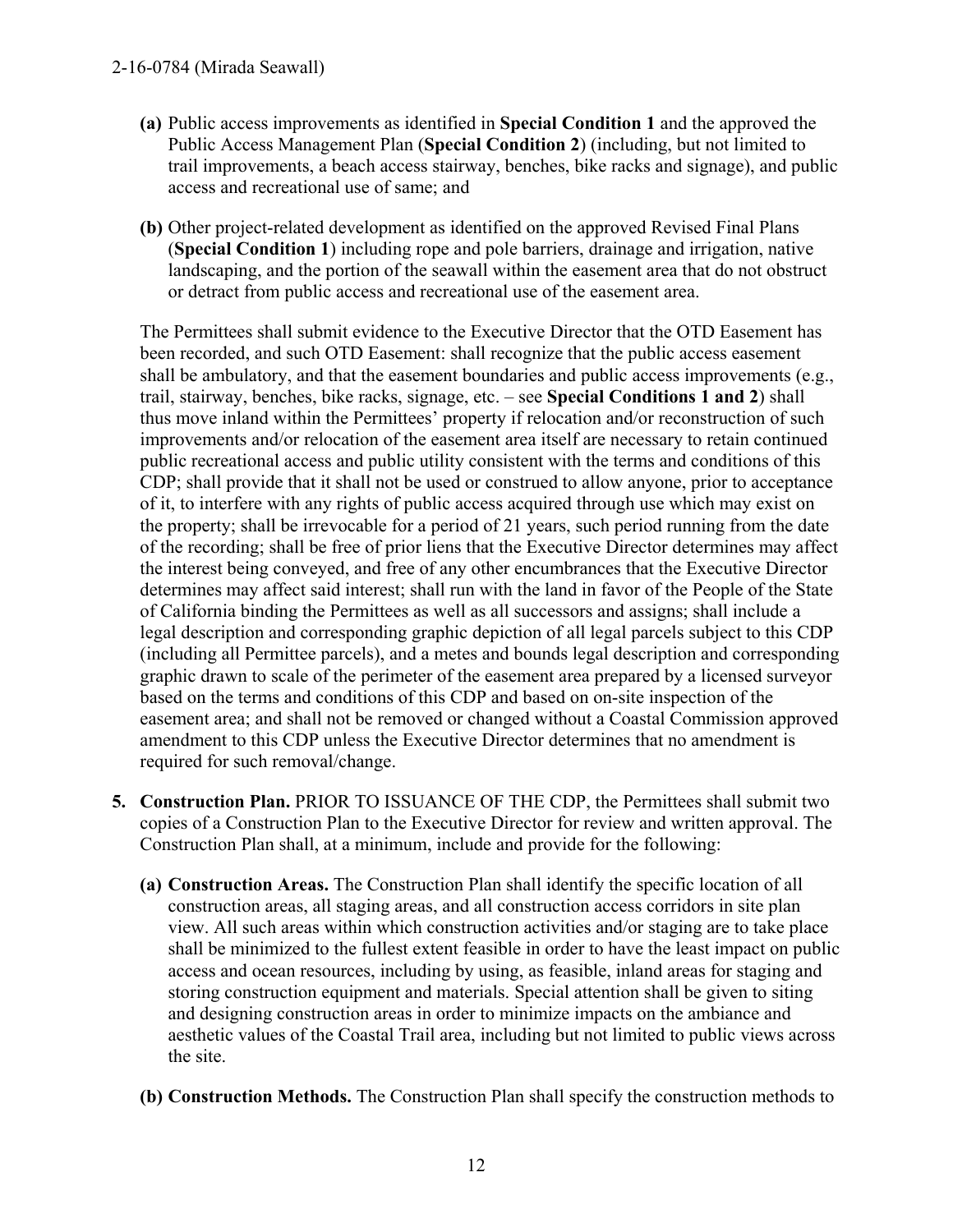be used, including all methods to be used to keep the construction areas separate from public recreational use areas as much as possible (including using unobtrusive fencing or equivalent measures to delineate construction areas), and including verification that equipment operation and equipment and material storage will not, to the maximum extent feasible, significantly degrade public views during construction. The Plan shall limit construction activities to avoid coastal resource impacts as much as possible including lighting of work areas.

- **(c) Construction Timing.** Construction is prohibited during weekends; from the Saturday of Memorial Day through Labor Day inclusive; and during non-daytime hours (i.e., from one-hour after sunset to one-hour before sunrise), unless due to extenuating circumstances the Executive Director authorizes such work. All work shall take place during daylight hours (i.e., from one hour before sunrise to one hour after sunset). Nighttime work and lighting of the work area are prohibited.
- **(d) Construction BMPs.** The Construction Plan shall identify the type and location of all erosion control and water quality best management practices that will be implemented during construction to protect coastal water quality, including at a minimum all of the following:
	- **1. Runoff Protection.** Silt fences, straw wattles, or equivalent apparatus shall be installed at the perimeter of the blufftop portion of the construction site to prevent construction-related runoff and sediment from discharging from the construction area, or entering into storm drains or otherwise offsite or towards the beach and ocean. Similar apparatus shall be applied on the beach area for the same purpose when potential runoff is anticipated. Special attention shall be given to appropriate filtering and treating of all runoff, and all drainage points, including storm drains, shall be equipped with appropriate construction-related containment, filtration, and treatment equipment.
	- **2. Equipment BMPs.** Equipment washing, refueling, and servicing shall take place at an appropriate off-site and inland location to help prevent leaks and spills of hazardous materials at the project site, at least 50 feet inland from the bluff edge and preferably on an existing hard surface area (e.g., a road) or an area where collection of materials is facilitated. All construction equipment shall also be inspected and maintained at a similarly sited inland location to prevent leaks and spills of hazardous materials at the project site.
	- **3. Good Housekeeping BMPs.** The construction site shall maintain good construction housekeeping controls and procedures at all times (e.g., clean up all leaks, drips, and other spills immediately; keep materials covered and out of the rain, including covering exposed piles of soil and wastes; dispose of all wastes properly, place trash receptacles on site for that purpose, and cover open trash receptacles during wet weather; remove all construction debris from the site; etc.).
	- **4. Erosion and Sediment Controls.** All erosion and sediment controls shall be in place prior to the commencement of construction as well as at the end of each work day.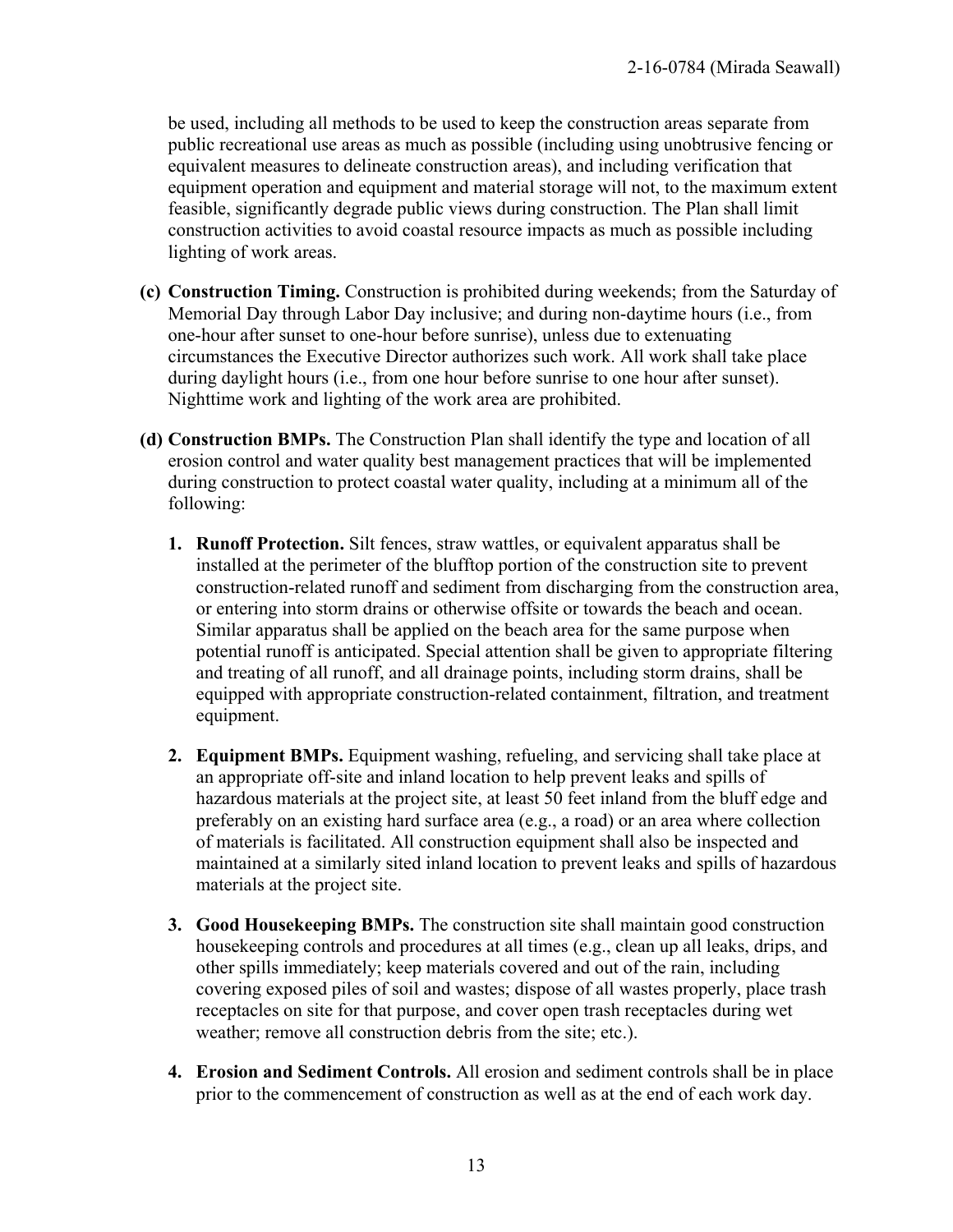- **5. No Intertidal Grading.** Grading of intertidal areas is prohibited, except removal of existing riprap and timber piles is allowed in these areas if required to allow their required removal.
- **6. Rubber-tired Construction Vehicles.** Only rubber-tired construction vehicles are allowed on the beach, except track vehicles may be used if the Executive Director determines that they are required to safely carry out construction. When transiting on the beach, all such vehicles shall remain as close to the bluff edge as possible and avoid contact with ocean waters.
- **7. Construction Material Storage.** All construction materials and equipment placed seaward of the bluff during daylight construction hours shall be stored beyond the reach of tidal waters. All construction materials and equipment shall be removed in their entirety from these areas by one-hour after sunset each day that work occurs, except for necessary erosion and sediment controls and construction area boundary fencing where such controls and fencing are placed as close to the toe of the armoring or exposed bluff as possible, and are minimized in their extent.
- **(e) Restoration.** All Coastal Trail area, beach area and other public recreational use areas and all beach access points impacted by construction activities shall be restored to their pre-construction condition or better within three days of completion of construction. Any native materials impacted shall be filtered as necessary to remove all construction debris.
- **(f) Construction Site Documents.** The Construction Plan shall provide that copies of the signed CDP and the approved Construction Plan be maintained in a conspicuous location at the construction job site at all times, and that such copies are available for public review on request. All persons involved with the construction shall be briefed on the content and meaning of the CDP and the approved Construction Plan, as well as the public review requirements applicable to them, prior to commencement of construction.
- **(g) Construction Coordinator.** The Construction Plan shall provide that a construction coordinator be designated to be contacted during construction should questions arise regarding the construction (in case of both regular inquiries and emergencies), and that the construction coordinator's contact information (i.e., address, phone numbers, email, etc.), including, at a minimum, an email address and a telephone number that will be made available 24 hours a day for the duration of construction, is conspicuously posted at the job site where such contact information is readily visible from public viewing areas while still protecting public views as much as possible, along with indication that the construction coordinator should be contacted in the case of questions regarding the construction (in case of both regular inquiries and emergencies). The construction coordinator shall record the name and contact information (i.e., address, email, phone number, etc.) and nature of all complaints received regarding the construction, and shall investigate complaints and take remedial action, if necessary, within 24 hours of receipt of the complaint or inquiry. All complaints and all actions taken in response shall be summarized and provided to the Executive Director on at least a weekly basis.
- **(h) Construction Specifications.** The construction specifications and materials shall include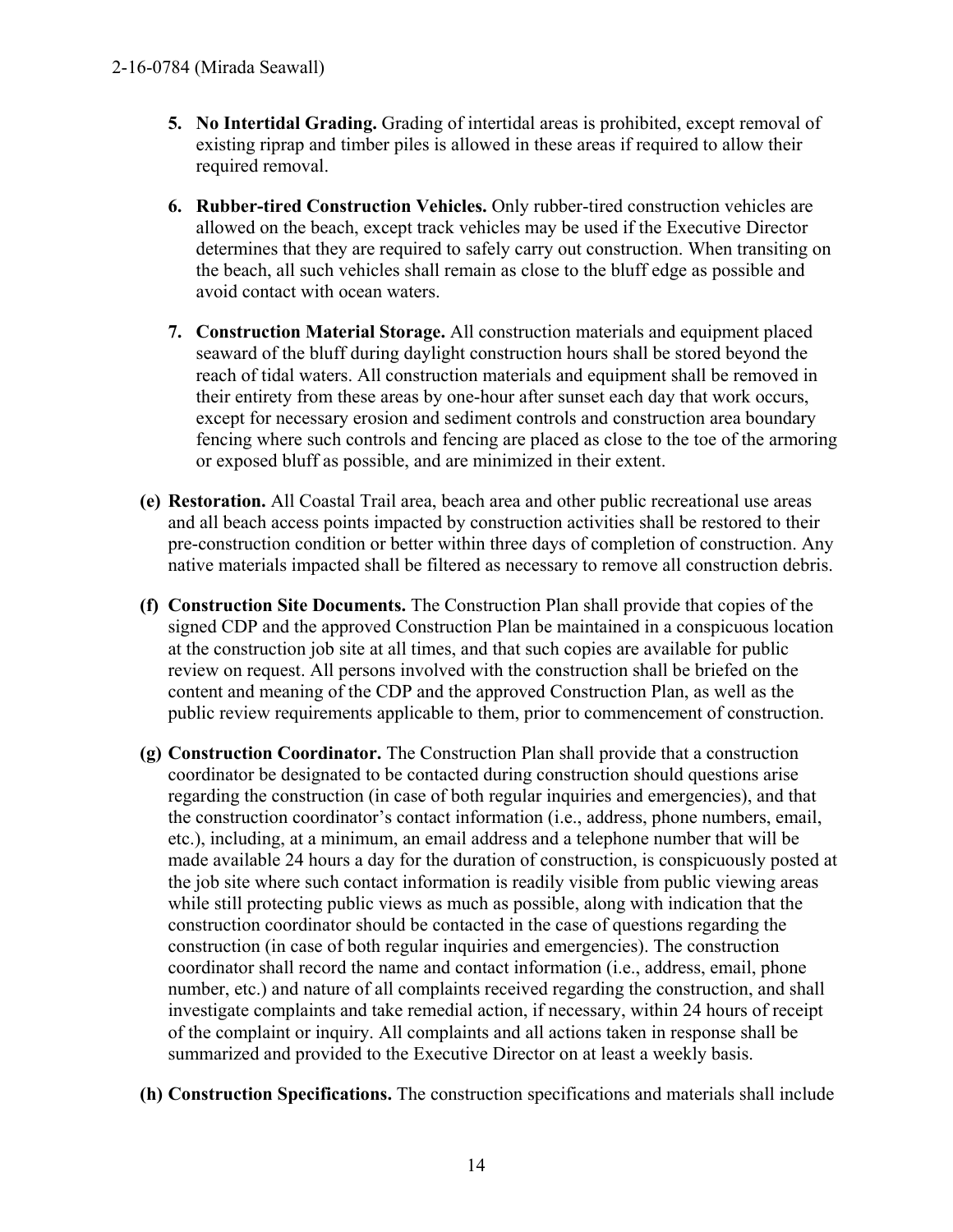appropriate control provisions that require remediation for any work done inconsistent with the terms and conditions of this CDP.

**(i) Notification.** The Permittee shall notify planning staff of the Coastal Commission's North Central Coast District Office at least three working days in advance of commencement of construction, and immediately upon completion of construction.

The Construction Plan shall be submitted with evidence of City of Half Moon Bay and California State Parks review and approval. All requirements above and all requirements of the approved Construction Plan shall be enforceable components of this CDP. The Permittees shall undertake development in accordance with this condition and the approved Construction Plan. Minor adjustments to the above requirements, as well as to the Executive Director-approved Plan, which do not require a CDP amendment or new CDP (as determined by the Executive Director) may be allowed by the Executive Director if such adjustments: (1) are deemed reasonable and necessary; and (2) do not adversely impact coastal resources.

- **6. Shoreline Armoring Terms.** This CDP authorizes shoreline armoring pursuant to the following terms:
	- **(a) Duration.** This CDP authorizes the approved seawall until: (1) the time when the Coastal Trail and related public access improvements inland of it are no longer present, or no longer require armoring, whichever occurs first, subject to subdivision (a)(1) of this Special Condition; and/or (2) if and when the apartments at 2 Mirada are redeveloped as defined in subdivision (a)(2) of this **Special Condition**, are no longer present, or no longer require shoreline armoring, whichever occurs first.
		- **1. Public Access Improvements.** If some portions of the public access improvements are removed and/or relocated, while some portions are retained, the armoring shall be reduced and/or modified as necessary at that time so that it is the minimum necessary to protect the public improvements that are relocated and/or retained. At such time, or at such time as the public access improvements are removed or no longer require armoring, the Permittees shall submit a complete CDP amendment application to the Coastal Commission to remove and/or modify the approved armoring and to appropriately restore the affected area.
		- **2. 2 Mirada Apartments.** Within three months of the anticipated termination of the authorization identified in subdivision (a) of this Special Condition and/or in conjunction with any proposed redevelopment of the apartments and related development on the property, the Permittees shall submit a complete CDP amendment application to the Coastal Commission to remove the approved armoring and to appropriately restore the affected area. The apartments shall be considered redeveloped if alteration (including demolition, renovation, replacement, and addition) of 50% or more of the major structural components, or alteration that leads a 50% or more increase in gross floor area, has occurred or is proposed, as measured from January 1, 1977 for purposes of this redevelopment determination. Major structural components mean exterior walls, floor structures, roof structures, and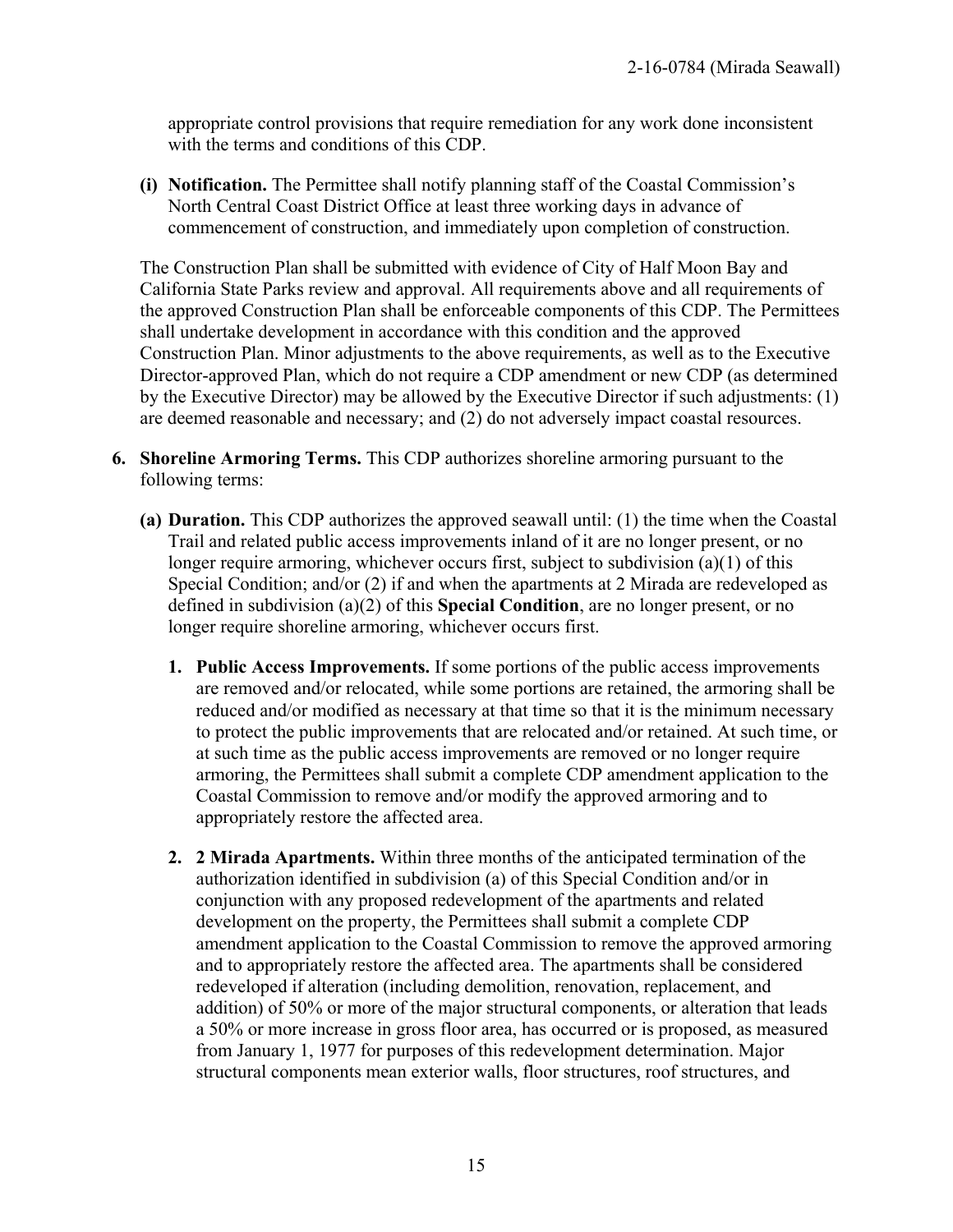foundations,<sup>1</sup> and the 50% threshold applies to individual components only, and is not additive between differing components. The apartments shall also be considered redeveloped if the cost of any alterations to the apartments and related development equals or exceeds 50 percent of the market value of the apartment structure/related development at the start of construction, based on the documented construction bid costs and either an appraisal by a professional property appraiser or San Mateo County assessor data.

**(b) Future Mitigation.** If the CDP authorization has not expired via the terms of subdivision (a) of this Special Condition, and if the Permittees intend to keep the approved armoring in place beyond the end of the initial 20-year mitigation period (i.e., past April 10, 2039), the Permittees shall submit a complete CDP amendment application to the Coastal Commission that shall reassess mitigation for the ongoing impacts of the approved armoring, including an evaluation of actions to reduce or eliminate those impacts. The complete application shall be submitted no later than 6 months prior to the end of the original mitigation period (i.e. by October 10, 2038). The application shall include analysis of feasible alternatives to modify the shoreline armoring and the residential structures, the public access improvements, and related development that the approved armoring protects, in order to eliminate to the maximum extent feasible such armoring's impacts on coastal resources, and shall propose mitigation for unavoidable coastal resource impacts associated with the retention of the armoring and/or any modified armoring beyond the initial 20-year mitigation period. In addition, if the Permittees apply for a separate CDP or an amendment to this CDP to modify the approved armoring, or to perform repair work affecting 50 percent or more of the armoring, such Permittees shall be required to propose additional commensurate mitigation for the impacts of the

A **foundation** is considered to be altered 50% or more when any work is done on any of the following: (a) 50% or more of the horizontal surface area of a slab foundation; (b) 50% or more of the floor area of a structure supported by a pier/post and/or caisson/grade beam foundation; and/or (c) 50% or more of a perimeter foundation.

 $\overline{a}$ <sup>1</sup> An **exterior wall** is considered to be altered 50% or more when any of the following occur: (a) exterior cladding and/or framing systems are altered in a manner that requires removal and/or replacement of 50% or more of the elements of those cladding and framing systems, normally considered as linear length of wall; and/or (b) reinforcement is needed for any remaining portions of the wall to provide structural support in excess of 50% of existing support elements (e.g., addition of 50% or more of beams, shear walls, or studs whether alone or alongside the existing/retained elements, etc.).

A **floor or roof structure** is considered to be altered 50% or more when any of the following occur: (a) the roof or floor framing is altered in a manner that requires removal and/or replacement of structural elements (e.g., trusses, joists, shear components, rafters, roof/floor structural surface (e.g., plywood), etc.) supporting 50% or more of the square footage of the roof or floor; and/or (b) the roof or floor structural framing system requires additional reinforcement to any remaining portions of the roof or floor system to provide structural support (e.g., addition of 50% or more of beams, joists, shear components, rafters, roof/floor structural surface (e.g., plywood), etc., whether alone or alongside existing/retained system elements).

Major structural component alterations generally do not include changes to roof coverings; replacement of glass or doors in existing window or door openings; replacement of window or door framing when the size and location of the window/door remains unchanged; repair of roofs or foundations without any change to structural supporting elements; changes to exterior siding; repair, maintenance, and replacement of chimneys; and interior changes to nonstructural interior walls and sheetrock, insulation, fixtures, and mechanical, electrical and plumbing elements.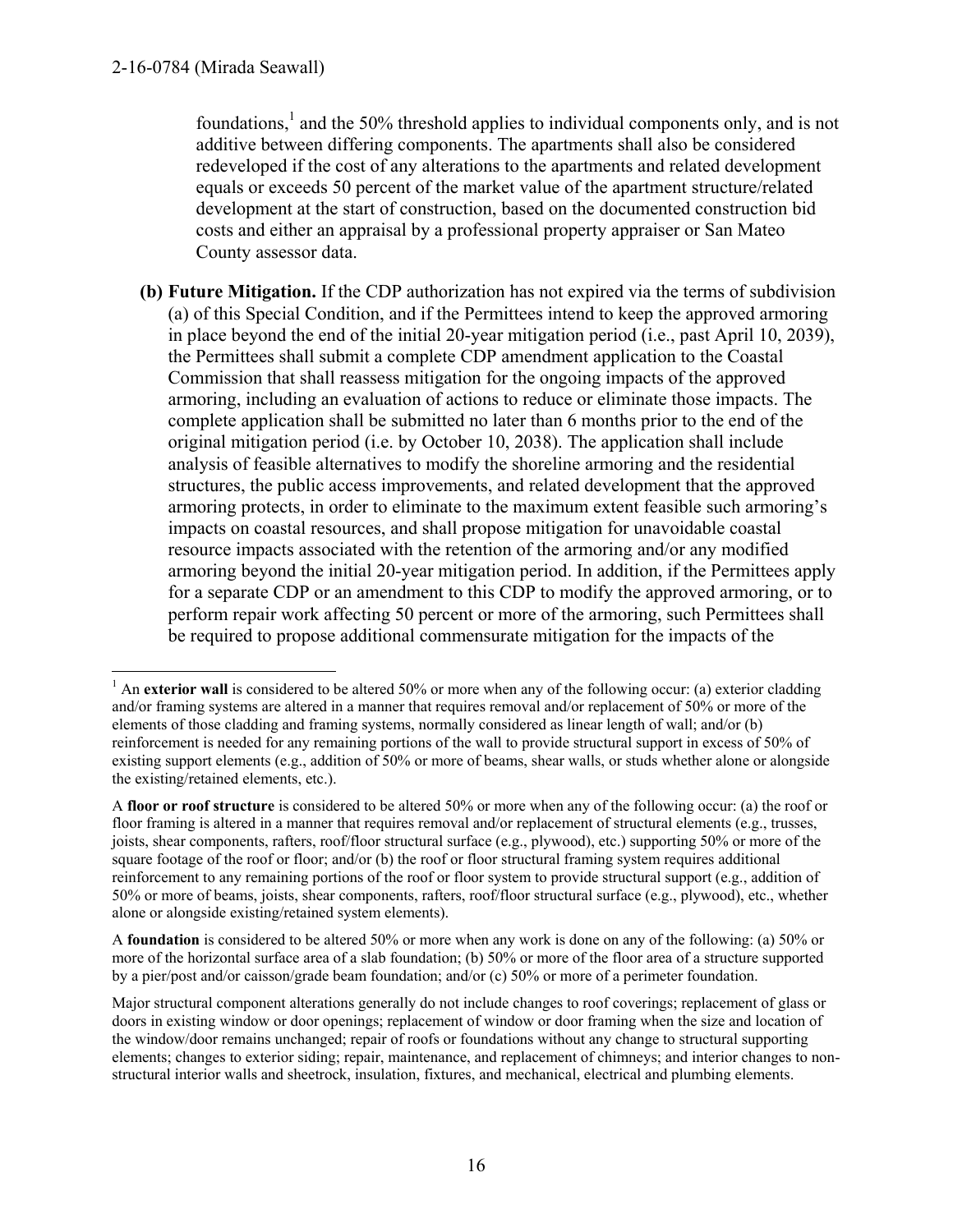enlarged or redeveloped armoring on public views, public recreational access, shoreline processes, and all other affected coastal resources that have not already been mitigated through this CDP, at that time.

- **(c) Provision of Information.** The Permittees shall submit information regarding the development sufficient to establish the presence or absence of the factors listed above upon Executive Director request.
- **7. Monitoring and Reporting.** The Permittees shall ensure that the condition and performance of the approved as-built project is regularly monitored and maintained. Such monitoring evaluation shall, at a minimum, address whether any significant weathering or damage has occurred that would adversely impact future performance, and identify any structural or other damage or wear and tear requiring repair to maintain the seawall and the public access improvements in a structurally sound manner and its approved state, including at a minimum with regards to the following:
	- **(a) Armoring.** The tied-back shotcrete seawall and stairway shall be monitored by a licensed civil engineer with experience in coastal structures and processes to ensure structural and cosmetic integrity, including at a minimum evaluation of concrete competence, spalling, cracks, movement, outflanking, and undercutting, and evaluation of all required surface treatments.
	- **(b) Public Access Improvements and Amenities.** The public access improvements and amenities described in **Special Conditions 1 and 2** shall be regularly monitored to ensure that all required public access elements are appropriately maintained as required, including modifying access improvements as necessary as a result of shoreline erosion, sea level rise, or other shoreline events, in order to ensure continued public use and enjoyment.
	- **(c) Photo Documentation.** All project elements shall be photographed annually from an adequate number of inland and seaward locations as to provide complete photographic coverage of the approved project. All photographs shall be documented on a site plan that notes the location of each photographic viewpoint and the date and time of each photograph to allow naked eye comparison of the same views over time. Such photo documentation shall commence no later than the date of construction completion, and two copies of such initial photo documentation (including 8.5 x 11" color hard copy photos as well as electronic jpg copies) shall be submitted to the Executive Director for review and written approval no later than 30 days following completion of construction.
	- **(d) Reporting.** Monitoring reports covering the above-described evaluations shall be submitted to the Executive Director for review and approval at five year intervals by March 1st of each fifth year **(**with an initial as-built report due upon initial construction completion, and subsequent reports due April 1, 2024, April 1, 2029, April 1, 2034, and so on), for as long as the approved as-built project exists at this location. The reports shall identify the existing configuration and condition of the armoring and public access improvements/amenities, including vertical and horizontal reference distances from armoring structures to surveyed benchmarks for use in future monitoring efforts, and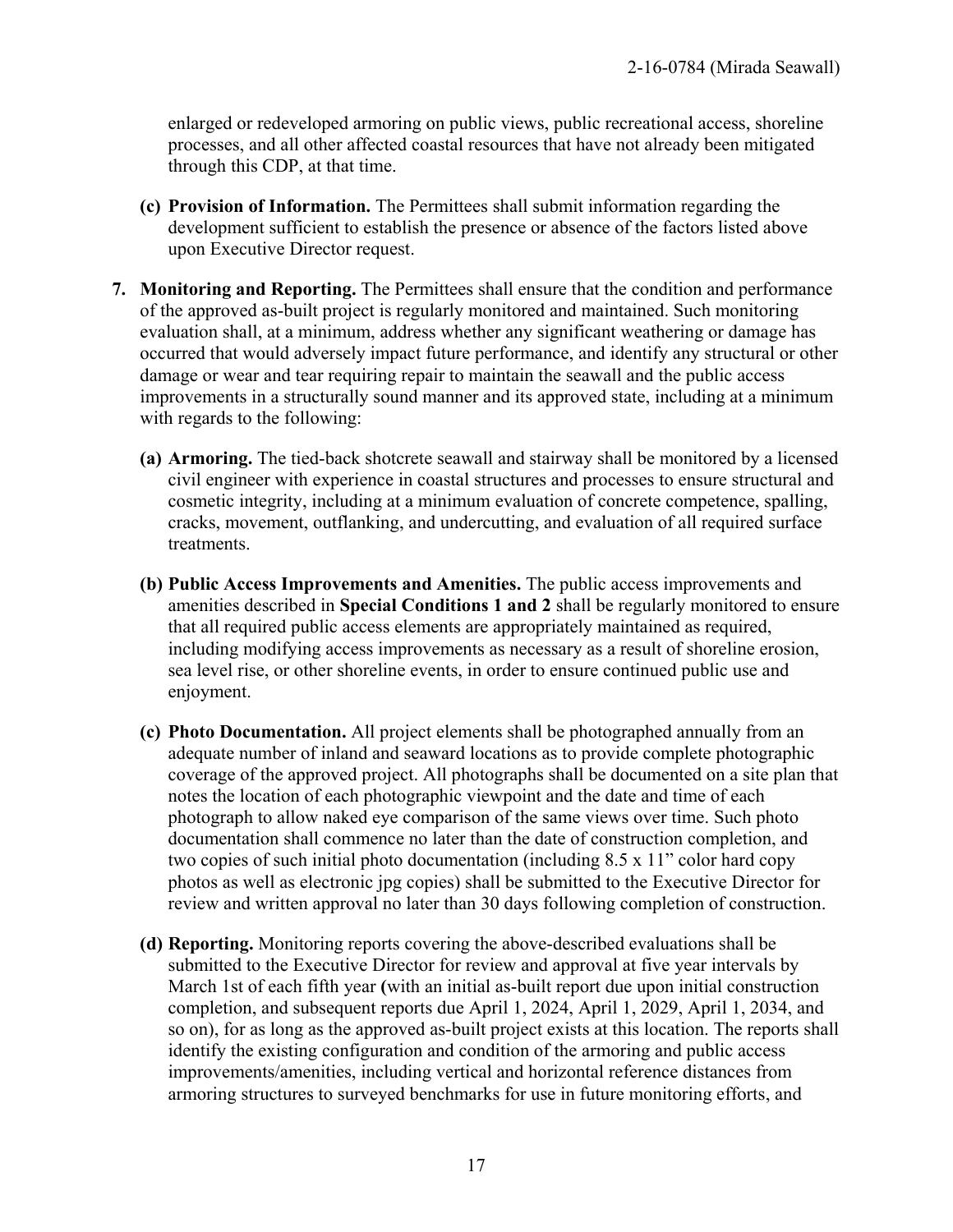shall recommend any actions necessary to maintain these project elements in their approved and required state, and shall include photographs (in color hard copy and digital format) that clearly show all components of the as-built project from at least the same vantage points as the initial photo documentation as well as subsequent monitoring reports. Any proposed actions necessary to maintain the approved as-built project in a structurally sound manner and its approved state shall be implemented within 30 days of Executive Director approval, unless a different time frame for implementation is identified by the Executive Director. In addition to the every five year requirement, separate and additional monitoring reports shall be submitted within 30 days following either (1) an El Niño storm event comparable to a 20-year or larger storm, or (2) an earthquake of magnitude 5.5 or greater with an epicenter in San Mateo County or San Francisco County.

- **8. Future Maintenance/Repair.** This CDP authorizes future maintenance and repair as described in this **Special Condition**. The Permittees acknowledge and agree on behalf of themselves and all successors and assigns that it is the Permittees' responsibility to: (a) maintain the approved project (including the seawall and all public access improvements (see **Special Conditions 1 and 2**)) and all related development in a structurally sound manner, visually compatible with the beach shoreline surroundings, and in their approved and required states, including that the surfacing of the seawall and integral stairway required by **Special Condition 1** shall be maintained throughout the life of the structure; (b) retrieve any failing portion of the permitted structures or related improvements that might otherwise substantially impair the use, aesthetic qualities, or environmental integrity of the beach and blufftop areas; and (c) annually or more often inspect the seawall for signs of failure. Any such maintenance-oriented development associated with the approved seawall, public access improvements, and related development shall be subject to the following:
	- **(a) Maintenance/Repair.** "Maintenance" and "repair" as understood in this Special Condition means development that would otherwise require a CDP whose purpose is to maintain in and/or repair to the approved state of the tied-back shotcrete seawall and all public access improvements and amenities.
	- **(b) Other Agency Approvals.** The Permittees acknowledge that these maintenance and repair stipulations do not obviate the need to obtain permits and/or authorizations from other agencies for any future maintenance or repair.
	- **(c) Maintenance/Repair Notification.** At least two weeks prior to commencing any maintenance and/or repair activity, the Permittees shall notify, in writing, planning staff of the Coastal Commission's North Central Coast District Office. The notification shall include: (1) a detailed description of the maintenance/repair proposed; (2) any plans, engineering, geology, or other reports describing the event; (3) a construction plan that clearly describes construction areas and methods consistent with the parameters of **Special Condition 5** above; (4) other agency authorizations; and (5) any other supporting documentation describing the maintenance/repair event. Maintenance or repair may not commence until the Permittees have been informed by planning staff of the Coastal Commission's North Central Coast District Office that the maintenance proposed complies with this CDP. If the Permittees have not been given a verbal response or sent a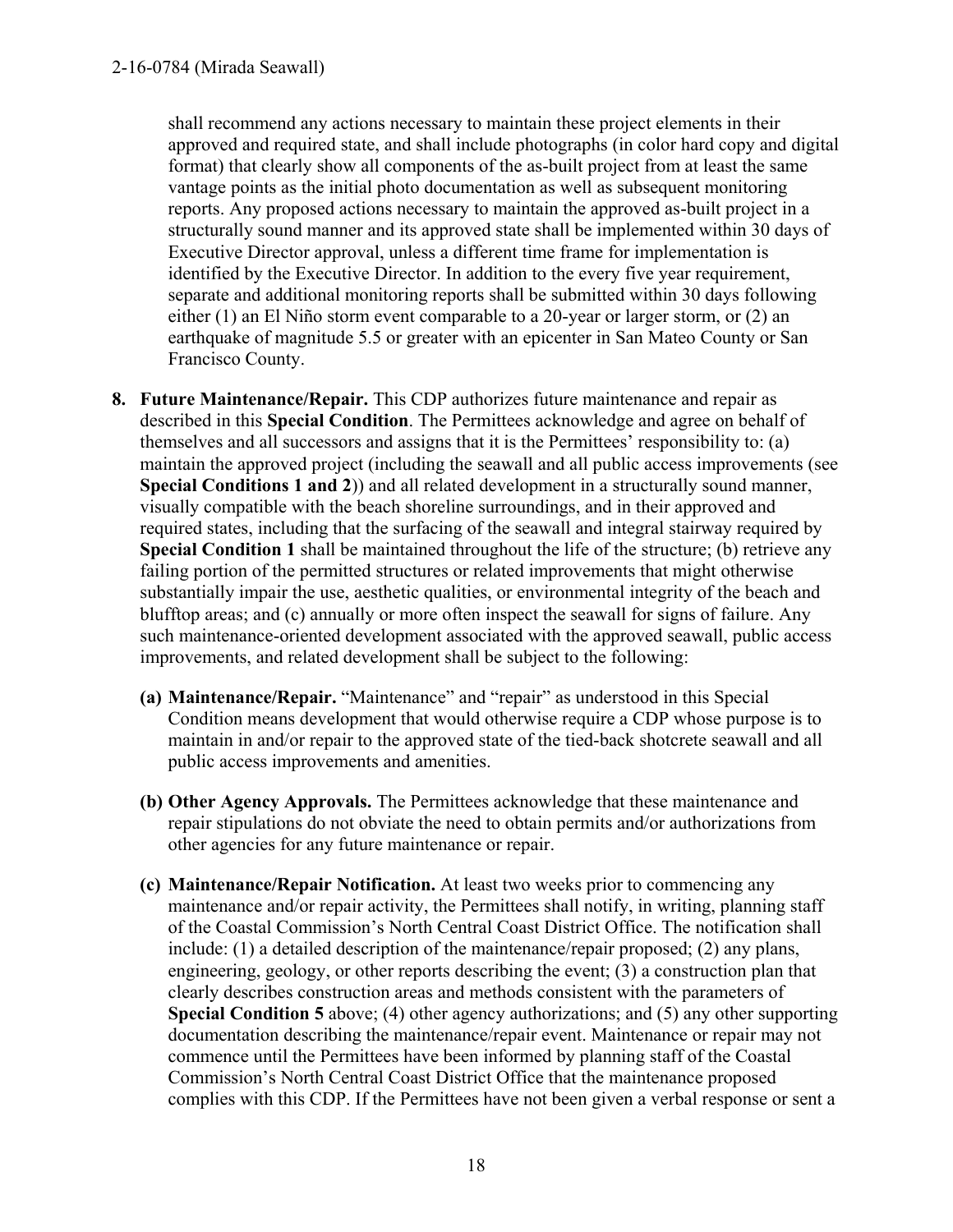written response within 30 days of the notification being received in the North Central Coast District Office, the maintenance shall be authorized as if planning staff affirmatively indicated that the maintenance/repair complies with this CDP. The notification shall clearly indicate that maintenance/repair is proposed pursuant to this CDP, and that the lack of a response to the notification within 30 days constitutes approval of it as specified in the CDP. If the notification does not explicitly indicate same, then the automatic authorization provision does not apply. In the event of an emergency requiring immediate maintenance, the notification of such emergency shall be made as soon as possible, and shall (in addition to the foregoing information) clearly describe the nature of the emergency.

- **(d) Maintenance/Repair Coordination.** Maintenance/repair activity shall, to the degree feasible, be coordinated with other maintenance/repair activity proposed in the immediate vicinity with the goal being to limit coastal resource impacts, including the length of time that construction occurs in and around the beach and beach access points. As such, the Permittees shall make reasonable efforts to coordinate their maintenance/repair activity with other adjacent property maintenance/repair activities, including adjusting their maintenance/repair activity scheduling as directed by planning staff of the Coastal Commission's North Central Coast District Office.
- **(e) Restoration.** The Permittees shall restore all beach areas impacted by construction activities to their pre-construction condition or better within three days of completion of construction. Any beach sand impacted shall be filtered as necessary to remove all construction debris from the beach. The Permittees shall notify planning staff of the Coastal Commission's North Central Coast District Office upon completion of restoration activities to allow for a site visit to verify that all beach-area restoration activities are complete. If planning staff should identify additional reasonable measures necessary to restore beach areas, such measures shall be implemented as quickly as feasible.
- **(f) Noncompliance Provision.** If the Permittees are not in compliance with permitting requirements of the Coastal Act, including the terms and conditions of any Coastal Commission CDPs or other coastal authorizations that apply to the subject property, at the time that a maintenance/repair event is proposed, then maintenance/repair that might otherwise be allowed by the terms of this future maintenance/repair condition may not be allowed by the Executive Director until the Permittees are in full compliance with the permitting requirements of the Coastal Act, including all terms and conditions of any outstanding CDPs and other coastal authorizations that apply to the subject properties.
- **(g) Emergency.** Notwithstanding the emergency notifications set forth in subsection (c) of this Special Condition, nothing in this condition shall affect the emergency authority provided by Coastal Act Section 30611, Coastal Act Section 30624, and Subchapter 4 of Chapter 5 of Title 14, Division 5.5, of the California Code of Regulations (Permits for Approval of Emergency Work).
- **(h) Duration of Covered Maintenance/Repair.** Future maintenance under this CDP is allowed subject to the above terms throughout the duration of the armoring authorization (see **Special Condition 6**) subject to Executive Director review and approval every 5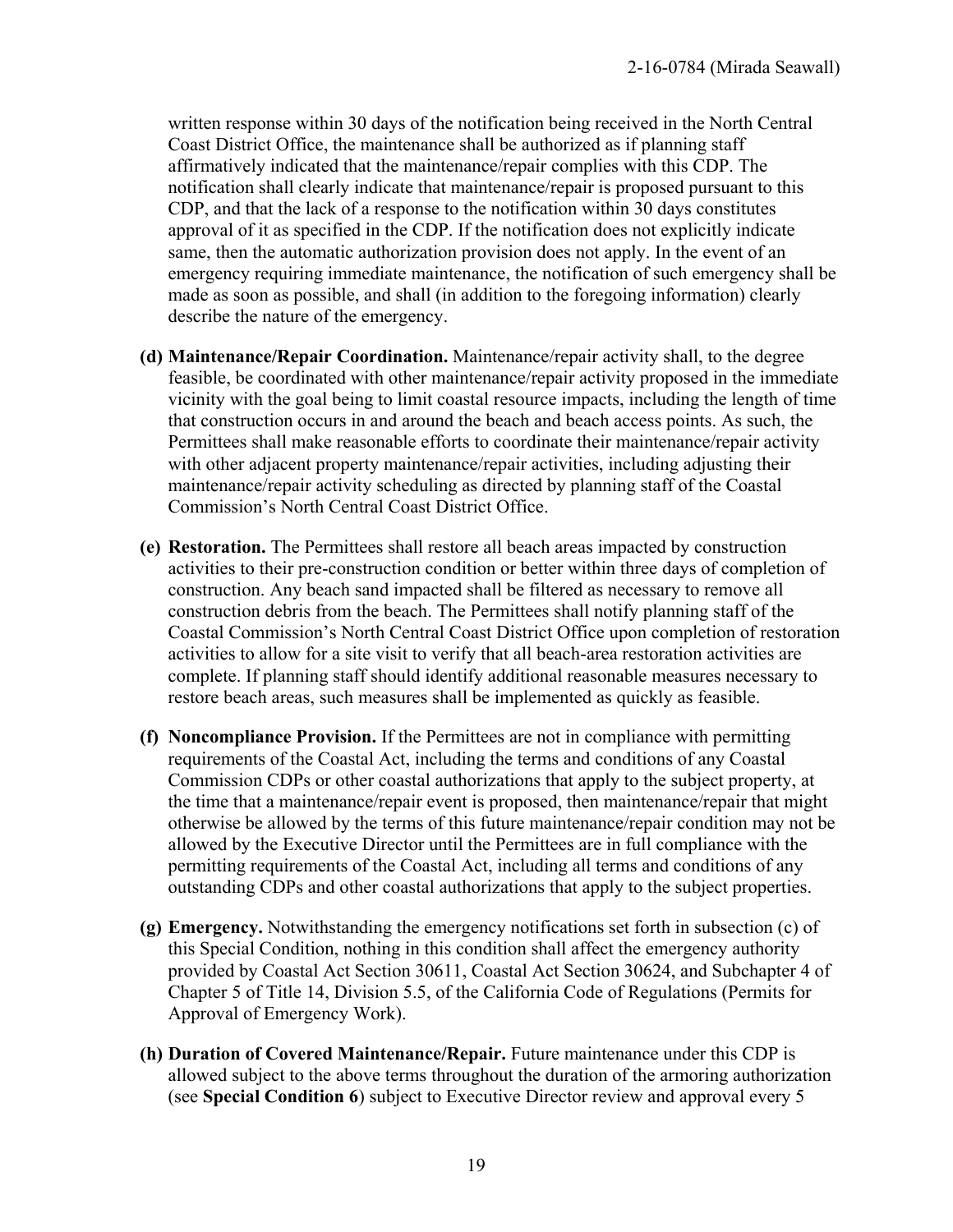years (with the first approval due March 1, 2024, and subsequent approvals March 1, 2029, March 1, 2034, and so on) to verify that there are not changed circumstances associated with such allowance of maintenance/repair events that necessitate re-review. It is the Permittees' responsibility to request Executive Director approval prior to the end of each 5-year maintenance/repair period (i.e., with the first period culminating on March 1, 2024). Maintenance/repair can be carried out beyond March 1, 2024 (and beyond subsequent five-year periods) pursuant to these maintenance/repair provisions only if the Permittee requests an extension prior to the end of each 5-year maintenance/repair period and only if the Executive Director extends the maintenance/repair term in writing. The intent of this CDP is to allow for 5-year extensions of the maintenance/repair term for as long as the approved armoring, public access improvements, and related development remain authorized unless there are changed circumstances that may affect the consistency of this maintenance/repair authorization with the policies of Chapter 3 of the Coastal Act. The Permittees shall maintain the approved armoring structure, public access improvements, and all related development in their approved state.

- **9. Assumption of Risk, Waiver of Liability, and Indemnity.** By acceptance of this CDP, the Permittees acknowledge and agree, on behalf of themselves and all successors and assigns: (a) that the project area is subject to extreme coastal hazards, including but not limited to episodic and long-term shoreline retreat and coastal erosion, high seas, ocean waves, tidal scour, storms, tsunami, coastal flooding, landslide, earth movement, and the interaction of all of these, many of which will worsen with future sea level rise; (b) to assume the risks to the Permittees and the properties that are the subject of this CDP of injury and damage from such hazards in connection with this permitted development; (c) to unconditionally waive any claim of damage or liability against the Commission, its officers, agents, and employees for injury or damage from such hazards; (d) to indemnify and hold harmless the Commission, its officers, agents, and employees with respect to the Commission's approval of the CDP against any and all liability, claims, demands, damages, costs (including costs and fees incurred in defense of such claims), expenses, and amounts paid in settlement arising from any injury or damage due to such hazards; and (e) that any adverse effects to property caused by the permitted project shall be fully the responsibility of the Permittees.
- **10. Public Rights.** By acceptance of this CDP, the Permittees acknowledge and agree, on behalf of themselves and all successors and assigns that the Coastal Commission's approval of this CDP shall not constitute a waiver of any public rights that may exist on the properties involved. The Permittees shall not use this CDP as evidence of a waiver of any public rights that may exist on the properties now or in the future.
- **11. Real Estate Disclosure.** Disclosure documents related to any future marketing and/or sale of the subject Permittees' apartment and/or Casa Mira condominium properties (i.e., associated with 2, and 10 - 28 Mirada Road), including but not limited to specific marketing materials, sales contracts and similar documents, shall notify potential buyers of the terms and conditions of this CDP. A copy of this CDP shall be provided in all real estate disclosures.
- **12. Future Permitting.** All future proposed development related to this CDP shall require a new CDP or a CDP amendment that is processed through the Coastal Commission, unless the Executive Director determines a CDP or CDP amendment is not legally required.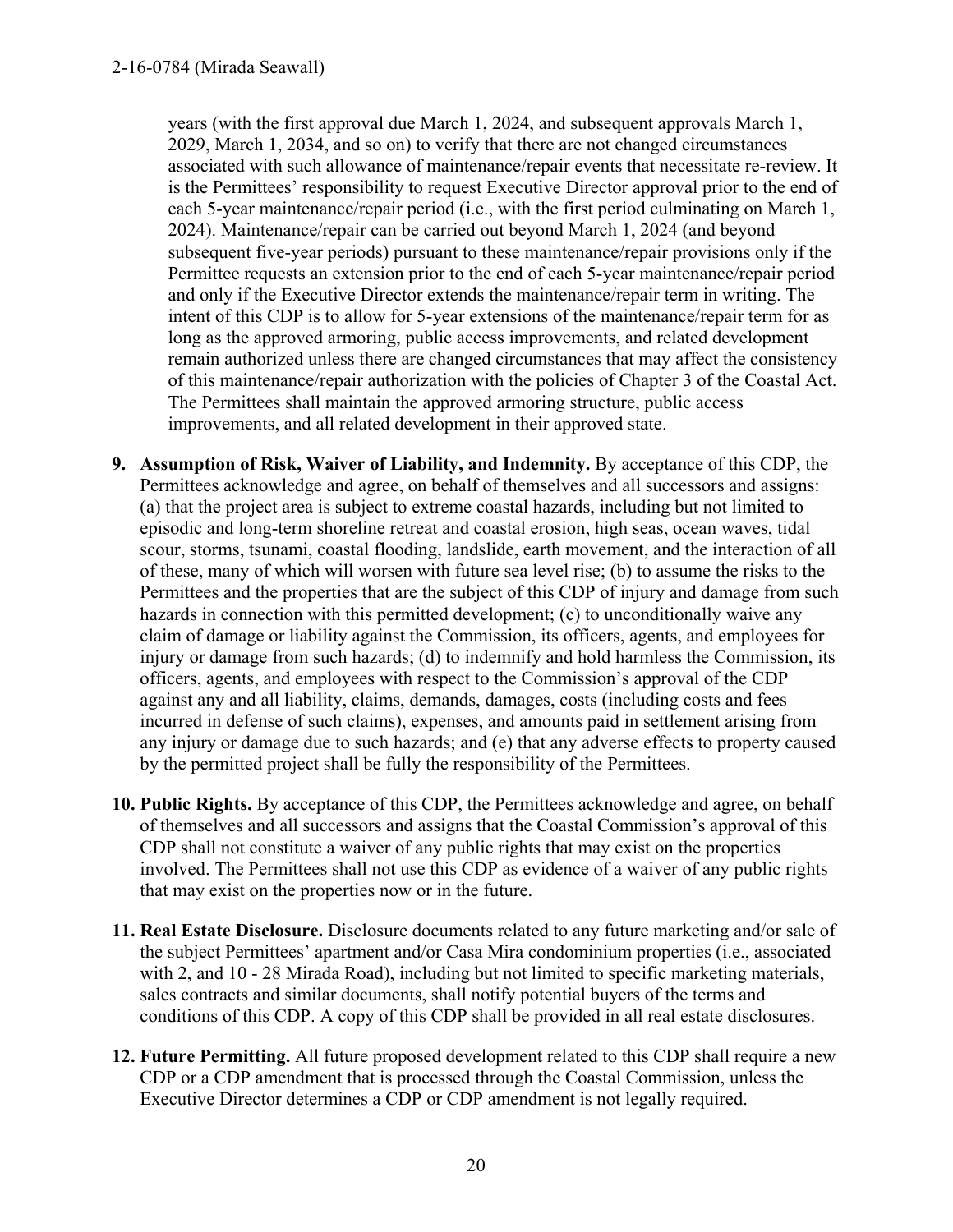- **13. Other Authorizations.** PRIOR TO CONSTRUCTION, the Permittees shall provide to the Executive Director written documentation of authorizations from the City of Half Moon Bay, California State Parks, the California State Lands Commission and the U.S. Army Corps of Engineers, or evidence that no such authorizations are required. The Permittees shall inform the Executive Director of any changes to the project required by any other such authorizations. Any such changes shall not be incorporated into the project until the Permittees obtain a Commission amendment to this CDP, unless the Executive Director determines that no amendment is legally required.
- **14. Liability for Costs and Attorneys' Fees.** The Permittees shall reimburse the Coastal Commission in full for all Coastal Commission costs and attorneys' fees (including but not limited to such costs/fees that are: (1) charged by the Office of the Attorney General; and/or (2) required by a court) that the Coastal Commission incurs in connection with the defense of any action brought by a party other than the Permittees against the Coastal Commission, its officers, employees, agents, successors and/or assigns challenging the approval or issuance of this CDP, the interpretation and/or enforcement of CDP terms and conditions, or any other matter related to this CDP. The Permittees shall reimburse the Coastal Commission within 60 days of being informed by the Executive Director of the amount of such costs/fees. The Coastal Commission retains complete authority to conduct and direct the defense of any such action against the Coastal Commission, its officers, employees, agents, successors and/or assigns.
- **15. Deed Restriction.** PRIOR TO ISSUANCE OF THE CDP, the Permittees shall submit for Executive Director review and approval documentation demonstrating that the landowners have executed and recorded against the subject property governed by this CDP a deed restriction in a form and content acceptable to the Executive Director: (1) indicating that pursuant to this CDP, the California Coastal Commission has authorized development on the subject property, subject to terms and conditions that restrict the use and enjoyment of that property; and (2) imposing the special conditions of this CDP as covenants, conditions and restrictions on the use and enjoyment of the property. The deed restriction shall include a legal description and graphic depiction of the parcels governed by this CDP. The deed restriction shall also indicate that, in the event of an extinguishment or termination of the deed restriction for any reason, the terms and conditions of this CDP shall continue to restrict the use and enjoyment of the subject property so long as either this CDP or the development it authorizes, or any part, modification, or amendment thereof, remains in existence on or with respect to the subject property.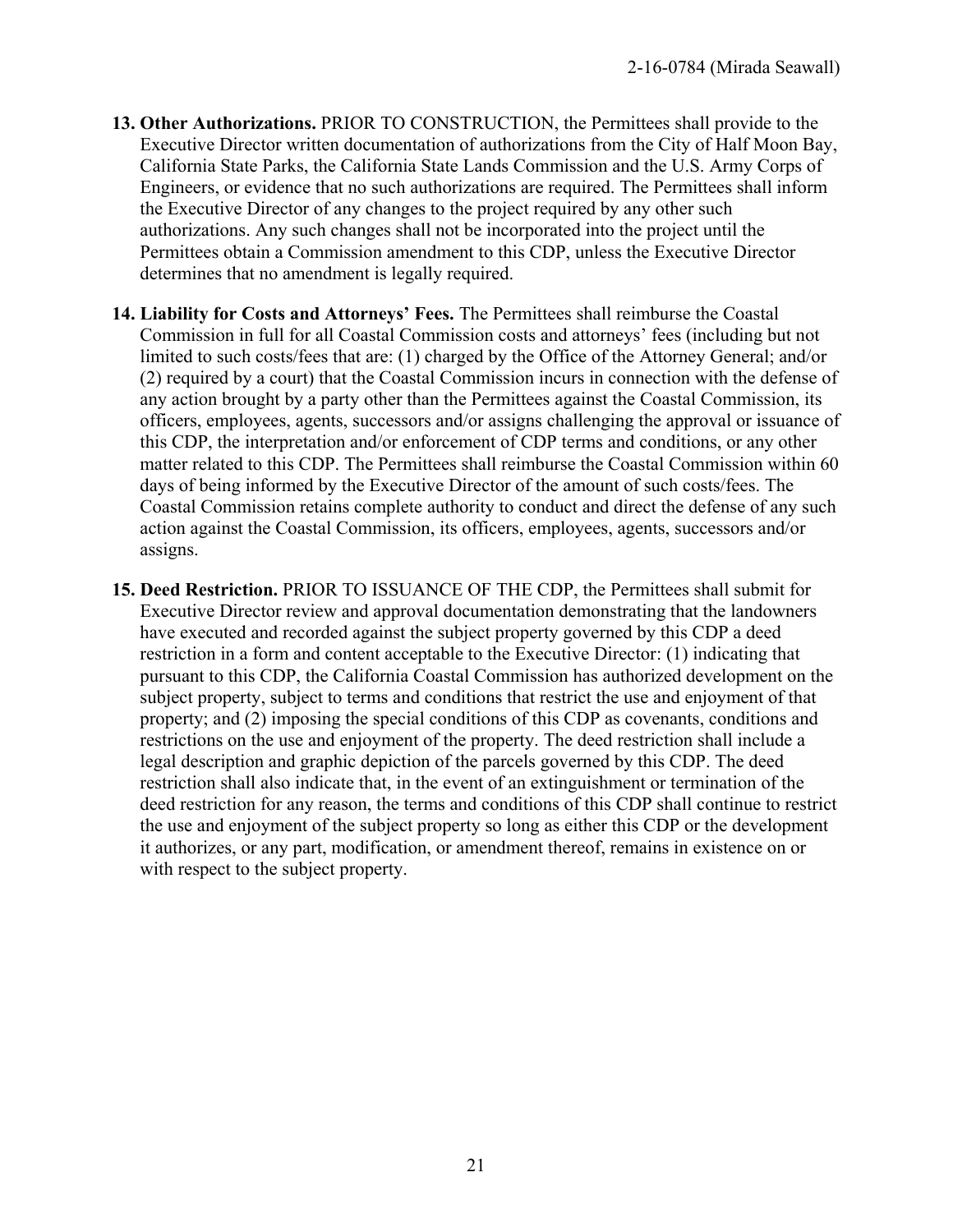# **IV. FINDINGS AND DECLARATIONS**

# **A. PROJECT LOCATION AND BACKGROUND**

The proposed project site is located along the bluff and beach (Half Moon Bay State Beach) seaward of a multi-family apartment building at 2 Mirada Road, a segment of the California Coastal Trail (CCT), and two condominium buildings in the Casa Mira condominium complex (just inland of the CCT) in the City of Half Moon Bay, San Mateo County (see **Exhibit 1**). The project shoreline area extending from the bridge over Arroyo de en Medio Creek some 390 linear feet downcoast past the apartment building is currently armored with a riprap revetment. The southern portion of this riprap (extending from the south to a point approximately 30 feet from the southernmost edge of the apartment building) was temporarily installed pursuant to two emergency CDPs (ECDPs) in the past several years.<sup>2</sup> The northern portion of this riprap (i.e., from the bridge extending downcoast to the same point some 30 feet past the edge of the apartment building) was in part installed prior to coastal permitting requirements (i.e., roughly the 85 linear foot area directly fronting the apartment building) and partially (i.e., roughly 145 liner feet - a portion of which lies on State Parks sandy beach property) installed without required CDPs. Neither the pre-CDP requirement riprap nor the unpermitted riprap here are a part of the proposed project. Rather, the unpermitted riprap is the subject of an open enforcement investigation, and both will be addressed separately and at a later date. Only the portion of the riprap installed temporarily via the recent ECDPs is pertinent to this CDP application, including as the Applicants here propose to remove it and install a tied-back shotcrete seawall in its place.

Thus, the project area includes a multi-family 4-unit apartment structure at 2 Mirada Road originally constructed in 1972, an 8-foot wide paved segment of the California Coastal Trail, and two condominium buildings in the 10-unit Casa Mira condominium complex (with 4 total buildings just inland of the CCT) originally constructed in 1984, in the City of Half Moon Bay. The beach area seaward of the southern portion of the project site includes some 25 abandoned timber piles, generally extending 3 to 9 feet above the sand, apparently the remnant of some prior shoreline armoring effort.<sup>3</sup> The coastal bluff at this location varies from about 24 to 32 feet in elevation above the beach, and it is regularly subject to wave forces, bluff sloughing, and ongoing erosion. In addition to the State Beach fronting the project area, blufftop State Parks land also extends directly south of the project site, currently preserved as open space with a component of the CCT and related public trails winding through it. The adjacent and nearby shoreline area to the south is comprised of a mix of open and generally accessible beaches, unobstructed by shoreline armoring and with very little blufftop development. Across the bridge over Arroyo de en Medio Creek lies Mirada Road, which extends about a quarter-mile north and provides both vehicular and very popular CCT access (extending to the north to the Mirada Surf component of the CCT that extends to Pillar Point Harbor), which is fronted by riprap and Miramar Beach. While the CCT is extremely popular in this area, there is currently no formal vertical beach access available from the blufftop to sandy beach level in the immediate area until the stairway near Pillar Point Harbor at Surfer's Beach, almost a mile to the north.

 2 ECDPs G-2-16-0045 and G-2-17-0046.

<sup>&</sup>lt;sup>3</sup> And not recognized by any CDPs.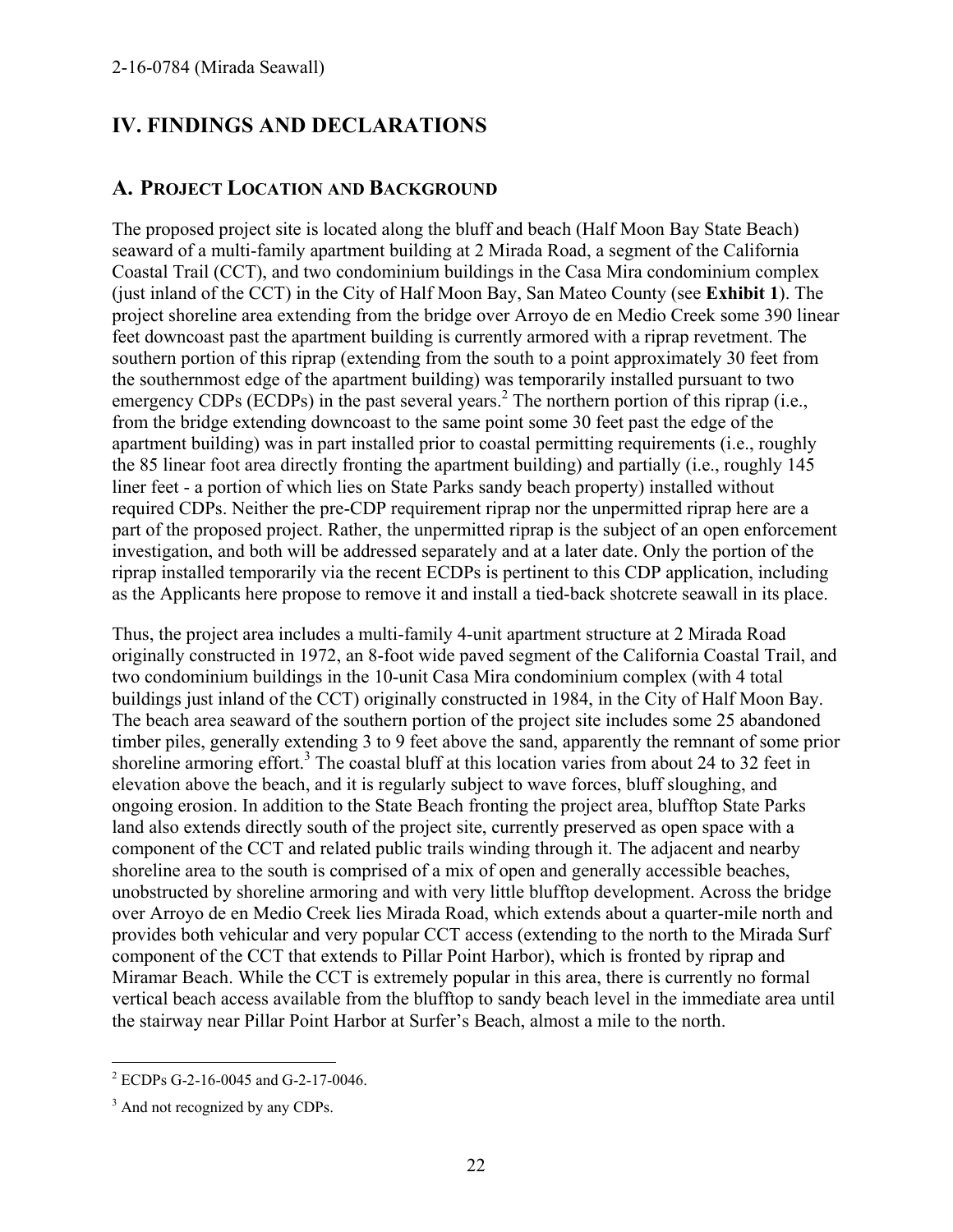A 1984 Coastal Commission CDP (CDP 3-83-351) subdivided the property that at that time contained the apartments and undeveloped inland land into two parts, the apartment building site seaward of the CCT and land inland of the CCT. That CDP also allowed construction of the condominium buildings housing 10 townhouse units of what is now the Casa Mira condominium complex on the more inland land. CDP 3-83-351 also required a lateral public access easement over the CCT area running between the apartments and the condominium buildings, a vertical public access easement from Mirada Road to the beach and development of a beach accessway, and it required an easement over the area seaward of the bluffs and armoring to the mean high tide line (see **Exhibit 8**). These easements were recorded October 1, 1984 and accepted by the City of Half Moon Bay July 22, 1999. A wood/cable beach access stairway was eventually (i.e., 15 years later) constructed in June 1999, some 200 feet south of the apartment building on State Parks property, though the stairs were eventually washed out and destroyed by wave action, and have not been rebuilt since.

The bluffs and beach at this location were the subject of recent episodic erosion events during the winter of 2015-2016 when 20 feet of bluff eroded away, resulting in the placement of 4,000 tons of temporary riprap through emergency CDPs (ECDP) G-2-16-0045 and G-2-17-0046 (see **Exhibit 5**). Just upcoast of this temporary riprap lies the existing partially pre-coastal, partially unpermitted revetment to the north which directly fronts the remainder of the apartments at 2 Mirada Road. Over time, the blufftop area on which the apartments were constructed has formed a headland that juts further seaward than the up and downcoast blufftop properties, essentially because the riprap has forestalled natural erosion and created the headland. The CCT area to the south is now eroding to the point that sections of it are being undermined.

The apartments at 2 Mirada Road and the Casa Mira condominiums lie within the Miramar residential neighborhood at the north end of the City of Half Moon Bay. The seaward end of Mirada Road terminates at a pedestrian bridge that crosses the Arroyo de en Medio Creek which outlets to the Pacific Ocean at Miramar Beach. This bridge provides CCT public access, connecting again to the upcoast section of Mirada Road, which continues north parallel to the shore and across City limits into San Mateo County, and connecting with the Mirada Surf CCT component extending to Surfer's Beach near the outer breakwater of the Pillar Pont Harbor. This entire stretch of Mirada Road north of the bridge is currently protected by a riprap revetment on its seaward side and is the subject of a separate San Mateo County CDP application to address coastal hazards and CCT issues.

See **Exhibits 1 and 2** for a location map and project area photos.

### **B. PROJECT DESCRIPTION**

The proposed project constitutes the required follow-up CDP application for the Commission's two more recent emergency CDPs, which authorized development only on a temporary basis, and expressly stated that the emergency work was temporary and subject to removal unless and until a regular CDP authorizing the development was approved. Therefore, this report generally evaluates existing emergency development as if it was not there analytically, even though development is now physically in place, but does countenance it where needed (including in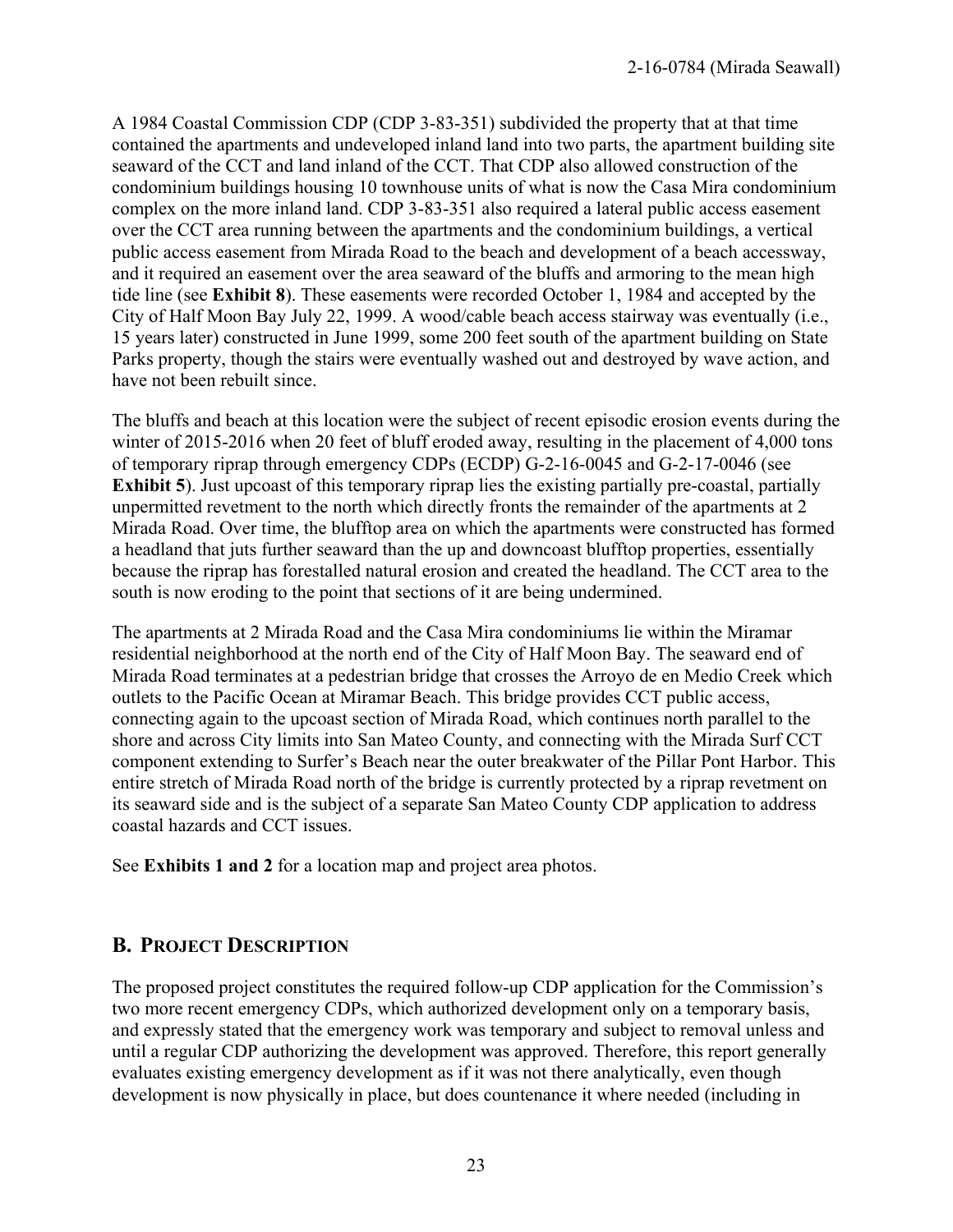terms of its impacts to date). Again, as described above, neither the pre-CDP requirement riprap nor the unpermitted riprap here are a part of the proposed project. Rather, the unpermitted riprap is the subject of an open enforcement investigation, and both will be addressed separately and at a later date.

The proposed project involves removal of the temporary riprap placed pursuant to the two recent ECDPs, followed by installation of a tied-back shotcrete seawall in the same location. The proposed seawall would armor the bluff just downcoast of the apartments and fronting the CCT, covering the bluffs in this area completely, and extending approximately 240 lateral feet along the bluff south from near the southern end of the apartment building along the bluff. The armoring would be roughly 2.5 feet thick, and colored and contoured to mimic a natural bluff face. The seawall would include an integral beach access stairway with a connection to the inland CCT. The proposed project also includes three 2-foot diameter subsurface drilled piers nearest the apartments, a series of similar piers nearest the stairway, temporary use of excavated sand as a protective berm during construction, a railing atop the seawall, removal of timber piles on the beach, and related development (see **Exhibit 3** for proposed project plans).

# **C. STANDARD OF REVIEW**

The proposed project is located in the Commission retained CDP jurisdiction area, and is the subject of prior Coastal Commission CDP decisions and requirements, including the requisite follow-up regular CDP application for the Commission-issued ECDPs for the temporary revetment, and thus the standard of review for this proposed project is the Coastal Act.

# **D. GEOLOGIC CONDITIONS AND HAZARDS**

# **Applicable Policies**

Coastal Act Section 30235 addresses the use of shoreline protective devices:

*Section 30235. Revetments, breakwaters, groins, harbor channels, seawalls, cliff retaining walls, and other such construction that alters natural shoreline processes shall be permitted when required to serve coastal-dependent uses or to protect existing structures or public beaches in danger from erosion, and when designed to eliminate or mitigate adverse impacts on local shoreline sand supply. Existing marine structures causing water stagnation contributing to pollution problems and fish kills should be phased out or upgraded where feasible.* 

Coastal Act Section 30253 addresses the need to ensure long-term structural integrity, minimize future risk, and to avoid landform altering protective measures. Section 30253 provides, in applicable part:

*Section 30253. New development shall do all of the following:*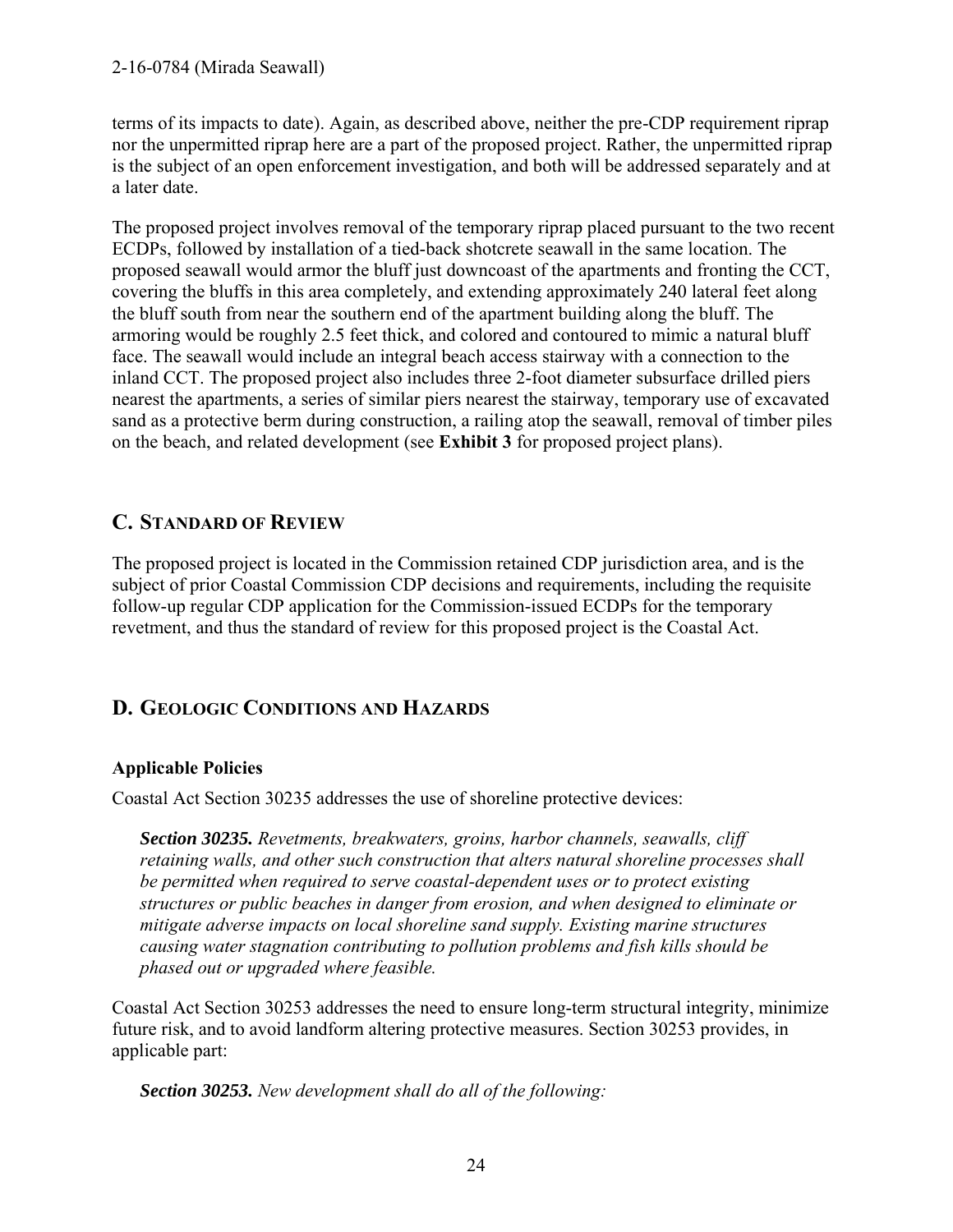- *(a) Minimize risks to life and property in areas of high geologic, flood, and fire hazard.*
- *(b) Assure stability and structural integrity, and neither create nor contribute significantly to erosion, geologic instability, or destruction of the site or surrounding area or in any way require the construction of protective devices that would substantially alter natural landforms along bluffs and cliffs. …*

Together, Coastal Act Sections 30235 and 30253 acknowledge that seawalls, revetments, retaining walls, groins and other such structural or "hard" methods designed to forestall erosion also alter natural landforms and natural shoreline processes. Accordingly, with the exception of new coastal dependent uses, Section 30235 limits the construction of shoreline protective works to those required to protect existing permitted structures or public beaches in danger from erosion. Furthermore, Section 30253 requires that new development be sited, designed, and built in a manner to not require construction of shoreline protective devices that would substantially alter natural landforms along the shoreline. The Coastal Act provides these limitations because shoreline protective structures can have a variety of negative impacts on coastal resources including adverse effects on sand supply, public access, coastal views, natural landforms, and overall shoreline and beach dynamics on and off site, including ultimately resulting in the loss of sandy beach.

In addition, the Commission has typically interpreted Section 30235 to allow shoreline protective works only to protect existing primary structures. The Commission has at times historically permitted at-grade structures proposed to be located within required coastal hazard setback areas, if such structures are expendable and capable of being removed or relocated rather than requiring a protective device that would alter natural landforms and processes along bluffs, cliffs, and beaches.

Under Coastal Act Section 30235, a shoreline protective structure is required to be permitted if: (1) there is an existing structure; (2) the existing structure is in danger from erosion; (3) shoreline altering construction is required to protect the existing threatened structure; and (4) the required protection is designed to eliminate or mitigate the adverse impacts on shoreline sand supply.<sup>4</sup> The first three criteria pertaining to Section 30235 relate to whether the proposed armoring is necessary, while the fourth criterion applies to mitigation for some of the impacts of such armoring. Additional Coastal Act policies protect against other types of coastal resource problems, and here the questions presented are not in terms of those policies per se, but the Coastal Act Section 30235 analysis for allowing armoring in the first place. For example, even where a shoreline protective device is determined to be necessary and it was designed in a manner to be protective of shoreline sand supply pursuant to Section 30235, the structure will often result in significant adverse impacts to other protected resources, such as beach access and recreation and public views. There can often be considerable overlap, such as the ways in which shoreline sand supply issues translate into beach access issues, and this finding explores those overlaps as well.

 $\overline{a}$ 

<sup>&</sup>lt;sup>4</sup> CDP approval also requires that projects be found consistent with the other policies of the Coastal Act in addition to these Section 30235 requirements.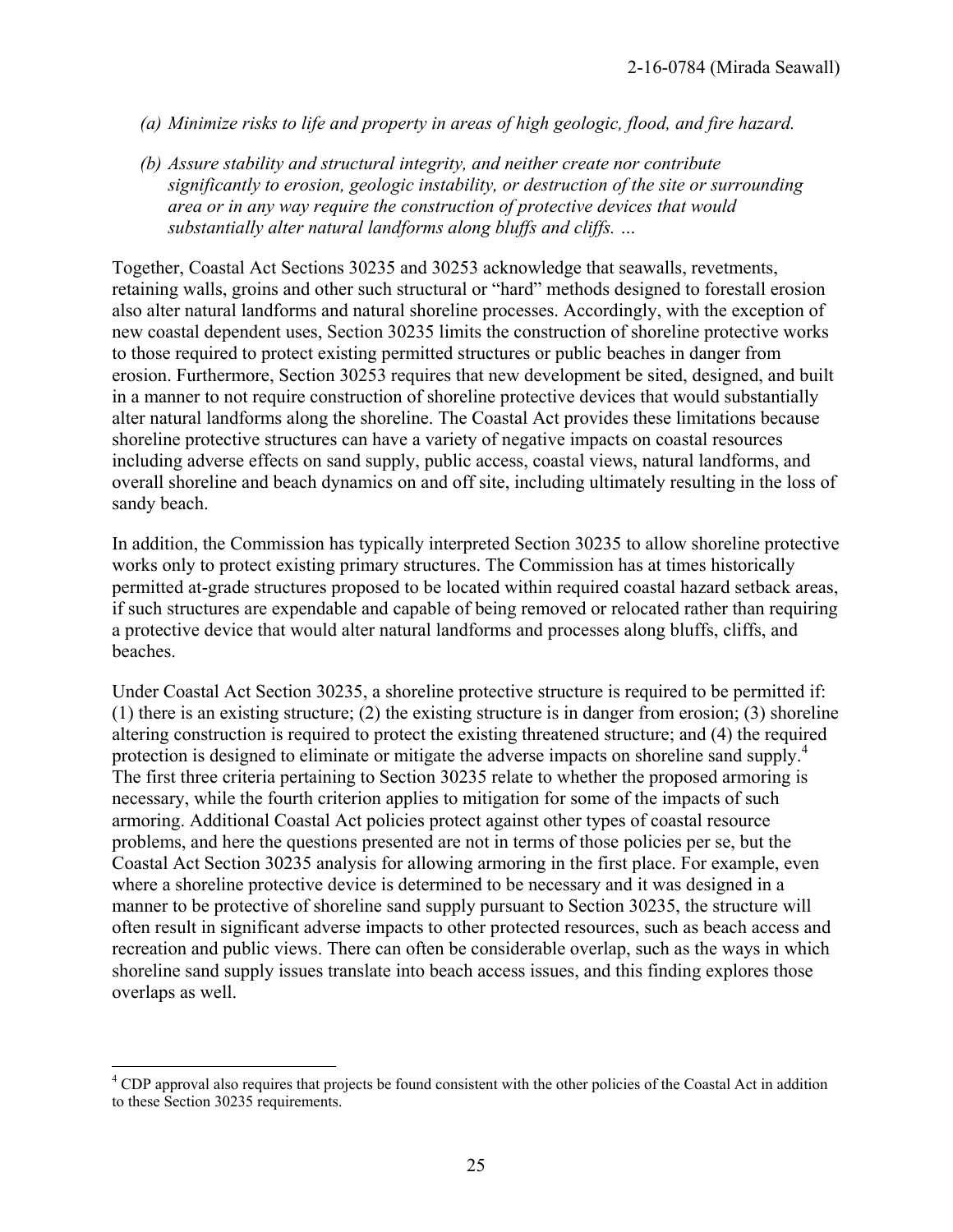#### **Consistency Analysis**

#### *Existing Structures to be Protected*

The first Section 30235 test is whether or not a structure for which a shoreline protective device is proposed is considered "existing." In other words, the Coastal Act distinguishes between development that is allowed the protection offered by a shoreline protective device and development that is not pursuant to Section 30235. Under Coastal Act Section 30235, existing structures (meaning structures existing prior to the effective date of the Coastal Act on January 1, 1977)<sup>5</sup> are potentially allowed a shoreline protective device if the remaining three criteria identified above are satisfied, and it can be found consistent otherwise with the Coastal Act. On the contrary, under Section 30253, *new* development (i.e., all development built on or after January 1, 1977, including redevelopment) is to be sited, designed, and built in a manner safe from coastal hazards without creating a need for a shoreline protective device and therefore is not entitled to consideration of such shoreline protection. However, coastal zone development that was approved and constructed prior to the Coastal Act going into effect was not subject to Section 30253 requirements (as such requirements didn't exist prior to that time), even if it may have been subject to other similar local requirements. Thus, although some local coastal hazardtype policies may have been in effect prior to the Coastal Act, these pre-Coastal Act structures have not necessarily been built in such a way as to avoid the future need for shoreline armoring as is required for post-Coastal Act structures under Section 30253.

In this case, the 4-unit apartment building located at 2 Mirada Road in Half Moon Bay was originally constructed in 1972, predating the effective date of the Coastal Act by 5 years (and also predating the requirements of 1972's Proposition 20 (The Coastal Initiative)).<sup>6</sup> Based on an analysis of CDPs, building permit records, and historic aerial photos, currently available information suggests that the apartment building has not been modified to such an extent as to be considered redeveloped in the time since January 1, 1977, and thus is still considered to be an existing structure as that term is understood in a Section 30235 context, and is eligible for consideration of shoreline armoring.<sup>7</sup>

In addition to fronting the downcoast (not seaward) side of the apartment building (i.e., because it is on a headland, the bluffs have been eroded just downcoast of the apartments and extend

<sup>6</sup> Proposition 20, approved by California voters in November 1972, introduced coastal permitting requirements in February 1973. These were ultimately superseded by the Coastal Act in 1977.

<sup>&</sup>lt;sup>5</sup> As described in the Commission's 2015 Sea Level Rise Policy Guidance, the Commission interprets the term "existing structures" in Section 30235 as meaning structures that were in existence on January 1, 1977, the effective date of the Coastal Act. In other words, Section 30235's directive to permit shoreline armoring for structures in certain circumstances applies to development that lawfully existed as of January 1, 1977 and that was not subsequently redeveloped (see section on Improvements, Alterations and Additions to Existing Structures for a discussion of "redevelopment"). This interpretation is the most reasonable way to construe and harmonize Sections 30235 and 30253, which together evince a broad legislative intent to allow armoring for development that existed when the Coastal Act was passed, when such development is in danger from erosion, but avoid such armoring for new development now subject to the Act. This interpretation, which essentially "grandfathers" protection for development that predates the Coastal Act, is also supported by the Commission's duty to protect public trust resources and interpret the Coastal Act in a liberal manner to accomplish its purposes.

 $<sup>7</sup>$  And note that when armoring was last considered at this location in 1999, the Commission also determined the</sup> apartment building at that time to be a pre-Coastal Act existing structure for purposes of Section 30235 analysis as well (CDP Amendment 1-97-022-A1).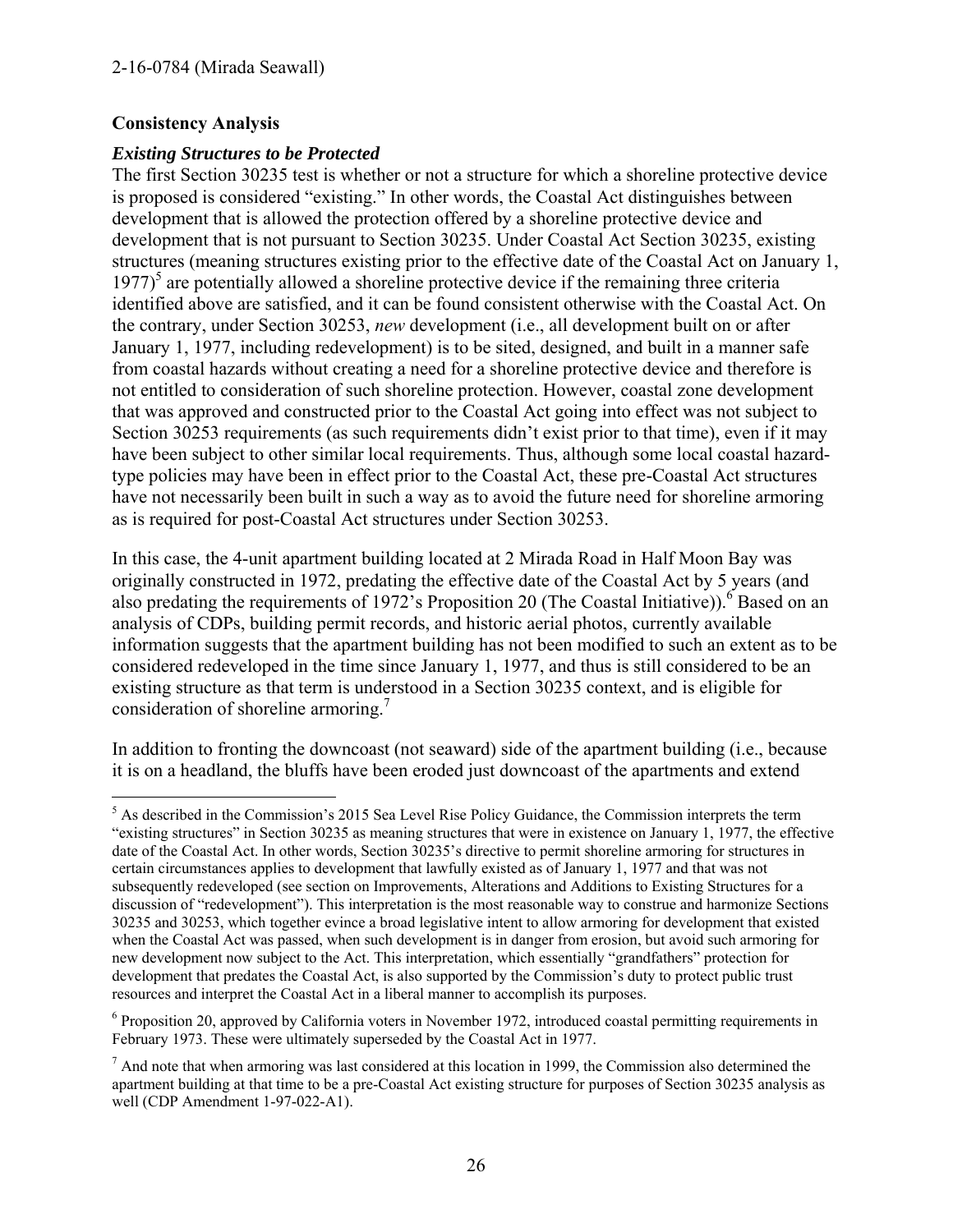inland roughly perpendicular to the shore at the downcoast side; see photos in **Exhibit 2**), the proposed armoring stretches downcoast another approximately 240 feet. In this area, the structure that allows consideration of armoring is the Coastal Trail, a current component of the California Coastal Trail (CCT). The trail is coastal-dependent inasmuch as it requires a site adjacent to the sea to function for its intended public purpose, and Section 30235 allows for consideration of armoring to protect it for this purpose as well. There is also a sewer line that serves both the 2 Mirada building, as well as the Casa Mira condominium complex inland of the trail (see **Exhibit 4**). The sewer line and Casa Mira condominiums were constructed in 1984 and both post-date the Coastal Act, and thus do not constitute 'existing structures' for purposes of Section 30235 analysis, though the sewer line does at least in part serve a pre-coastal structure.

Thus, the 2 Mirada Road apartment building in this is case eligible for consideration of such armoring. In addition the CCT in this location is a coastal-dependent use that also allows for consideration of armoring; and therefore, the proposed project meets the first test of Section 30235 of the Coastal Act.

#### *Danger from Erosion*

The second Section 30235 test is whether the existing structure is in danger from erosion. The Coastal Act allows shoreline armoring to be installed to protect existing structures that are in danger from erosion, but it does not define the phrase "in danger." There is a certain amount of risk involved in maintaining any development along the actively eroding California coastline that also can be directly subject to violent storms, wave attack, flooding, earthquakes, and other hazards. These risks can be exacerbated by such factors as sea level rise and localized geography that can focus storm energy at particular stretches of coastline. In a sense, all development along the immediate California coastline is in a certain amount of "danger." It is a matter of the degree of threat that distinguishes between danger that represents an ordinary and acceptable risk, and danger that requires shoreline armoring per 30235. Lacking Coastal Act definition, the Commission has in the past evaluated the immediacy of any threat in order to make a determination as to whether an existing structure is "in danger" for the purposes of Section 30235 considerations. While each case is evaluated based upon its own particular set of facts, the Commission has previously interpreted "in danger" to mean that an existing structure would be unsafe to use or otherwise occupy within the next two or three storm season cycles (generally, the next few years) if nothing were to be done (i.e., in the "no project" alternative). $8$ 

The apartment building at 2 Mirada Road is located about 25 feet above the beach on the coastal blufftop, and partially above large riprap installed under previous actions as discussed above. The property extends north and south along the blufftop, and covers a relatively flat area moving inland from the edge of the blufftop. The Applicants' geotechnical and engineering reports estimate average annualized bluff retreat rate in this area at 1.3 to 2 feet per year absent armoring,<sup>9</sup> and the Commission's Senior Coastal Engineer, Dr. Lesley Ewing, and its Geologist,

<sup>&</sup>lt;sup>8</sup> See, for example, CDPs 3-07-019 (Pleasure Point seawall); 3-09-025 (Pebble Beach Company Beach Club seawall); 3-09-042 (O'Neill seawall); 2-10-039 (Land's End seawall); 3-14-0488 (Iceplant LLC seawall); and 2-17- 0702 (Sharp Park Golf Course).

<sup>9</sup> See Applicant's Geotechnical and Engineering Reports , as well as the *Sea Level Rise Vulnerability Assessment* (April 2016) document prepared for the City of Half Moon Bay by Noble Consultants and Dyett & Bhatia, Table 2- 2.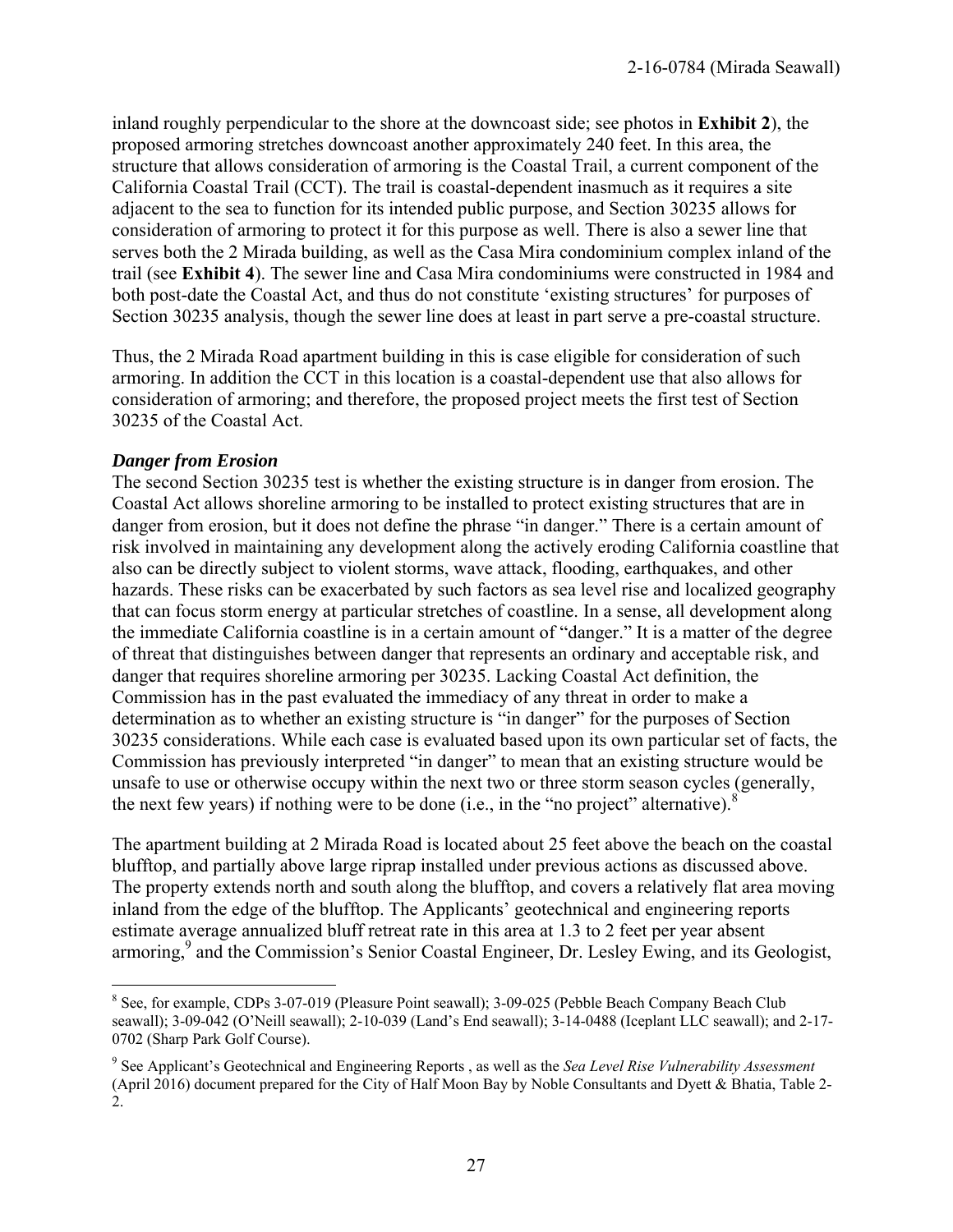#### 2-16-0784 (Mirada Seawall)

Dr. Joseph Street, evaluated the Applicants' geotechnical and engineering reports and concur that such rate is applicable at this site.

However, erosion does not typically occur in this area as small incremental amounts slowly over the course of a year, as such annualized estimates might suggest, but rather more often occurs sporadically as several feet to tens of feet of episodic retreat that can occur during a significant winter storm, combined with perhaps smaller amounts of retreat during other times. In any case, a retreat rate of up to 2 feet per year is a fairly aggressive retreat rate relatively speaking along the California coast, and coastal bluffs in this area are clearly subject to a high rate of erosion, particularly during winter storm conditions when high wave run-up and velocity, as well as heavy rains at times, are present. During these periods, erosion of the bluff typically occurs in the form of vertical columns of soil becoming undermined and eroding away from the bluff face in large sections.

As a case in point, the southern extent of the bluff at this site retreated over 20 feet in the winter of 2015-16, demonstrating that the bluffs in question are vulnerable to sudden and substantial episodic erosion and bluff loss. Therefore, without protection, it is fair to conclude that anything within about 20 feet of the present blufftop edge location is in danger of being undermined in such an event, and annual and ongoing erosion will continue to exacerbate this threat. Aerial photos show that the 2015-16 erosion episode not only resulted in bluff loss extending inland perpendicular to the shore, but it also outflanked the existing revetment fronting the apartments, cutting the bluff significantly closer to the downcoast side of the existing structure (see **Exhibit**  2). Comparison of California Coastal Records Project<sup>10</sup> photos of this section of shoreline from 1979 and 1987 also show large losses of the bluff to the north of the 2 Mirada apartments including 2 large cypress trees lost to inland erosion. In addition, the 8-foot wide paved Coastal Trail is located about 3 to 4 feet inland from the blufftop edge in this location, and in one section is being actively undermined. The property line for the Casa Mira condominiums is located another 2 feet inland of the trail, with the Granada Sanitary District's sewer line located along the property line. $11$ 

Erosion continues to affect this area, and such impacts stand to get worse due to ongoing sea level rise and the predicted increase in extreme weather events. As recently as April 2017, the City of Half Moon Bay issued an emergency CDP for demolition of a condemned State Parks ranger house situated on the blufftop approximately 600 feet south of the project area that had become undermined by wave action.<sup>12</sup> Given the low degree of cohesion in the bluff materials, and as indicated by the multiple recent episodic erosion events, it is clear that the current setbacks for the existing apartments at 2 Mirada Road and the Coastal Trail are insufficient to protect these structures from erosion. Dr. Ewing and Dr. Street evaluated the relevant project materials and concur with the Applicants' geotechnical consultants that the apartment building

 $\overline{a}$ 

<sup>&</sup>lt;sup>10</sup> See www.californiacoastline.org.

 $11$  This sewer line serves several residential structures in the neighborhood, including the apartments at 2 Mirada Road and the Casa Mira complex, and crosses the Arroyo de en Medio Creek on the far side of the end of Mirada Road.

 $12$  Due to its deleterious effects on coastal resources, it is generally State Parks policy to avoid armoring to protect State Parks structures, and in this case State Parks chose to demolish the threatened structure rather than pursue armoring that would alter the natural landform and adversely affect their Half Moon Bay State Beach unit.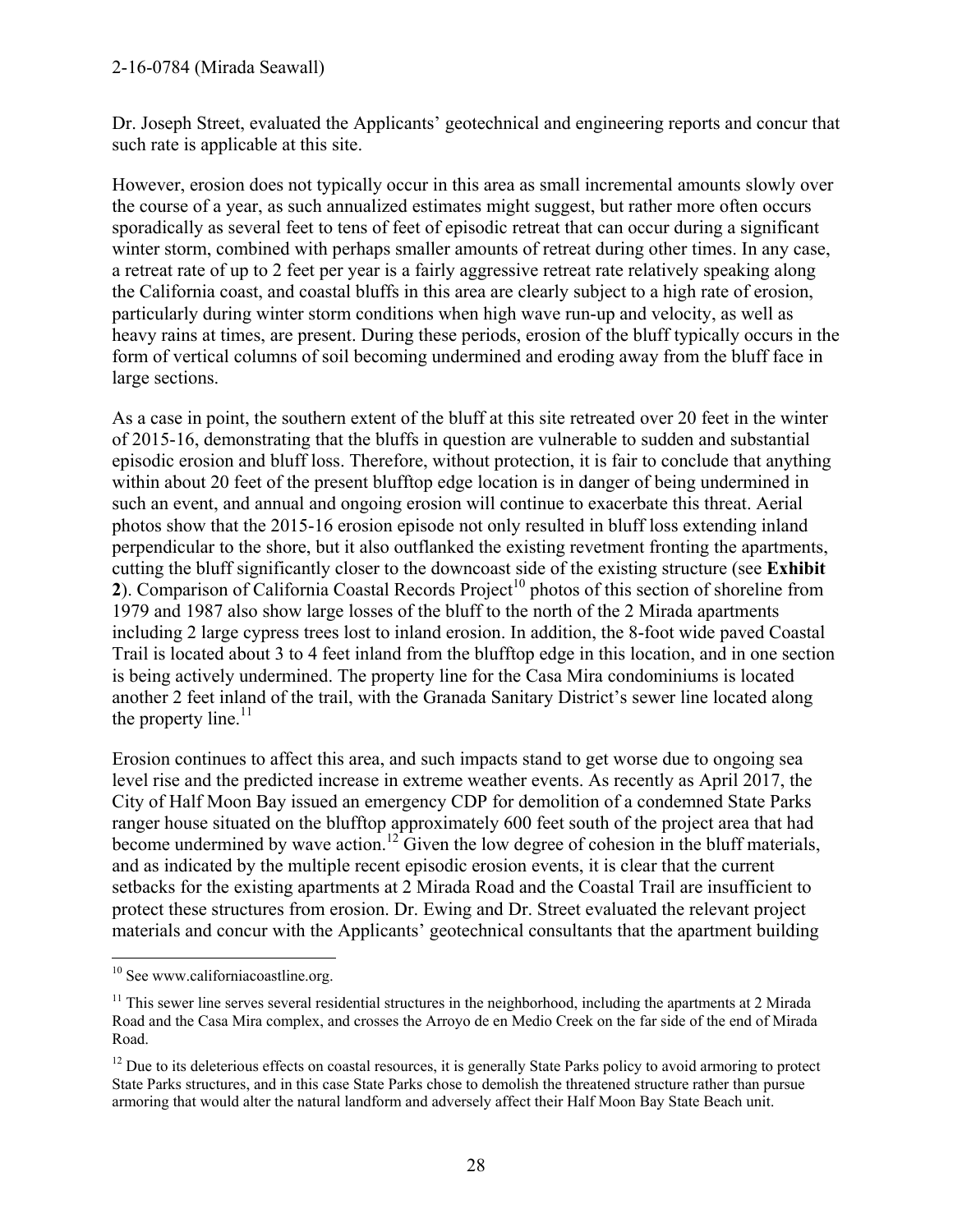and the Coastal Trail are both in immediate danger from erosion absent intervention here. Therefore, the existing apartment building and the Coastal Trail infrastructure are "in danger from erosion" as that term is understood in a Coastal Act context, and thus the project meets the second test of Section 30235 of the Coastal Act.

#### *Feasible Protection Alternatives*

The third test of Section 30235 that must be met is that the proposed armoring must be "required" to protect the existing structures in danger from erosion. In other words, shoreline armoring shall only be permitted if it is the only feasible alternative capable of protecting the existing endangered structures.<sup>13</sup> Other alternatives to shoreline protective devices typically considered include the "no project" alternative, managed retreat (including abandonment and demolition of threatened structures), relocation of threatened structures and/or portions thereof, beach and sand replenishment programs, foundation underpinning, drainage and vegetation measures, and combinations of each. Additionally, if shoreline armoring is determined to be the only feasible alternative, this test also requires that the chosen structural design of the shoreline protective device be the least environmentally damaging option, including being the minimum necessary to protect the endangered structure in question (here the apartments and the Coastal Trail).

The Applicants prepared an alternatives analysis for the proposed project, and each of the possible alternatives evaluated is discussed briefly below. In this case, both non-armoring and armoring alternatives are analyzed in order to determine whether the proposed project is the least environmentally damaging feasible alternative.

#### Non-armoring Alternatives

Given that this application proposes to replace the existing, but only temporarily authorized, emergency riprap with a tied-back vertical concrete seawall, the "no project" alternative in this case would involve removal of all riprap armoring previously temporarily authorized, leaving the apartments and the CCT in their current location. As indicated above, there are existing, and coastal-dependent structures in danger from erosion (per Coastal Act Section 30235) at this site. Therefore, the "no-project" alternative would remove protection and cause the existing and coastal dependent structures, namely the apartments and the CCT, to be in danger again, thereby making it likely they would be severely damaged and/or destroyed by storms and erosion in the very short term, as soon as the next series of winter storms. Such damage to/destruction of these existing structures (and in the case of the CCT, a coastal-dependent use) would not protect these structures, would be expected to result in adverse impacts to coastal resources, and is not by itself a feasible alternative in this case for these reasons.

Relocation is another non-armoring alternative that is reasonable to consider, particularly when envisioned relocation is relatively minor in relation to the endangered structures and the site. In this case however, the apartment site is already fully developed with an apartment building, parking, and related infrastructure such as drainage, sewer and water lines, and the entirety of the parcel is subject to coastal hazards and fronted by shoreline armoring. Although it might be

 $\overline{a}$ <sup>13</sup> Coastal Act Section 30108 defines feasibility as follows: "Feasible" means capable of being accomplished in a successful manner within a reasonable period of time, taking into account economic, environmental, social, and technological factors.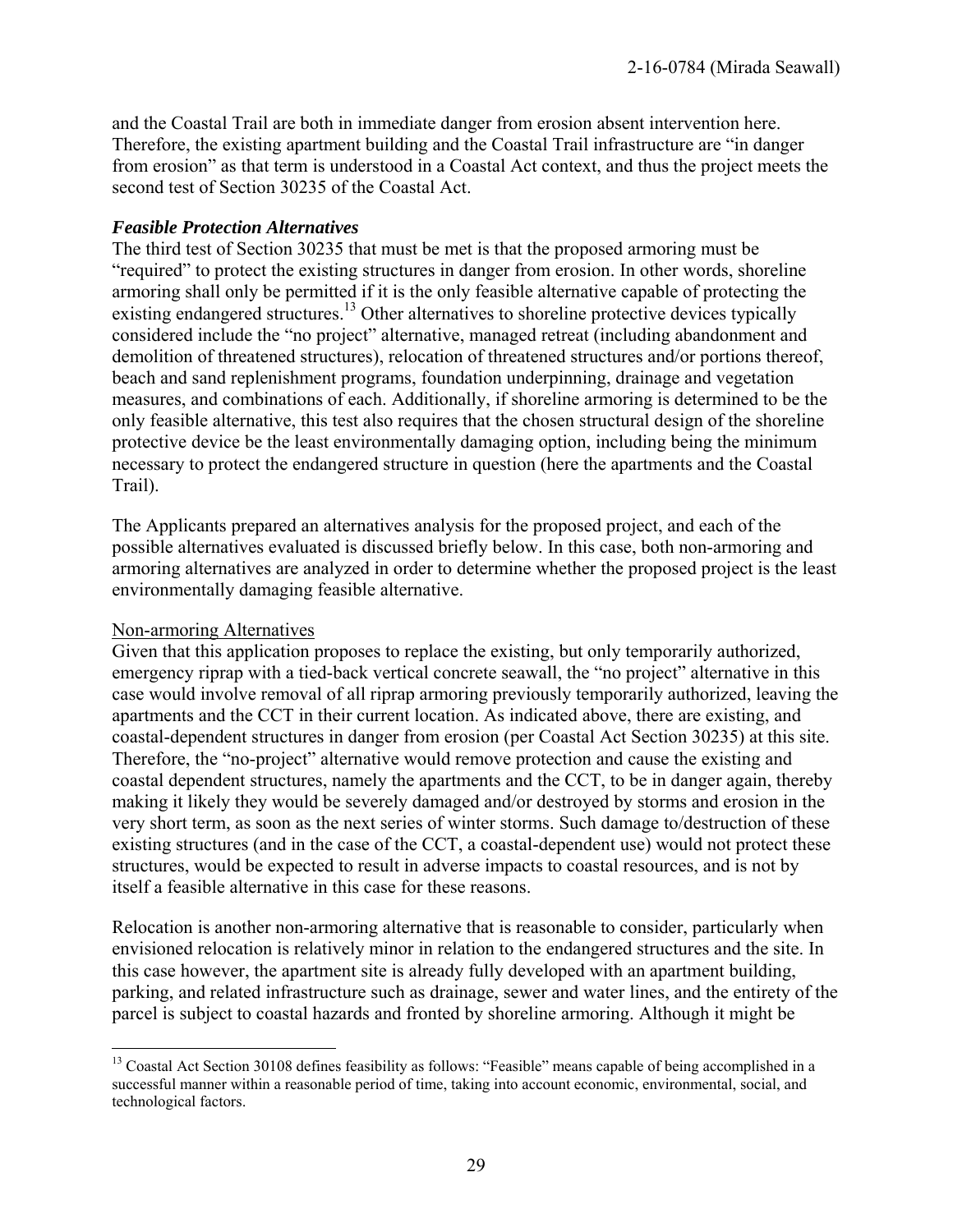possible to move the apartment structure inland, it would be extremely difficult and costly, and it would still be in a hazardous location. Thus, there are no undeveloped areas on the property, outside of the coastal hazards zone, able to accommodate the existing apartment structure and allow for removal of the riprap. Further, the Applicants' geotechnical report concludes that relocation of this multi-unit structure is infeasible, as moving the structure would not be possible given that areas that must be stable for lifting and rolling the structure's foundation are occupied with large riprap, and removal of such riprap would further destabilize the areas needed for lifting or rolling. $14$ 

Similarly, relocation of the Coastal Trail would require significant additional costs and permitting time, which would be problematic given this infrastructure would be immediately threatened with no armoring present. Further, there is no viable location for the Coastal Trail to be rerouted in this location while maintaining its aesthetic and recreational value adjacent to the ocean and beach (i.e., it would need to loop inland of existing residential structures, such as the Casa Mira condominiums, if relocated). Due to the narrow pinch-point between the bluff and condominiums, any further erosion will force realignment of the trail far inland, east of the Casa Mira complex, thereby sacrificing coastal views and a consistent path along the shoreline for pedestrians. For all of these reasons, the relocation alternative was determined not to be feasible in this case.

The installation of improved drainage and additional landscaping atop the bluff is another option that is typically considered to address erosion threats. Appropriate drainage measures coupled with planting long-rooted native bluff species can help to stabilize some bluffs and extend the useful life of existing bluff setbacks. This option can be applied as a stand-alone alternative, but it is most often applied in tandem with other protective measures. In this case, the high level of estimated annual bluff retreat, the potential for large episodic erosion events, and the level of erosion that has already occurred indicate that the installation of improved drainage and landscaping alone is unlikely to adequately protect existing structures in danger at this site.

Beach nourishment is another option often considered to address erosion threats. Successful beach nourishment programs generally require large quantities of sand materials over a large area and are subject to very specific program parameters intended to maximize their efficacy and utility. Littoral cell sand drift in this area, and the area's exposure to violent wave and storm events, add to the challenge for a successful beach nourishment effort at the project site, and also argue against beach nourishment as a feasible alternative. Beach nourishment is a feasible option

 $\overline{a}$ <sup>14</sup> Likewise, even if relocation of the apartments to an inland area was feasible, relocation of the sewer line and the northernmost two Casa Mira condominium buildings (at 10-12 and 14-16 Mirada Road), which would be the next structures at risk from erosion, would be difficult as well. For the sewer line, there would be significant capital outlay by the Granada Sanitary District for new sewer pipelines and connections (and pumps etc., as needed). For the condominiums themselves, they could only shift approximately 10 feet inland while still staying within their property line. Given that limitation, relocation would likely also need to include some demolition. In addition, the Applicants estimate that costs of such relocation at over \$2.6 million, including moving the structures, construction of new foundations and infrastructure, new building construction, and removal of the emergency riprap. Further, the condominiums would remain uninhabitable for this time, expected to last 18 months absent additional permitting or engineering obstacles. Thus, the no project scenario would lead to these sorts of potential problems. Granted, the sewer line and the condominiums are not pre-Coastal Act and thus not entitled to armoring under Section 30235, and thus the coastal hazard threat and response analysis is different for them, but it is clear that the no project alternative is not without significant consequences in the immediate area.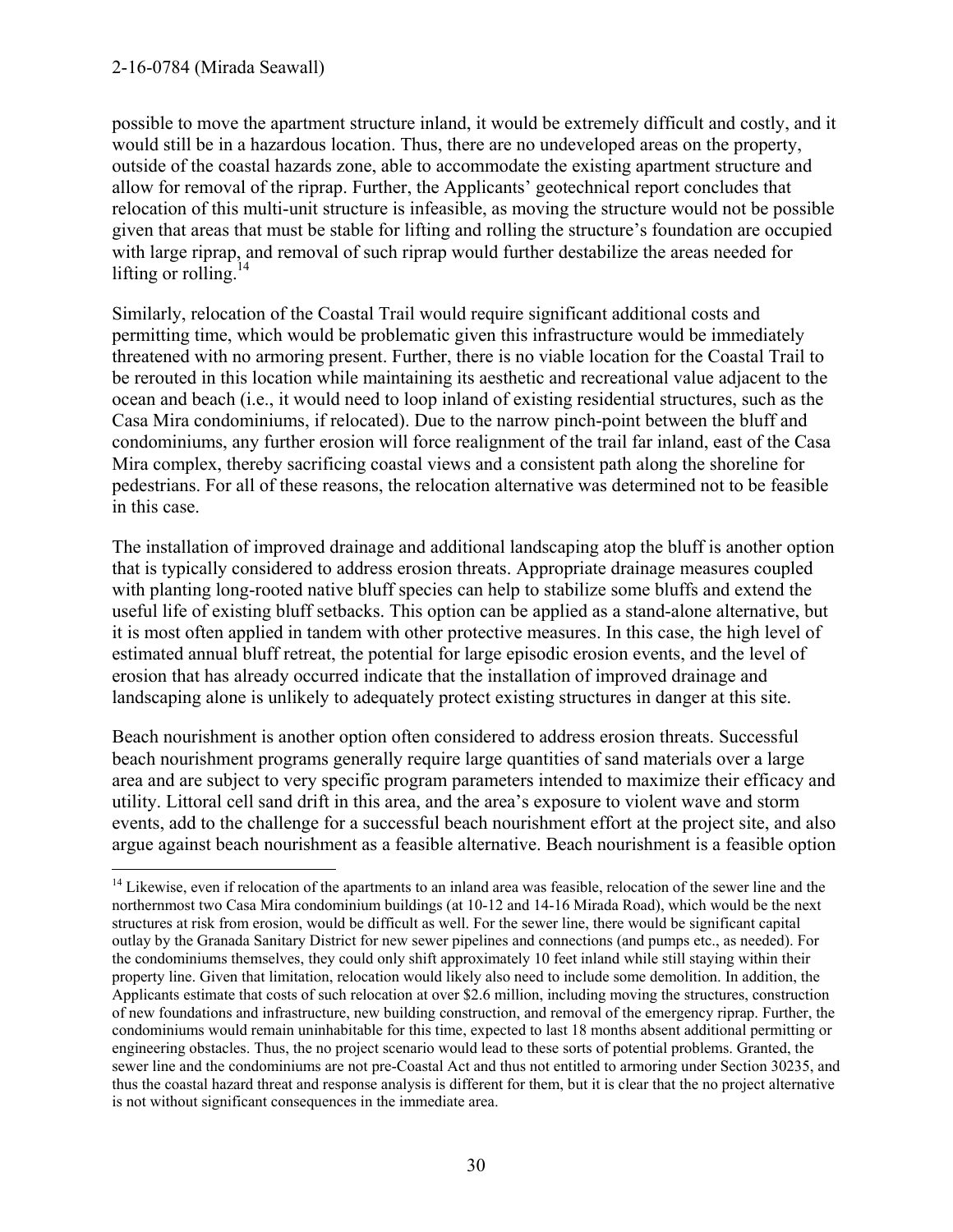in many parts of the coast, especially locations between headlands or promontories that can help to retain sand, but it's not been demonstrated as yet that a nourishment project could maintain an effective beach buttress in this project area in a way that also ensures protection of the existing endangered structures. Therefore, beach nourishment is not a feasible alternative in this case.

Another option often considered is planned or managed retreat, which when not referring to relocation (discussed above) refers to the intentional abandonment and demolition of the threatened structures. This concept suggests that the shoreline should be allowed to retreat absent the installation of armoring, once the existing structures have been removed. Beach formation is partly assisted by the sand-generating material in the bluffs as they erode, but more importantly natural erosion provides space for the natural equilibrium between the shoreline and the ocean to re-establish itself and for beaches to form naturally. Over the longer run, a more comprehensive strategy to address shoreline erosion and the impacts of armoring may be developed (e.g. planned or managed retreat, relocation of structures inland, abandonment of structures, etc.), however, such options are not currently feasible at this location, given the inability to relocate the threatened structures, and the lack of a formalized managed retreat program that otherwise provides regulatory guidance and requirements.

Thus, there do not appear to be feasible non-armoring (or "soft") alternatives that could be applied in this case to protect the existing structures currently in danger from erosion, and therefore, hard armoring alternatives must be considered.

#### Armoring Alternatives

In terms of armoring alternatives, there are a variety of different armoring measures that could be used. One common option often considered is a riprap revetment, such as what has existed in one form or another at the project site since the early 1970's and has since been extended and or augmented through various emergency permit actions including the two emergency CDPs in 2016 and 2017 (ECDPs G-2-16-0045 and G-2-17-0046; see **Exhibit 5**). Riprap has been successfully used to protect endangered structures for many decades. Rock riprap revetments have the advantage that they can be installed relatively quickly to protect the base of bluffs. However, such riprap occupies significant beach space (roughly 5,000 square feet for just the temporary emergency riprap at this location), and often is easily dispersed and difficult to maintain in its approved configuration. For example, the riprap at this location installed pursuant to the 2016/17 ECDPs has already required significant maintenance during the 3 years it has been present, and it ultimately failed to provide adequate safety for the structures on top of the bluff, thus necessitating a second ECDP for repair and placement of additional rock. The Applicants originally proposed to install a more thoroughly engineered revetment under this follow up CDP, including a keyway and vertical wood posts. While such a design may have helped to retain the rock in place, it still would have occupied a large area of sandy beach, and it presents ongoing issues with beach coverage, displacement, and maintenance. Given its impacts and limitations, riprap, even if feasible, would not be the least environmentally damaging alternative in this case.

The proposed project now includes a near-vertical tied-back concrete seawall extending across the full height of the bluff, without rock fronting the wall, for the portion of bluff extending south of the 2 Mirada apartment building. Construction of the approximately 240-foot-long, 2.5 foot wide, and roughly 33-foot tall seawall is the preferred alternative for this area because it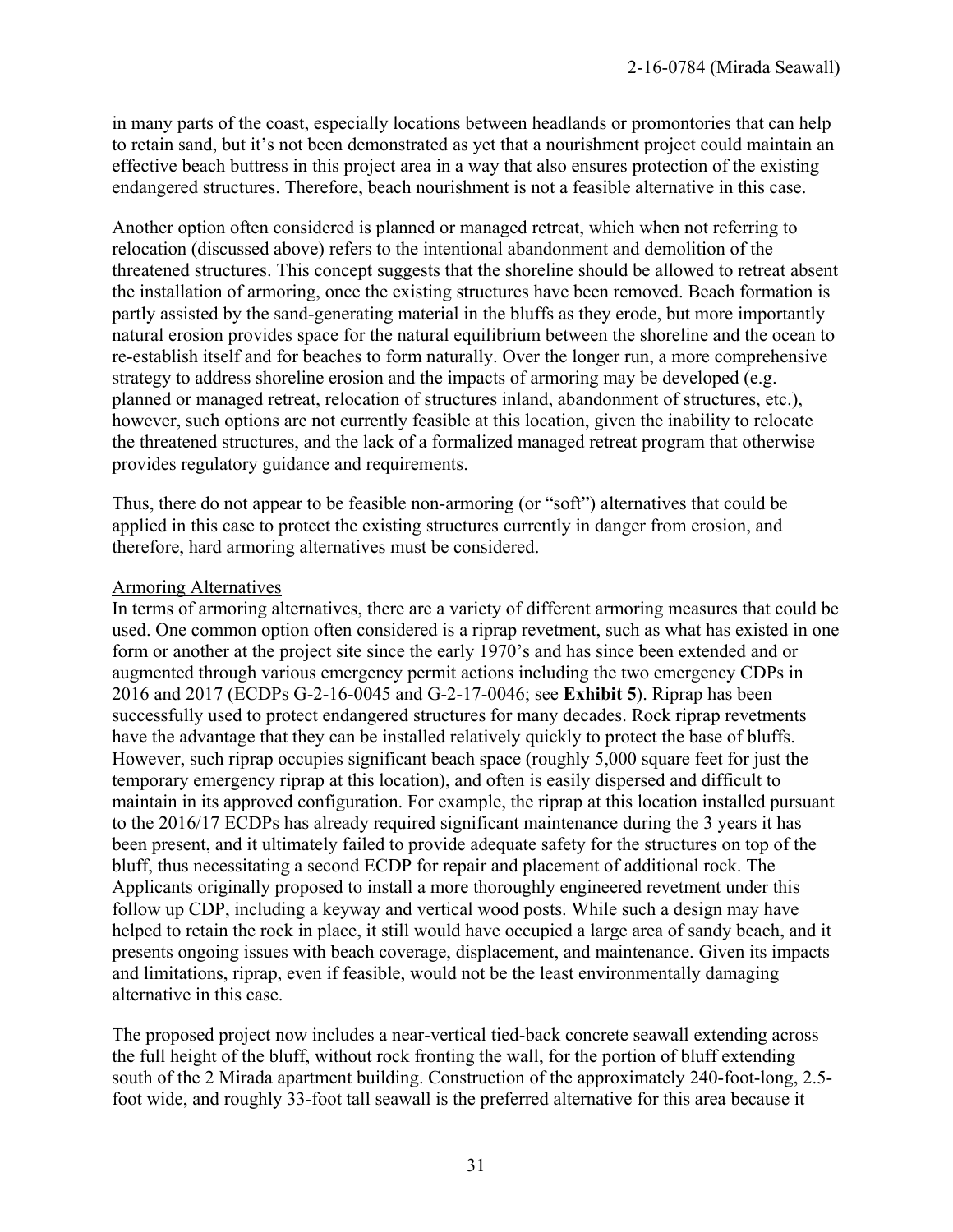achieves the desired project goals (e.g., prevents loss of the apartments and the public access pathway) and minimizes adverse impacts to coastal resources, including public access and recreation, as much as feasible given the circumstances. Inland of the blufftop edge subsurface piers are proposed for either end of the seawall to strengthen the armoring and prevent erosional edge effects without causing additional coastal resource impacts. The Applicants' geotechnical consultant indicates that the minimum beach elevation erosion associated with a 100-year return period storm event is at the marine terrace, and therefore, the seawall should be embedded in bedrock at the toe of the bluff. Ultimately, the seawall has been designed to limit its impacts on coastal resources by limiting the beach footprint and by contouring and surfacing the seawall to mimic the natural bluffs in appearance and shape, and as such it helps to reduce adverse impacts to coastal resources as much as feasible with a project like this and in this environment.

Therefore, the vertical seawall is the least impactful armoring alternative for the southern portion of the bluff, provided its impacts over time can be mitigated consistent with Coastal Act Section 30235 and other Coastal Act policies.

### *Beach and Shoreline Access and Sand Supply Impacts*

The fourth test of Section 30235 that must be met in order to allow Commission approval of a shoreline armoring project is that such armoring must be designed to eliminate or mitigate adverse impacts to local shoreline sand supply.

### Shoreline Processes

Some of the effects of engineered armoring structures on the beach (such as scour, end effects and modification to the beach profile) are often temporary or may be difficult to distinguish from all the other actions that modify the shoreline. In addition, there are effects that are more qualitative (e.g., impacts to the character of the shoreline and visual quality) that are imprecise proxies for understanding the total impact of an armoring structure to the coastline. However, some of the effects that a shoreline armoring structure may have on natural shoreline processes can be quantified, including: (1) the loss of the beach area on which the structure is located; (2) the long-term loss of beach that will result when the back-beach location is fixed on an eroding shoreline; and (3) the amount of material that would have been supplied to the beach if the bluff and back-beach were to erode naturally. The first two calculations affect beach and shoreline use areas, and the third is related to shoreline sand supply impacts, but all three impact public recreational access to the beach as it relates to sand supply and by extension beach and shoreline recreational areas.

### Encroachment Area

Shoreline protective devices, regardless of their configuration, are all physical structures that occupy space that would otherwise be unencumbered. When a shoreline protective device is placed on a beach area, the underlying beach area cannot be used by the public. This generally results in a loss of public access and recreational opportunity as well as a loss of sand and areas from which sand generating materials can be derived. The area where the structure is placed will be altered from the time the protective device is constructed, and the extent or area occupied by the device will remain the same over time, until the structure is removed or moved from its initial location (or in the case of a revetment, as it spreads seaward over time). The beach area located beneath a shoreline protective device, referred to as the encroachment area, is the area of the structure's footprint.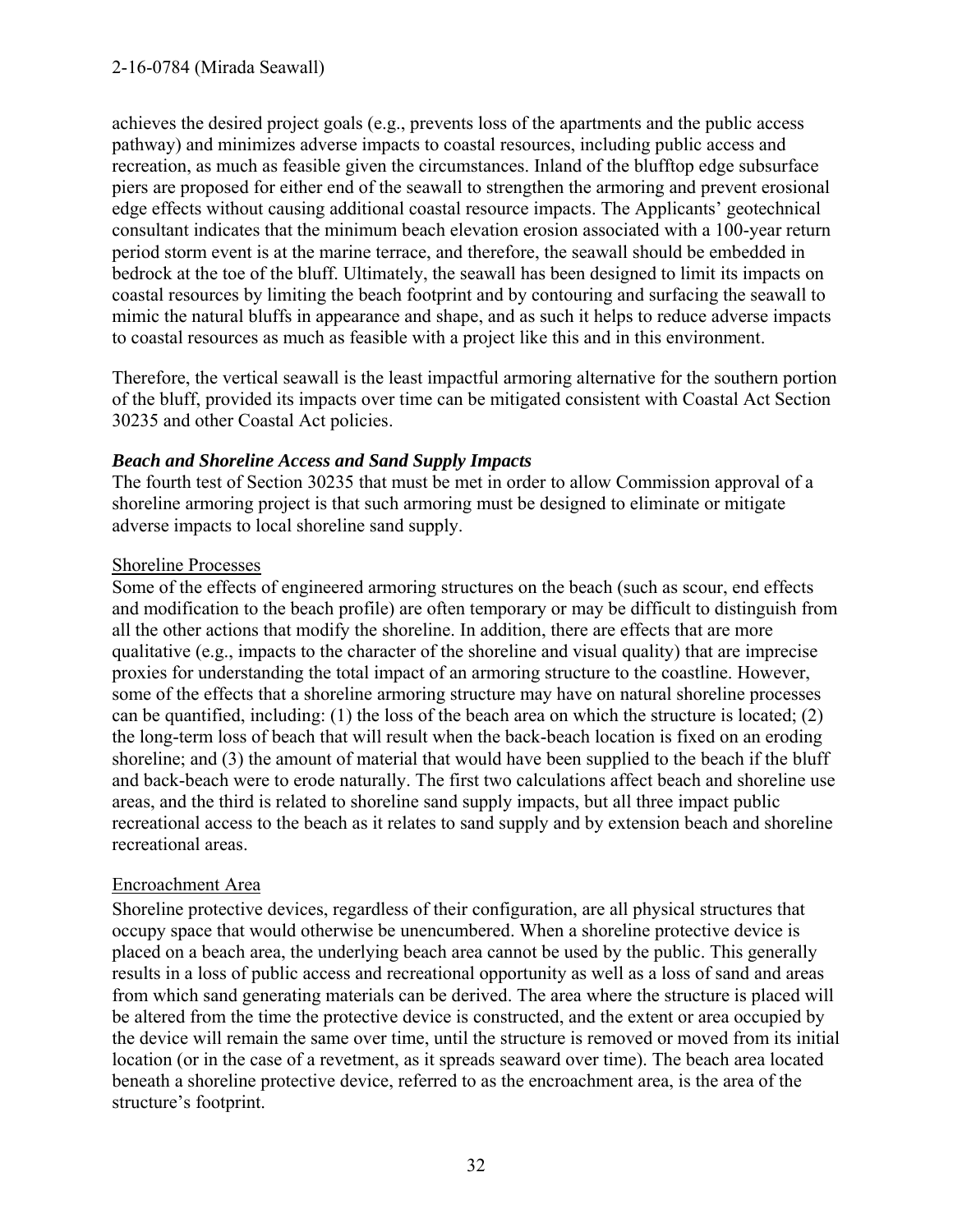In this case, the proposed seawall aspect of the project will cover approximately 950 square feet of shoreline and beach area that would otherwise be unencumbered.<sup>15</sup> In addition, the latest emergency rock revetment that has been in place has covered approximately 5,000 square feet of sandy beach since it was first installed in 2016, some three years ago, and this coverage must also be considered for purposes of this follow-up CDP application. Translating the ECDP rock revetment coverage over 20 years for analytic purposes (i.e., specifically since this 5,000 square feet of riprap is being removed, instead of a one-time coverage impact of 5,000 square feet, that impact is divided by twenty to spread it over 20 years), leads to a coverage impact for the rock revetment of 250 square feet. When added to the 950 square feet for the seawall, we arrive at a total of 1,200 square feet of coverage impact for the project.

#### Fixing the Back Beach (the "Coastal Squeeze")

On an eroding shoreline, a beach will typically continue to recreate itself between the waterline and the bluff as long as there is space to form a beach between the bluff and the ocean. As bluff erosion proceeds, the profile of the beach also retreats and the beach area migrates inland with the bluff. This process stops, however, when the backshore is fronted by a hardened, protective structure such as a revetment or a seawall. Experts generally agree that where the shoreline is eroding and armoring is installed, the armoring will eventually define the boundary between the sea and the upland.<sup>16</sup> While the shoreline up and downcoast of the armoring continues to retreat and reform new beach areas, shoreline in front of the armoring eventually stops at the armoring. This effect is also known as passive erosion, or "coastal squeeze." The sandy beach area will narrow, squeezed between the moving shoreline and the fixed backshore. This impact represents the loss of a beach as a direct result of the installed armoring. One need look no further for an example of this phenomenon than the project site, where the pre-Coastal Act apartments have been armored over time, and the apartment site now juts out onto the beach as an armored headland, whereas the bluffs on either side have eroded further inland and allowed creation of beach space (see photos in **Exhibit 2**).

The coastal squeeze phenomenon caused by armoring is exacerbated by climate change and sealevel rise. As climate change causes the seas to rise ever faster, beach and recreational shoreline areas will be lost at an increasingly rapid pace.<sup>17</sup> If the inland area cannot also retreat, eventually,

 $\overline{a}$ <sup>15</sup> The seawall is approximately 240 feet long and 2.5 feet thick, occupying 600 square feet, and the integral stairway extends approximately 70 linear bluff feet and is approximately an additional 5 feet in width, occupying an additional 350 square feet, for a total footprint of 950 square feet.

<sup>&</sup>lt;sup>16</sup> See, for example: Kraus, Nicholas (1988) "Effects of Seawalls on the Beach: An Extended Literature Review", Journal of Coastal Research, Special Issue No. 4: 1-28; Kraus, Nicholas (1996) "Effects of Seawalls on the Beach: Part I An Updated Literature Review", Journal of Coastal Research, Vol.12: 691-701, pages 1-28; and Tait and Griggs (1990) "Beach Response to the Presence of a Seawall", Shore and Beach, 58, 11-28.

 $17$  Sea level has been rising for many years, and there is a growing body of evidence that there has been an increase in global temperature and that acceleration in the rate of sea level rise can be expected to accompany this increase in temperature. The Coastal Commission's Sea Level Rise Policy Guidance (2015) recommends using best available science at the time of application to understand the risks associated with sea level rise over the life of development. In March 2018, the California Ocean Protection Council adopted updated State Sea Level Rise Guidance, which incorporates recent scientific information and is now considered the best available science on sea level rise for the State of California. According to this Guidance, updated most recently in November 2018, the estimated range of sea level rise for the project area (based on the San Francisco tide gauge) for 2070 is approximately 1.9 to 3.5 feet; and 2.9 to 5.6 feet for 2090. Additionally, recent scientific studies have analyzed the potential for rapid ice loss and suggest that there could be extreme sea level rise of as much as 10 feet by 2100 (or an additional 5.2 and 8.3 feet of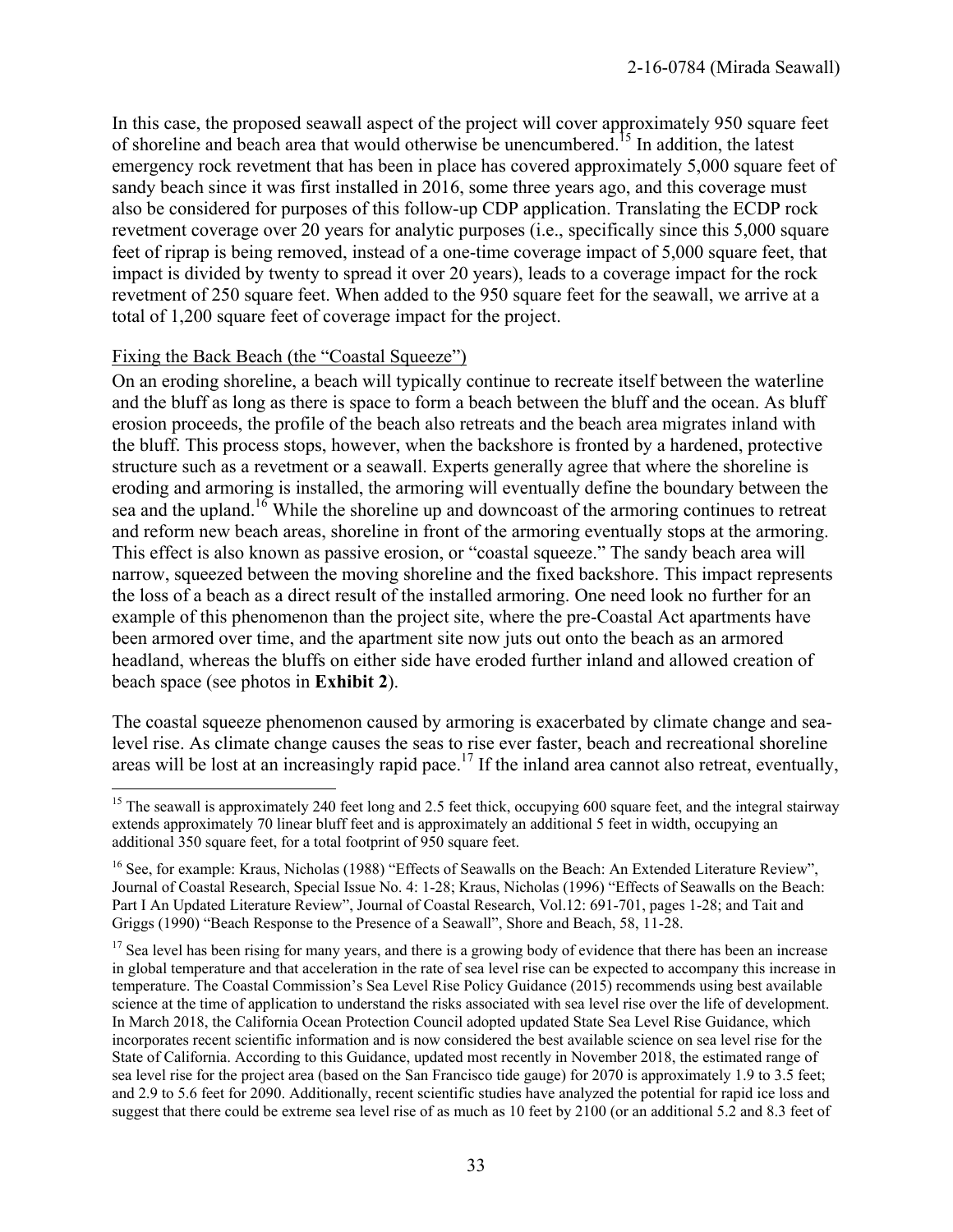#### 2-16-0784 (Mirada Seawall)

 $\overline{a}$ 

there will be no available dry beach area and the shoreline will be fixed at the base of the armoring structure. In the case of an eroding shoreline, this represents the loss of a beach and shoreline recreational area as a direct result of the armoring. Specifically, beach areas are diminished as the beach is compressed between the ocean migrating landward and the fixed backshore. Such passive erosion impacts can be calculated over the time the proposed armoring is expected to be in place. Consistent with past practice, including the Commission's experience that shoreline armoring often needs to be reinforced, augmented, replaced, or substantially changed within twenty years of its original installation, and to provide for re-review on a regular basis to allow for consideration of possible changes in policy, law, and physical conditions associated with armoring, the Commission generally evaluates this impact for an initial twenty year period.<sup>18</sup> After this 20-year initial mitigation period, additional impact analysis will be needed (see **Special Condition 6**) to assess the appropriate mitigation necessary at that time and moving forward.

The Commission has established a methodology for calculating passive erosion, or the long-term loss of beach due to fixing the back beach. The area of beach lost due to long-term erosion is equal to the long-term average annual erosion rate multiplied by the number of years that the back beach or bluff will be fixed, multiplied by the width of the property that will be protected. The average annualized erosion rate at this location has been estimated to be approximately 1.3 to 2 feet per year, and 2 feet per year is conservatively used in this calculation to ensure that all potential impacts are appropriately captured. Applying the 2 feet per year average annual rate of erosion over the first 20 years of the 240-foot long seawall being present, and adding in the 3 years that the same bluff has been armored to date by the emergency revetment, 11,040 square feet of beach will have been lost through the next 20-year period due to armoring here.<sup>19</sup> Thus, the armoring here leads to a total loss of 11,040 square feet of beach that would have been created naturally if the back beach had not been fixed by the armoring through the first 20-year assessment period.

Thus, the armoring project leads to beach and shoreline use area impacts of approximately 12,240 square feet (1,200 square feet associated with the seawall's footprint and the temporary 2016/2017 ECDP revetment's footprint, and 11,040 square feet associated with passive erosion due to fixing the back beach) through the first 20 year impact horizon. There is no doubt that such impacts represent a significant public recreational access impact, including a loss of the social-economic value of beach and shoreline recreational access, for which the Coastal Act requires mitigation.

sea level rise that would be added to those estimates for 2070 and 2090, respectively), though this extreme scenario is currently less well understood. The observed trend for global sea level has been a long-term, persistent rise. Mean water level affects shoreline erosion several ways, and an increase in the average sea level will exacerbate all these conditions. On the California coast the effect of a rise in sea level will be the landward migration of the intersection of the ocean with the shore. This, too, leads to loss of the beach as a direct result of the armor as the beach is squeezed between the landward migrating ocean and the fixed backshore (e.g., even without any armoring, a 1-foot rise in sea level generally translates into a 40-foot inland migration of the land/ocean interface for a roughly 40:1 beach slope, typical of average sandy beach profiles).

<sup>&</sup>lt;sup>18</sup> See for example, CDPs 2-10-039 (Land's End), 2-16-0684 (Aimco Armoring), and 3-12-030 (Pebble Beach Company).

<sup>&</sup>lt;sup>19</sup> That is, 240 feet multiplied by 2 feet per year multiplied by 23 years equals 11,040 square feet.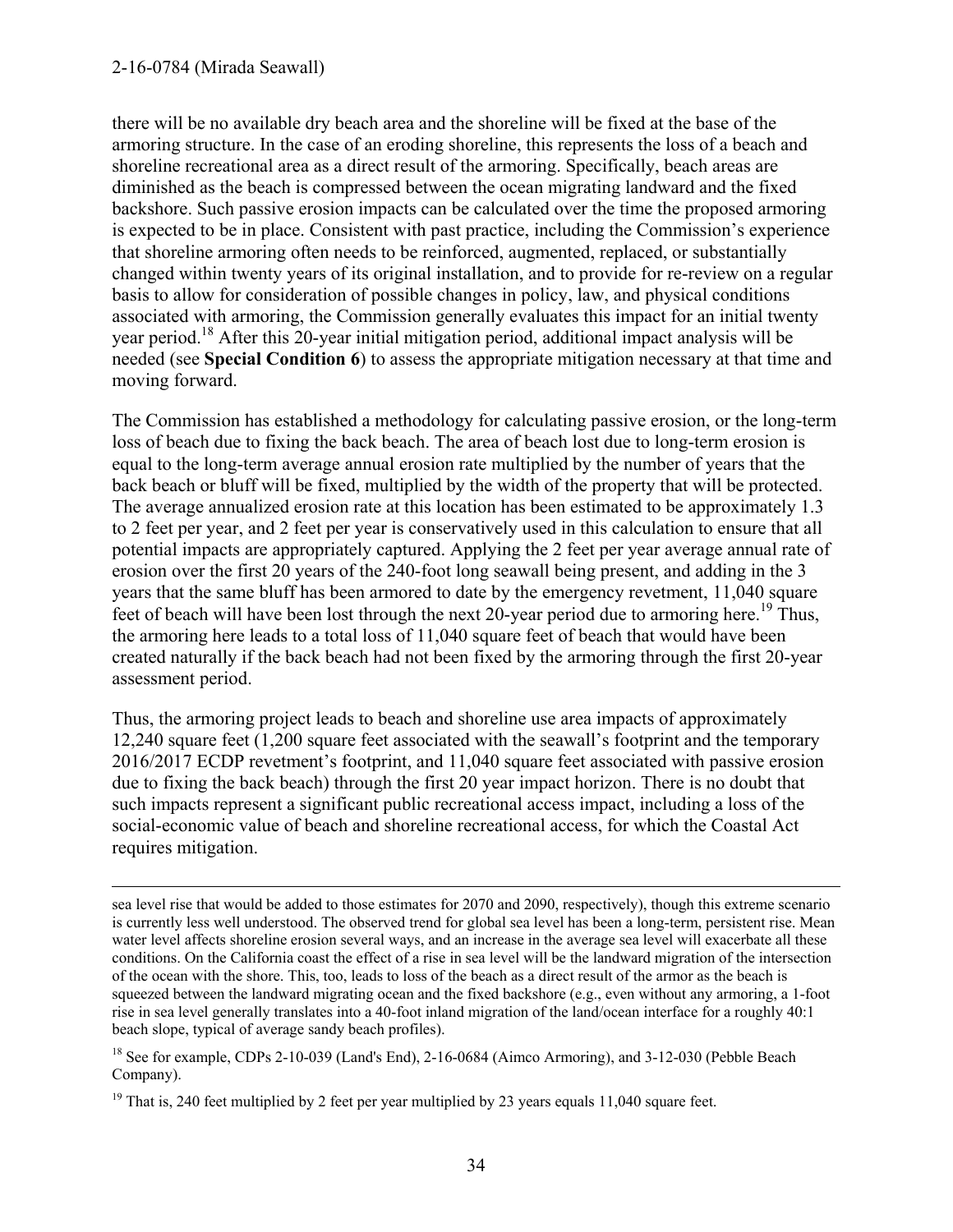The most obvious in-kind mitigation for these impacts would be to create a new 12,240 squarefoot area of beach/shoreline to replace that which will be lost over the first 20 years with an identical area of beach/shoreline in close proximity to the lost beach/shoreline area. While in concept this would be the most direct mitigation approach, in reality, finding an area that can be turned into a beach and ensuring it does so appropriately over time is very difficult in practice. At the same time, the calculations of affected area do provide a means to identifying an appropriate relative scale for evaluating alternative mitigations. For example, in the past the Commission has looked at several ways to value such lost beach and shoreline areas in order to determine appropriate in-lieu mitigation fees, including evaluating the recreational value of the beach/shoreline in terms of the larger economy, as well as the real estate value of the land that would have otherwise gone to public beach/shoreline use.

In terms of the recreational beach/shoreline value, the Commission has recognized that in addition to the more qualitative social benefits of beaches and shoreline areas (e.g., recreational, aesthetic, habitat values, etc.), beaches and shoreline areas provide significant direct and indirect revenues to local economies, the state, and the nation. It is well known that the ocean and coastline of California contribute greatly to the state's economy through activities such as tourism, fishing, recreation, and other commercial activities.<sup>20</sup> There is also value in just spending a day at the beach and having wildlife and clean water at that beach, and being able to walk along a stretch of beach and shoreline. There is also the societal benefit of beaches and shoreline areas, including the ways they contribute to local community and State social fabric and cultural identify, although it is difficult to put a price tag on either of these.

Thus, these recreational impacts are in many cases difficult to quantify, including at sites such as this where visitation data needed for certain economic impact models are lacking. In other cases (including cases where visitation data was also lacking), the Commission has found that using a real estate valuation method as a basis for identifying mitigation allows for objective quantification of the value of lost beach and shoreline area, and that this valuation is appropriate both in terms of the scope of the impacts and the rational basis for applying such methodology.<sup>21</sup> This method requires an evaluation of the cost of property that could be purchased and allowed to erode and turn into beach naturally to offset the area that will be lost due to the construction and continued placement of the proposed armoring over time.

Toward this end, the market values of representative blufftop properties near the project area supply a means to identify what it might cost to purchase such property and allow it to erode in this way to create offsetting beach/shoreline recreational space. Specifically, this review was conducted by looking at the sales of blufftop property in this specific area within the last three years. This value is then divided by the property square footage to arrive at a price per squarefoot. The square-foot calculated value serves as a way to gauge the cost of acquiring an equivalent blufftop property area that could be allowed to erode to provide an equivalent amount of beach and shoreline area to that which will be lost over the first 20-year mitigation

 $\overline{a}$ 

<sup>&</sup>lt;sup>20</sup> See Coastal Commission's Adopted Sea Level Rise Policy Guidance at https://www.coastal.ca.gov/climate/ slrguidance.html: "Just over 21 million people lived in California's coastal counties as of July 2014 (CDF 2014), and the state supports a \$40 billion coastal and ocean economy (NOEP 2010)."

<sup>&</sup>lt;sup>21</sup> See, for example, CDPs 2-10-039 (Land's End Seawall), 2-11-009 (City of Pacifica Shoreline Protection), A-3-PSB-12-042 and A-3-PSB-12-043 (Pismo Seawalls), and 3-16-0345 (Honjo armoring).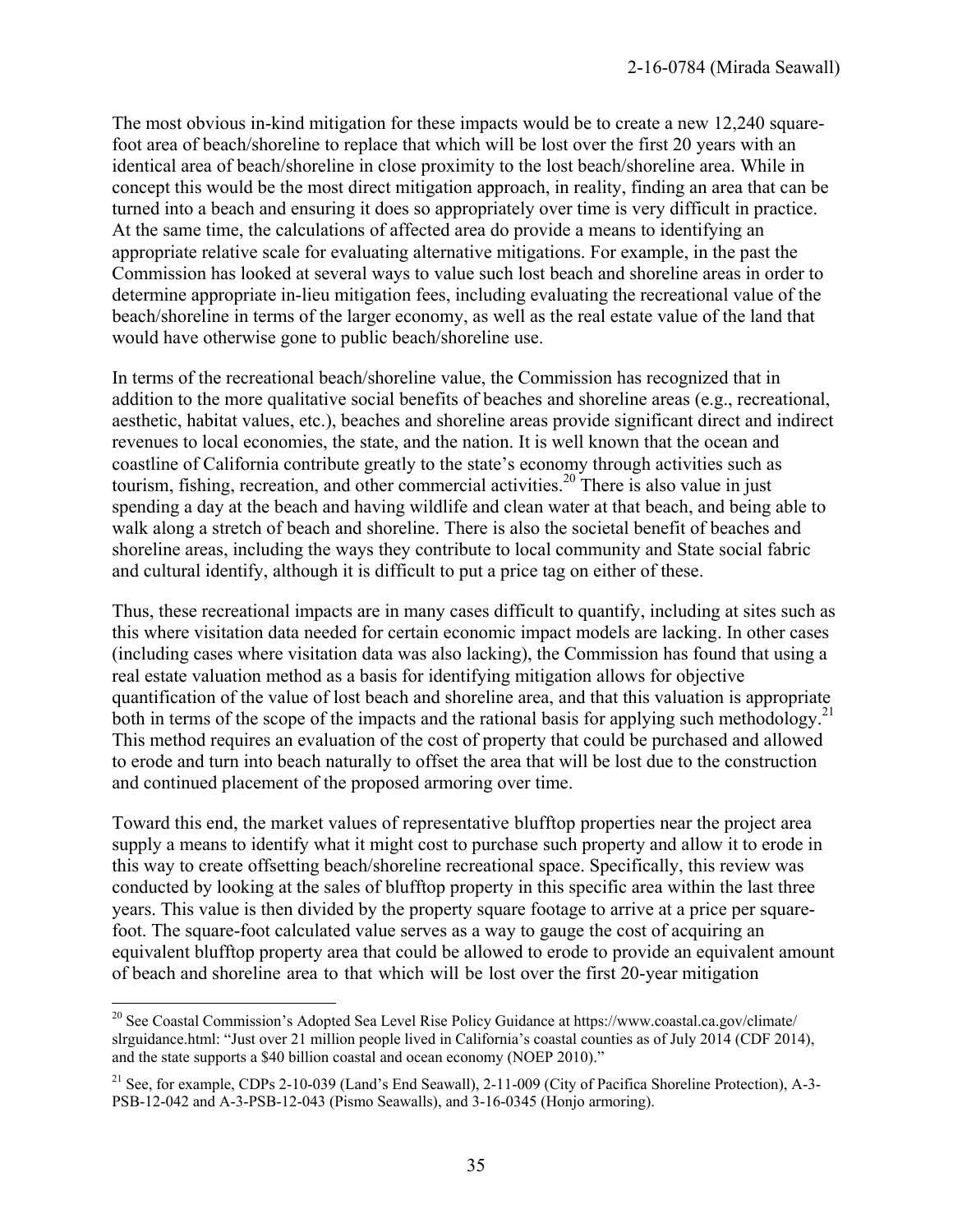#### 2-16-0784 (Mirada Seawall)

#### timeframe.

This evaluation focused on a total of six blufftop properties within the vicinity of the proposed project representing a range of properties for which sales information was available over the past three years (see **Exhibit 6**). The range of values starts at the high end for the property at 420 1st Avenue with a value of \$284.75 per square-foot, to the low end for the property at 65 San Pablo Avenue with a value of \$204.81 per square-foot, with an average of \$238.62 per square-foot.<sup>22</sup> This average per square-foot value represents a reasonable estimate of the market value of blufftop properties nearest the subject site based on actual sales data in the last three years.<sup>23</sup> Given median sales prices have been rising in Half Moon Bay over the same timeframe, such a value may slightly underestimate current costs, but it is still a valid, if conservative, estimate for mitigation purposes.

Applying this land acquisition value to the 12,240 square-foot impact due to the proposed armoring would result in a mitigation fee of \$2,920,709 for the loss of beach and shoreline use areas based on the initial 20-year mitigation period (i.e., 12,240 square feet x \$238.62/square foot  $= $2,920,708.80$ . The Commission finds that this potential mitigation fee amount is most closely tied to specific property values in the vicinity of the project, and is thus both reasonably related and roughly proportional to the anticipated impacts of the proposed armoring on beach and shoreline use areas through the first 20 years it is in place.

#### Retention of Potential Beach Material

The final impact calculation pertains to the loss of sand and sand generating materials due to the project, and the way that affects the larger sand supply system. Beach sand material comes to the shoreline from inland areas, carried by rivers and streams; from offshore deposits, carried by waves; and from coastal dunes and bluffs feeding the beach. Bluff retreat/shoreline erosion is one of several ways that sand and sand generating materials are added to the shoreline. Bluff retreat and erosion is a natural process resulting from many different factors such as erosion by wave action causing cave formation, enlargement and eventual collapse of caves; saturation of the bluff soil from groundwater causing the bluff to slough off; and natural bluff deterioration. For coastal dunes, the contribution to the system is typically more direct, with sand becoming part of the shoreline system during and as a result of climatic events, including wind, rain, and storms. When the bluff/shoreline is armored with a shoreline protective device, the natural exchange of material from the armored area to the beach and shoreline is interrupted, and, if the armored bluff area would have otherwise eroded, there will be a measurable loss of material provided to the beach and shoreline, contributing to a loss of sandy beach.

In bluff areas, if natural erosion were allowed to continue (absent of any shoreline armoring), bluff sediment would be added to the beach, as well as to the larger littoral cell sand supply system fronting the bluffs. The volume of total material that would have gone into the sand supply system over the life of the shoreline structure would be the volume of material between

 $\overline{a}$  $22$  The property sales used to derive the average price per square foot for blufftop properties in the immediate vicinity are for property sales at the following locations: 65 San Pablo Avenue (\$204.81/square-foot); 207 Washington Boulevard (\$250.26/square-foot); 420 1st Avenue (\$284.75/square-foot); 331 Mirada Road (\$208.91/square-foot); 440 2nd Avenue (\$205.60/square-foot); and 349 1st Avenue (\$277.39/square-foot).

<sup>23</sup> Source: Zillow.com and Trulia.com (December, 2018).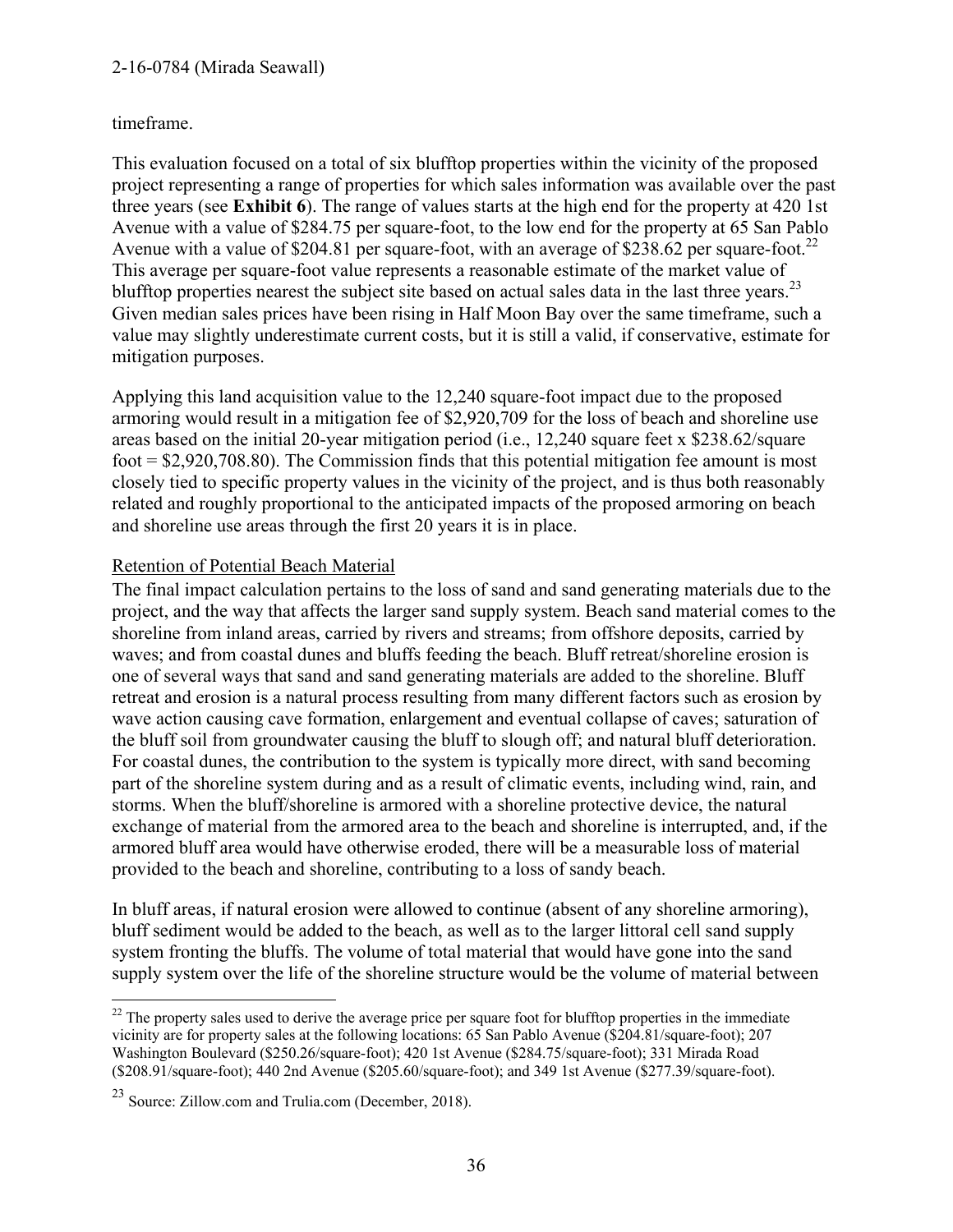(a) the likely future bluff face location with shoreline protection; and (b) the likely future bluff face location without shoreline protection. The Applicants' consultants conducted analyses using the Commission's methodology<sup>24</sup> and determined that the amount of beach-quality sand that would be retained due to the proposed seawall (and that has been retained by the temporary ECDP revetment for three years) would be equal to 96.3 cubic yards of sand per year, and Dr. Ewing and Dr. Street reviewed and concurred on this estimate. Over the course of the initial 20 year mitigation horizon, and including the last three years that the emergency revetment has had the same effect, the proposed armoring would thus result in the loss of about 2,215 cubic yards of sand through the first 20-year mitigation horizon (i.e., 96.3 cubic yards/year x 23 years  $=$ 2,215 cubic yards).

To mitigate for this loss of sand, the Commission oftentimes requires payment of an in-lieu fee to contribute to ongoing sand replenishment or other appropriate mitigation programs. In such cases, the Commission has typically mitigated for such sand retention impacts with an in-lieu fee based on the cost of buying and delivering an equivalent volume of beach quality sand to the affected area. In this case, as discussed above, the seawall and riprap revetment would result in the retention of about 2,215 cubic yards of sandy material through the initial 20-year mitigation horizon. The Applicants submitted three bids for the cost of delivered sand for the Half Moon Bay area, and the average of the three bids came out to a cost of purchasing and delivering sand of approximately \$51.75 per cubic yard (see **Exhibit 7**).<sup>25</sup> Thus, an in-lieu fee to address this initial sand retention impact would be approximately  $\frac{$1,626.26}{0}$ 

#### Approvable Mitigation Package

In total, through the first 20-year mitigation timeframe, sand supply and related beach/shoreline loss impacts associated with the armoring would result in a required mitigation fee of \$3,035,335  $(i.e., $2,920,709 + $114,626 = $3,035,335)$ . Based on the above analysis, such a figure is both reasonably related and roughly proportional to the quantifiable impacts of the proposed armoring. However, rather than requiring a mitigation fee of \$3,035,335 to facilitate possible access improvements as a means of offsetting this identified impact, a series of immediate public access improvements nearby the project site, described in more detail below, can most effectively offset such impacts.

When viable, the Commission has historically offset identified impacts via in-kind public access improvement projects. While this option is generally only available with public agency applicants, in this case there is a unique opportunity for these Applicants to work with the California Department of Parks and Recreation (State Parks) on a series of projects that together

 $\overline{a}$ <sup>24</sup> Sand supply loss is calculated with a formula that utilizes factors such as the fraction of beach quality material in the bluff material; the height of the seawall from the base of the bluff to the top; the height of the unprotected upper bluff measured from the top of the seawall to the crest of the bluff; and the predicted rate of retreat of the crest of the bluff, during the period that the seawall would be in place, assuming no seawall were installed.

<sup>&</sup>lt;sup>25</sup> Although the bids are unclear as to whether the sand actually constitutes delivered beach quality (as opposed to construction quality) sand, the \$51.75 average is similar to estimates in other projects for delivered beach-quality sand, albeit estimates from other areas, and thus the \$51.75 per cubic yard average in this case may be used as a proxy. In addition, note that the one bid described in terms of cost per ton was converted to cost per cubic yard by applying the conversion factor of 1.5 tons of sand per cubic yard.

<sup>&</sup>lt;sup>26</sup> That is, \$51.75 per cubic yard multiplied by 2,215 cubic yards equals  $$114,626.25$ .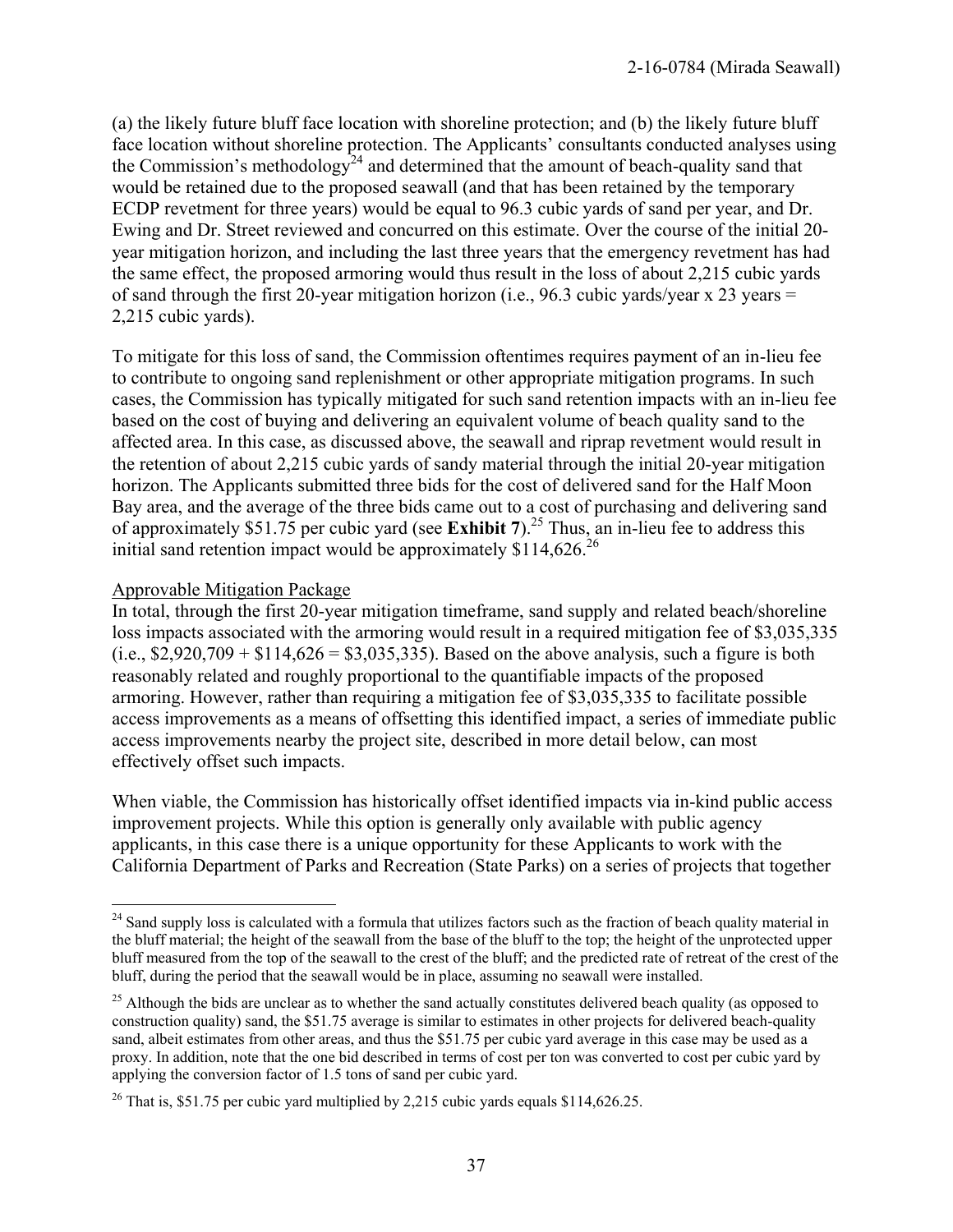can appropriately offset these beach and shoreline area recreational access impacts as part of an overall mitigation package. Such mitigation strategies can allow for bona fide improvements to public recreational access infrastructure and utility so that mitigation benefits can be realized in the near term and in the same area of the impacts, as opposed to fees that might not be spent for many years, and mitigation not timely realized as a result. The idea is typically to acknowledge that the value of a fee diminishes over time in terms of what it can provide, including as improvements only become more expensive to construct over time, and to place a premium on improvements that can be realized in the near term. The Applicants have been working with State Parks and Commission staff on such a strategy whereby the Applicants would fund and implement a series of public access improvements in the vicinity of the project to help offset project impacts. In addition, the Applicants are also willing to dedicate the 7,300 square-foot blufftop area from the Coastal Trail to the edge of the seawall, as well as a triangular 2,430 square-foot section of their blufftop property seaward of the Casa Mira complex for public access and additional California Coastal Trail area as part of the mitigation package in order to ensure long term viability of the Coastal Trail in the area.

Thus, on this point the Applicants are proposing a mitigation package that includes an access dedication (see **Special Condition 4**) as well as a series of public access improvements on the beach and along the blufftop, all of which would be managed for the public's use and enjoyment via a comprehensive public access management plan (see **Special Conditions 1, 2, and 3**). Specifically, the Applicants have voluntarily agreed to pay for and implement the following:

- Construction of a new vertical beach access stairway, incorporated into the seawall design<sup>27</sup>
- Dedication of 9,730 square feet of bluff area for public use and enjoyment,  $28$  including covering the area where the stairway would be constructed as well as to facilitate connection of the Coastal Trail to the new beach stairway. The area proposed for a public access easement is shown on page 1 in **Exhibit 8** in red. The area would include 1) all land seaward of the western edge of the Coastal Trail to the bluff top edge (where it would intersect existing public access easements), bounded at the north by the northern end of the proposed seawall and bounded at the south by the southern property boundary; and 2) the triangular area at the southern end of the property inland of the Coastal Trail.
- Construction of a newly realigned blufftop Coastal Trail (8 feet wide, approximately 300 lateral feet) above the proposed armoring, within the dedicated blufftop area and on State

 $\overline{a}$  $27$  The Applicants were already required by CDP 3-83-351 to provide a beach access stairway in this area (which was installed but subsequently washed out by winter storms and not yet replaced, as described above), and thus are currently required to provide a replacement beach access stairway by virtue of that CDP. Even though it is already required as mitigation for that prior project, it is appropriate to give the Applicants credit for the stairway proposed here inasmuch as it is a much more stable and robust stairway liable to last much longer, and its design provides additional 'value' in this sense that can be countenanced as part of the mitigation package.

 $^{28}$  Although owned by the Applicants, the 5,000 square-foot beach area has historically been used by the public for many years as if it were public, and thus the public may have established prescriptive rights to this area. The same applies to the 9,730 square-foot blufftop area. That said, although the public may already have certain rights here, the Applicants' agreement to affirmatively dedicate same perfects the public's rights without the need for prescriptive litigation of one form or another, so there is value to such an offer.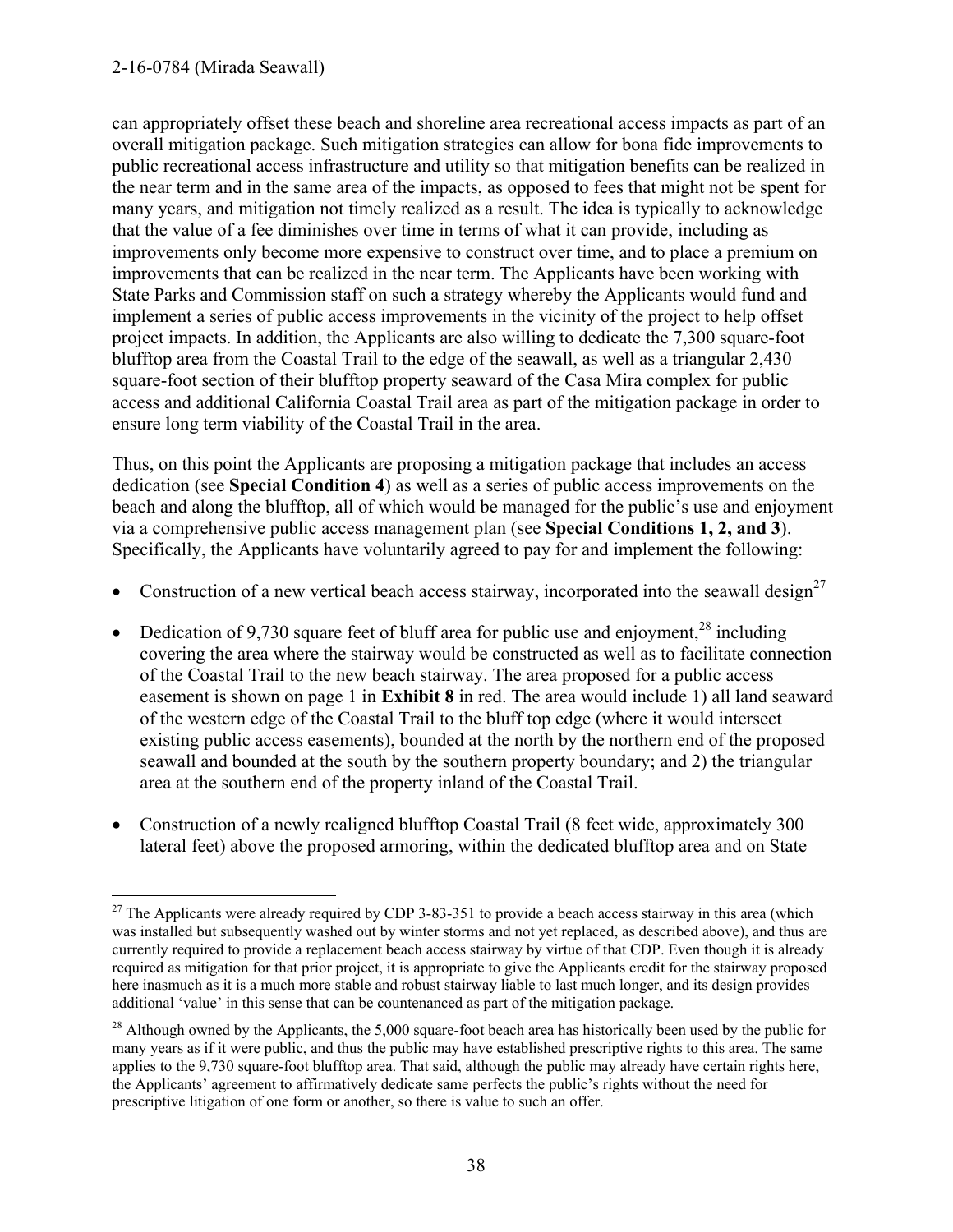Parks' property directly south of the project site to provide a more inland route and minimize erosion risk (and removal of old trail and restoration to natural bluff of this area)

- A \$10,000 contribution to public access improvements in the area, with a preference for a beach access stairway north of the apartments at 2 Mirada Road if the headland there blocks lateral access beach access most of the time in the future
- Landscaping improvements and installation of access amenities (e.g., public benches, picnic tables, bicycle racks, signage, etc.)
- Removal of all existing timber piles on the beach in the project area to provide additional sandy beach area for public recreation
- Landscaping, drainage, and fencing/barrier modifications to improve public access utility and public views
- Ongoing maintenance of public access areas, improvements, and amenities

These types of improvements will enhance public recreational access amenities and utility in the project area, appropriately offsetting the beach/shoreline area impacts identified above.

Thus, in this case, the Commission finds it reasonable to mitigate for the above-identified armoring impacts, as well as to enhance and maximize public access and recreational opportunities in the project area as required by the Coastal Act, to require the Applicants to improve and maintain public recreational access areas, improvements, and amenities, to dedicate beach and blufftop land for such purposes, and to submit a \$10,000 mitigation payment to State Parks or other appropriate entity for public access improvements here, all with the objective of maximizing and enhancing public recreational access and utility in this area. This mitigation package strategy and approach is similar to compensatory projects and mitigation packages required by the Commission in the past.<sup>29</sup> In addition, this approach will allow public access improvements to be realized in the very near term, providing fairly immediate and tangible public benefits as opposed to an overall single fee approach that may not be used or applied for some time, reducing its effectiveness. In addition, the above-described recreational use and access improvement projects will likely be worth much more to users than the cost to develop these improvement projects, as they have an intrinsic value to the shoreline-visiting public, particularly given the significant popularity of the CCT and related public access features on this stretch of coast that is difficult to quantify. In short, the above-described access improvement project constitutes an appropriate and adequate compensatory mitigation package to offset the impacts identified above, and to be able to find the project consistent with Coastal Act Section 30235.

 $\overline{a}$ 

<sup>&</sup>lt;sup>29</sup> See, for example, CDPs 2-17-0702 (Sharp Park Armoring), 3-02-107 (Podesto), 2-16-0684 (Aimco), A-3-SCO-06-006 (Willmott), 3-09-029 (Rusconi), 3-09-042 (O'Neill), 3-10-044 (Crest Apartments), 2-11-009 (Pacifica drainage armoring), A-3-PSB-12-0042 and -0043 (Pismo Beach Oceanview Boulevard Seawalls), A-3-SCO-07- 015/3-07-019 (Pleasure Point Seawall and Parkway), and 3-14-0488 (Iceplant LLC).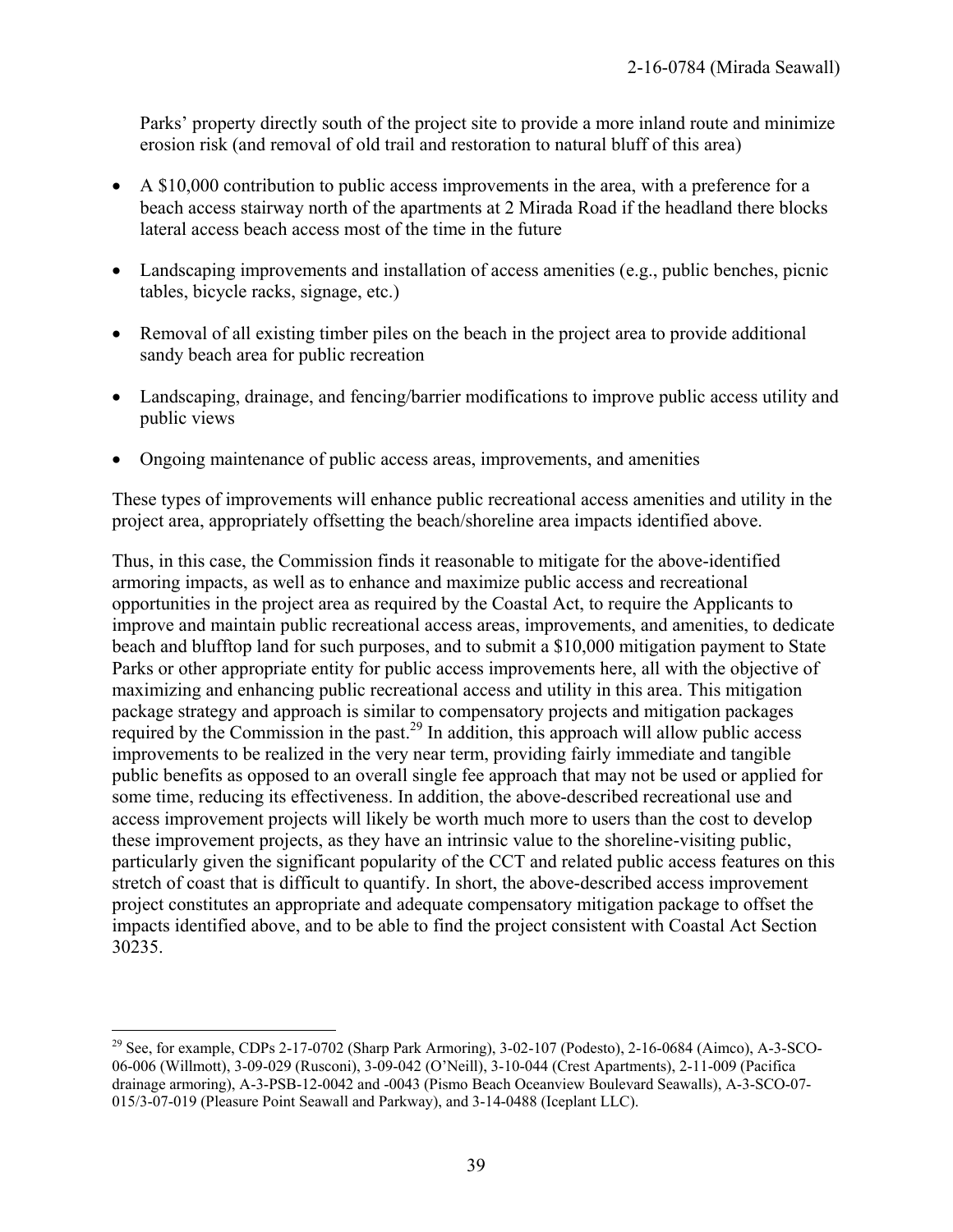#### 2-16-0784 (Mirada Seawall)

#### *Duration of Armoring Authorization*

The Coastal Act compels shoreline protection devices only necessary to serve a coastaldependent use or protect an existing structure in danger of erosion, and therefore shoreline protective devices are no longer compelled after the existing structures or coastal-dependent uses they protect are no longer present or no longer require armoring. Although the purpose of the proposed development is to protect the Coastal Trail and a pre-Coastal Act apartment building, the shoreline armoring itself impedes public access to and along the shoreline, adversely impacts beaches and shoreline recreational areas, potentially increases erosion on adjacent properties, and visually impairs this coastal area. Although in this case it is likely that the public pathway (i.e., the structure being protected by the seawall) will be in place for many years, the long term status of the apartments is less clear, including it is unclear how sea level rise and other coastal hazards may affect the shoreline in this area over time (and how ongoing riprap violations may be rectified), so it is still necessary to ensure that the shoreline protection as constructed is not allowed to outlast the structure/use it was designed and approved to protect, including the CCT.

**Special Condition 6** thus limits the duration of this armoring approval to the time when the public accessway improvements inland of the augmented seawall are no longer present or no longer require armoring, whichever occurs first. If some portion of the public improvements are removed, while some portion are retained, the armoring is required to be reduced or modified so that it is the minimum necessary to protect the public improvements that are retained.

In addition, and as described above, the armoring meets the first test of Coastal Act Section 30235 for the apartments because the apartment building was originally constructed in 1972, predating the effective date of the Coastal Act by 5 years (and Proposition 20 coastal permitting requirements by 1 year) and the currently available information suggests that it has not been modified to such an extent as to be considered redeveloped in the time since January 1, 1977. As a result, it retains its 'existing structure' status as long as it does not tip the threshold of redevelopment. If, however, the apartment building were to be redeveloped, then it would constitute a new structure that needs to meet all Coastal Act and LCP requirements, including in terms of a blufftop coastal hazard setback without reliance on armoring. In such a case, the building would need to be sited and designed to ensure geologic and engineering stability without reliance on shoreline armoring, including the armoring authorized by this CDP. If such re-siting is not possible, the redeveloped building would then need to be removed in order to be consistent with the Coastal Act requirements, including removal of the armoring approved here (as it would any longer be necessary to protect an existing structure, at least related to the apartments).

Thus, redevelopment of the site is limited by **Special Condition 6**, which recognizes that the proposed seawall is primarily being approved under Section 30235 to protect the existing apartment structure in danger from erosion. The intent of **Special Condition 6** is to limit future impacts to public resources by restricting expansion of new development on site, and to allow for potential removal of the approved tied-back seawall when it is no longer necessary to protect development requiring shoreline protection. In other words, if the apartments and related development that the armoring fronts is redeveloped, then it must be redeveloped without armoring, including that the existing armoring needs to be removed or reauthorized with updated terms under a new CDP application or amendment to this CDP, either of which would be required to be consistent with the terms and conditions identified herein. The condition also puts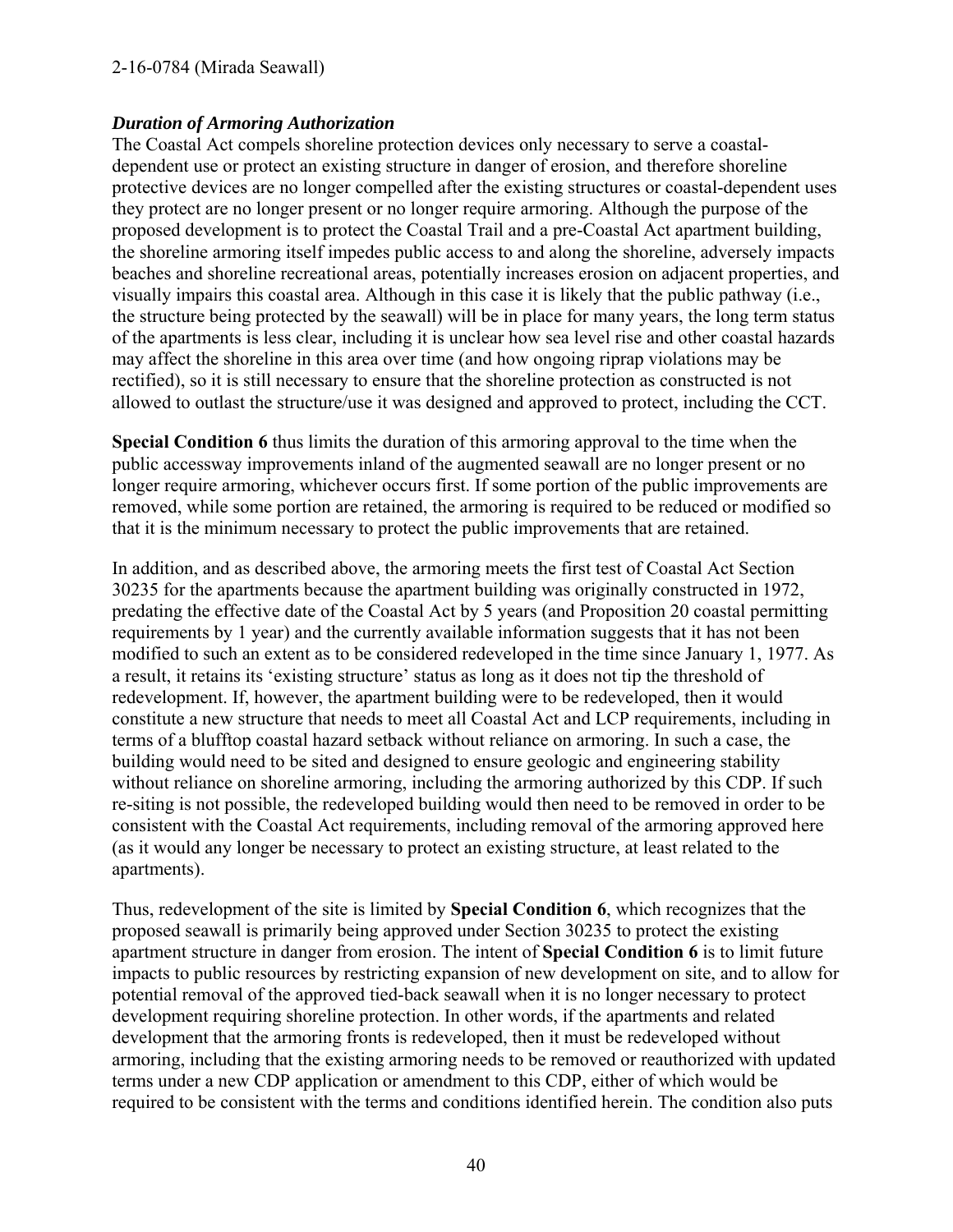the property owner on notice that redevelopment of the parcel cannot rely on existing or new armoring for stability, and alternatives must be considered in order to avoid the need for bluff or shoreline protective devices in this hazardous area, including removing seaward portion(s) of any proposed redeveloped structure, relocation inland, and/or reduction in size. Such options look to be feasible for new construction or redevelopment and would prevent development from being sited in hazardous locations that would eventually lead to complete armoring of the bluffs and long-term adverse impacts to the adjacent public beach and State tidelands. Any future redevelopment of the affected property will require re-evaluation of then current conditions and must position development safely on site, independent of any shoreline protection.

Under **Special Condition 6,** redevelopment is defined to include additions and expansions, or any demolition, renovation or replacement that would result in alteration or reconstruction of 50 percent or more of the apartment structure as measured cumulatively since January 1, 1977, the effective date of the Coastal Act. The condition indicates that the preferred alternative to shoreline or bluff protective devices includes such options as relocating all or portions of the apartment structure inland. The Applicants have chosen to pursue a tied-back wall at this time, rather than revise the blufftop development to decrease the risks over the remaining life of these structures. Additionally, redevelopment of this property that would rely on the existing approved armoring for protection would not be consistent with Section 30253. The condition acknowledges that future development on the site beyond repair and maintenance to the existing structures must meet the requirements of Section 30253 and not require bluff or shoreline protective devices that alter the natural landform of the bluffs. The condition also defines redevelopment to include additions and expansions, or any demolition, renovation or replacement which would result, cumulatively, in alteration or reconstruction of 50 percent or more of an existing structure. Thus, this condition requires that if an applicant submits an application to remodel 30% of the existing structure, then, for example, five years later seeks approval of an application to remodel an additional 30% of the structure, this would constitute redevelopment, triggering the requirement to ensure that the redeveloped structure is sited safely, independent of any shoreline protection. It also specifies that the apartments will also be considered redeveloped if the cost of any alterations to the apartments and related development equals or exceeds 50 percent of the market value of the apartment structure/related development before the start of construction, based on the documented construction bid costs and either an appraisal by a professional property appraiser or San Mateo County assessor data.

In terms of impact mitigation for the approved project, as discussed above, the mitigation for the Section 30235 impacts associated with the seawall is based on impacts through the initial 20-year time period. These impacts will continue to occur, though, for the full time that the approved armoring structure is in place, including beyond 20 years if it continues to be required to protect the public Coastal Trail and the apartments. Using an initial time period of 20 years for the mitigation calculations ensures that the mitigation will cover the likely initial impacts from the armoring, but future impacts beyond the initial mitigation period are far more uncertain to predict at this point in time due, among other factors, to possible changes in sea level, storm frequency and intensity and direction of wave attack. The public access mitigation improvements required under this approval may very well be sufficient to offset the continued impacts of retaining the seawall in the future, but an evaluation of ongoing project impacts to shoreline resources in the future may demonstrate that additional mitigation is necessary in order to maintain public access and recreation and to adequately mitigate for ongoing project impacts to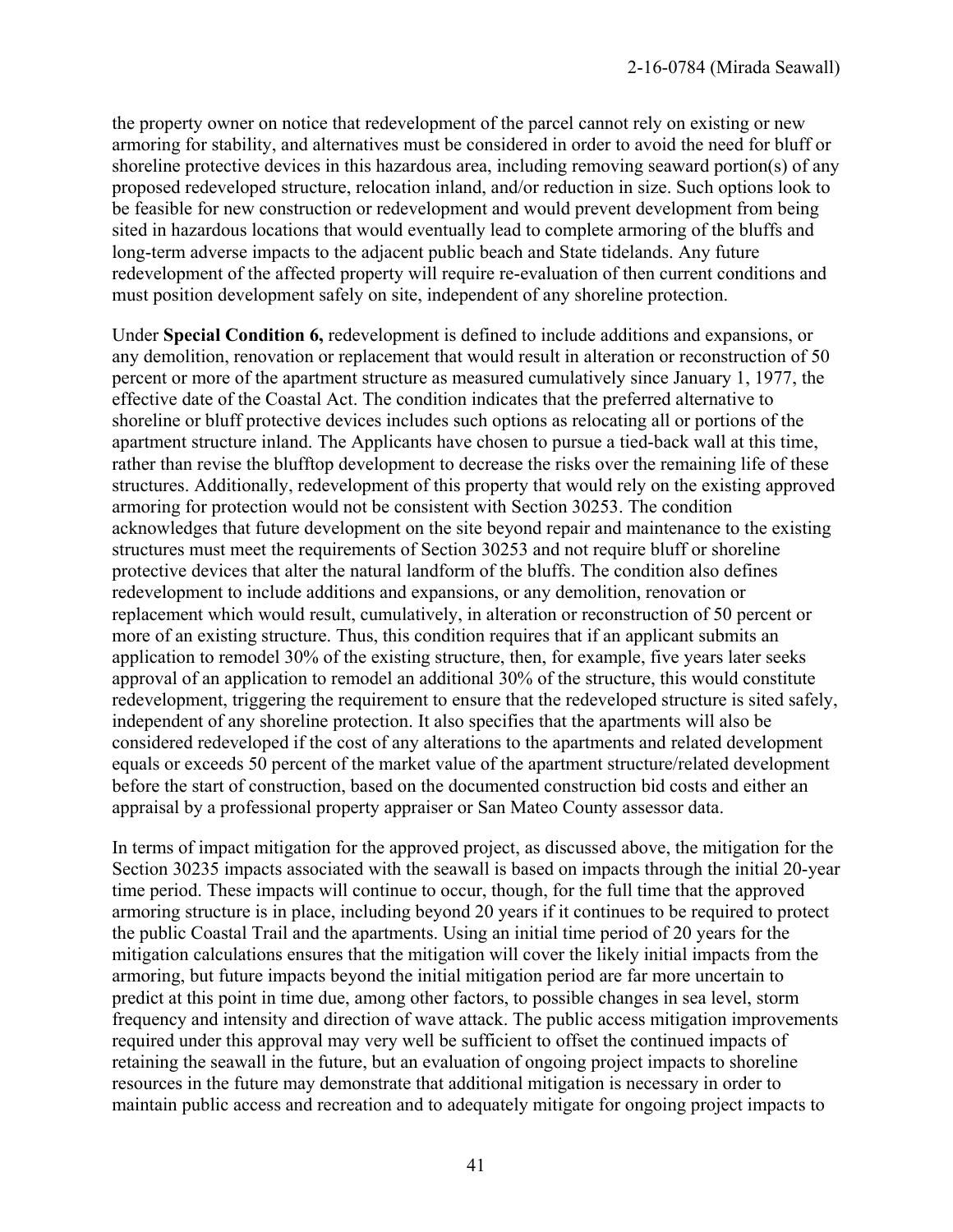these resources. **Special Condition 6** therefore requires the Applicants to reevaluate the impacts associated with the retention of armoring beyond the initial 20-year mitigation period and provide additional mitigation if deemed necessary to mitigate for additional impacts to coastal resources past the initial 20 years in the event that said impacts are not mitigated sufficiently under this approval.

Thus, as conditioned, the project satisfies the Coastal Act Section 30235 requirements regarding mitigation for sand supply impacts, and thus also meets all Section 30235 tests for requiring such armoring.

#### *Long-Term Stability, Maintenance, and Risk*

Coastal Act Section 30253 requires the project to assure long-term stability and structural integrity, minimize future risk, and avoid additional, more substantial protective measures in the future. This is particularly critical given the dynamic shoreline environment in this area. Also critical to the task of ensuring long-term stability, as required by Section 30253, is a formal longterm monitoring and maintenance program. If the subject armoring were damaged in the future (e.g., as a result of flooding, landsliding, wave action, storms, etc.), it could lead to a degraded public access condition. In addition, such damages could adversely affect nearby beaches and recreational use areas by resulting in debris on the beaches and/or creating a hazard to the public using the beaches and offshore areas. Therefore, in order to find the proposed project consistent with Coastal Act Section 30253, the project must be maintained in its approved state. Further, in order to ensure that the Applicants and the Commission know when repairs or maintenance are required, the Applicants must regularly monitor the condition of the subject armoring, particularly after major storm events. Such monitoring will ensure that the Applicants and the Commission are aware of any damage to or weathering of the armoring and other project components, and can determine whether repairs or other actions are necessary to maintain the armoring and the offsetting access improvements in their approved state before such repairs or actions are undertaken. To assist in such an effort, monitoring plans should provide vertical and horizontal reference distances from armoring structures to surveyed benchmarks for use in future monitoring efforts.

Thus, to provide long-term structural stability and ensure that the proposed project is properly maintained, **Special Condition 6** requires monitoring and related reporting at five-year intervals. Such monitoring provides for evaluation of the condition and performance of the proposed project and overall bluff stability, and allows for any necessary maintenance, repair, changes or modifications to be timely identified. **Special Conditions 7 and 8** require the Applicants to maintain the project in its approved state, subject to the terms and conditions identified herein. Future monitoring and maintenance activities must be understood in relation to the approved final project plans (see **Special Condition 1**).

In terms of recognizing and assuming the hazard risks for shoreline development, the Commission's experience in evaluating proposed developments in areas subject to hazards has been that development has continued to occur despite periodic episodes of heavy storm damage and other such occurrences. Development in such dynamic environments is susceptible to damage due to both long-term and episodic processes. Past occurrences statewide have resulted in public costs (through low interest loans, grants, subsidies, direct assistance, etc.) amounting to tens of millions of dollars. As a means of allowing continued private development in areas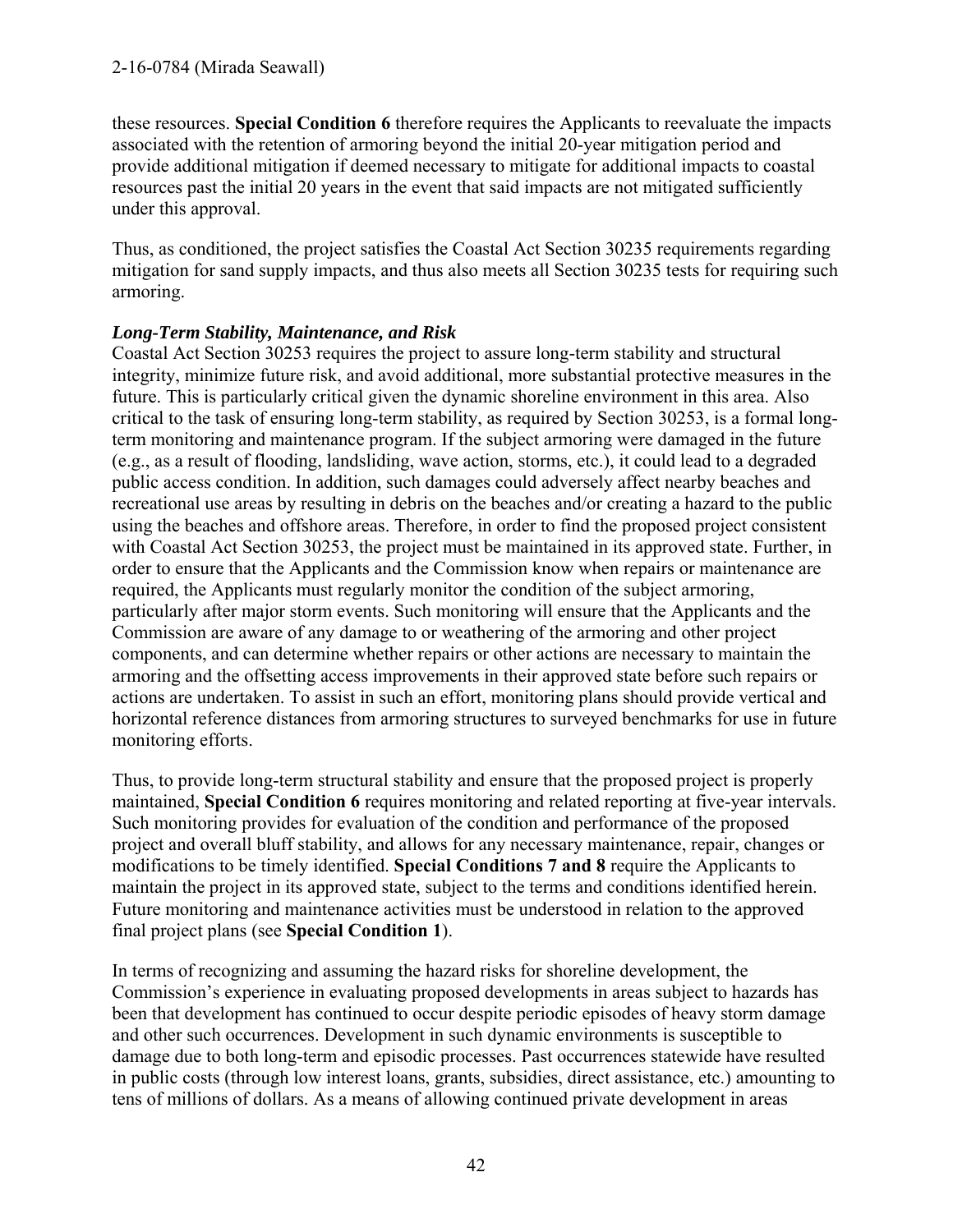subject to these hazards while also avoiding placing the economic burden for possible future damages onto the people of the State of California, applicants are regularly required to acknowledge site hazards and agree to waive any claims of liability on the part of the Commission for allowing the development to proceed. Accordingly, this approval is conditioned for the Applicants to assume all risks for developing at this location (see **Special Condition 9**).

#### **Coastal Hazards Conclusion**

With regard to this specific site and facts, the Commission finds that the proposed project, as conditioned, can be found consistent with Coastal Act Sections 30235 and 30253 because it is the least environmentally damaging feasible alternative required to protect an existing structure and a coastal-dependent use in relation to the CCT, and conditions are included to ensure that the project will appropriately mitigate for its sand supply and beach/shoreline recreational use area impact, and to ensure long term stability. Therefore, as conditioned, the proposed project is consistent with Coastal Act Sections 30235 and 30253.

# **E. PUBLIC ACCESS AND RECREATION**

### **Applicable Policies**

Coastal Act Section 30604(c) requires that every coastal development permit issued for any development between the nearest public road and the sea "shall include a specific finding that the development is in conformity with the public access and public recreation policies of [Coastal Act] Chapter 3." The proposed project is located seaward of the first through public road (Highway 1). Coastal Act Sections 30210 through 30214 and 30220 through 30224 specifically protect public access and recreation. In particular:

*30210. In carrying out the requirement of Section 4 of Article X of the California Constitution, maximum access, which shall be conspicuously posted, and recreational opportunities shall be provided for all the people consistent with public safety needs and the need to protect public rights, rights of private property owners, and natural resource areas from overuse.* 

*30211. Development shall not interfere with the public's right of access to the sea where acquired through use or legislative authorization, including, but not limited to, the use of dry sand and rocky coastal beaches to the first line of terrestrial vegetation.* 

*30212(a). Public access from the nearest public roadway to the shoreline and along the coast shall be provided in new development projects…* 

*30213. Lower cost visitor and recreational facilities shall be protected, encouraged, and, where feasible, provided. Developments providing public recreational opportunities are preferred. …* 

*30221. Oceanfront land suitable for recreational use shall be protected for recreational*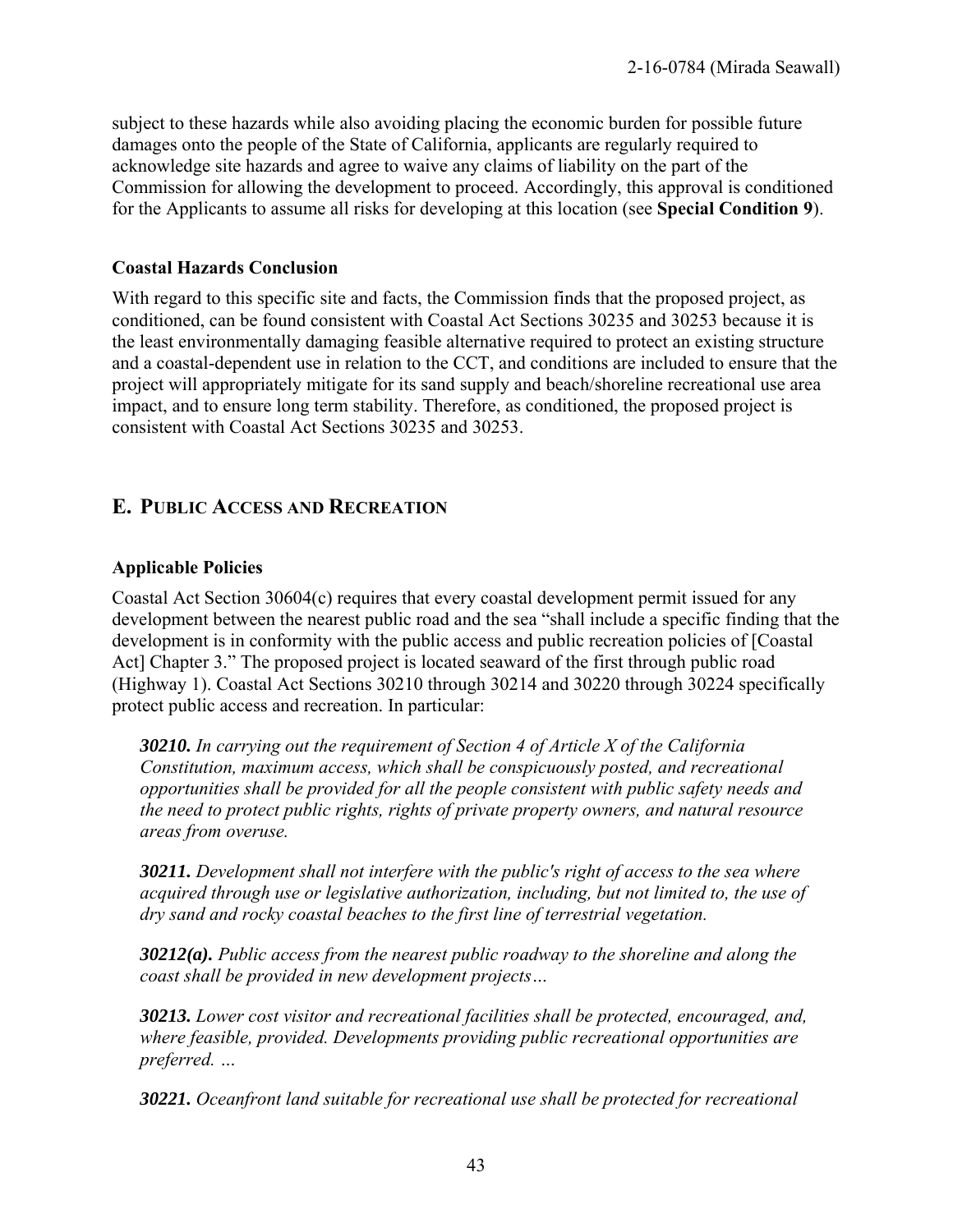*use and development unless present and foreseeable future demand for public or commercial recreational activities that could be accommodated on the property is already adequately provided for in the area.* 

*30222. The use of private lands suitable for visitor-serving commercial recreational facilities designed to enhance public opportunities for coastal recreation shall have priority over private residential, general industrial, or general commercial development, but not over agriculture or coastal-dependent industry.*

*30223. Upland areas necessary to support coastal recreational uses shall be reserved for such uses, where feasible.* 

Coastal Act Section 30240(b) also protects parks and recreation areas, such as the adjacent beach area. Section 30240(b) states:

*30240(b). Development in areas adjacent to environmentally sensitive habitat areas and parks and recreation areas shall be sited and designed to prevent impacts which would significantly degrade those areas, and shall be compatible with the continuance of those habitat and recreation areas.* 

These overlapping Coastal Act policies clearly protect the blufftop public access area, the sandy beach (and access to and along it), and offshore waters for public access and recreation purposes, particularly free and low cost forms.

### **Consistency Analysis**

Shoreline protective devices can have significant adverse impacts to public access and recreation. Section 30210 of the Coastal Act requires the Commission to provide the general public maximum access and recreational opportunities, while respecting the rights of private property owners. Section 30211 prohibits development from interfering with the public's right of access to the sea. In approving new development, Section 30212(a) requires new development to provide access from the nearest public roadway to the shoreline and along the coast, save certain limited exceptions, including existing adequate nearby access. Section 30213 protects lower cost forms of access, such as the free access available at the project site. Section 30220 protects coastal areas suited for ocean-oriented activities, such as the beach and offshore access available here, for such purposes. Sections 30221 and 30223 protect oceanfront and upland areas for public recreational uses, and Section 30222 prioritizes visitor-serving amenities providing for public recreational use. Section 30240(b) protects park facilities, such as Half Moon Bay State Beach and related inland recreational areas, from degradation.

Finally, the Coastal Act Section 30210 direction to maximize access represents a different threshold than to simply provide or protect such access. Namely, it is not enough to simply provide access to and along the coast, and not enough to simply protect access, rather such access must also be *maximized*. A constitutional mandate, maximizing access provides fundamental direction with respect to projects along the California coast that raise public access issues, like this one. In addition, the mean high tide line is predicted to move landward over time depending on the beach profile, seasonal tidal activity and continued sea level rise. As mentioned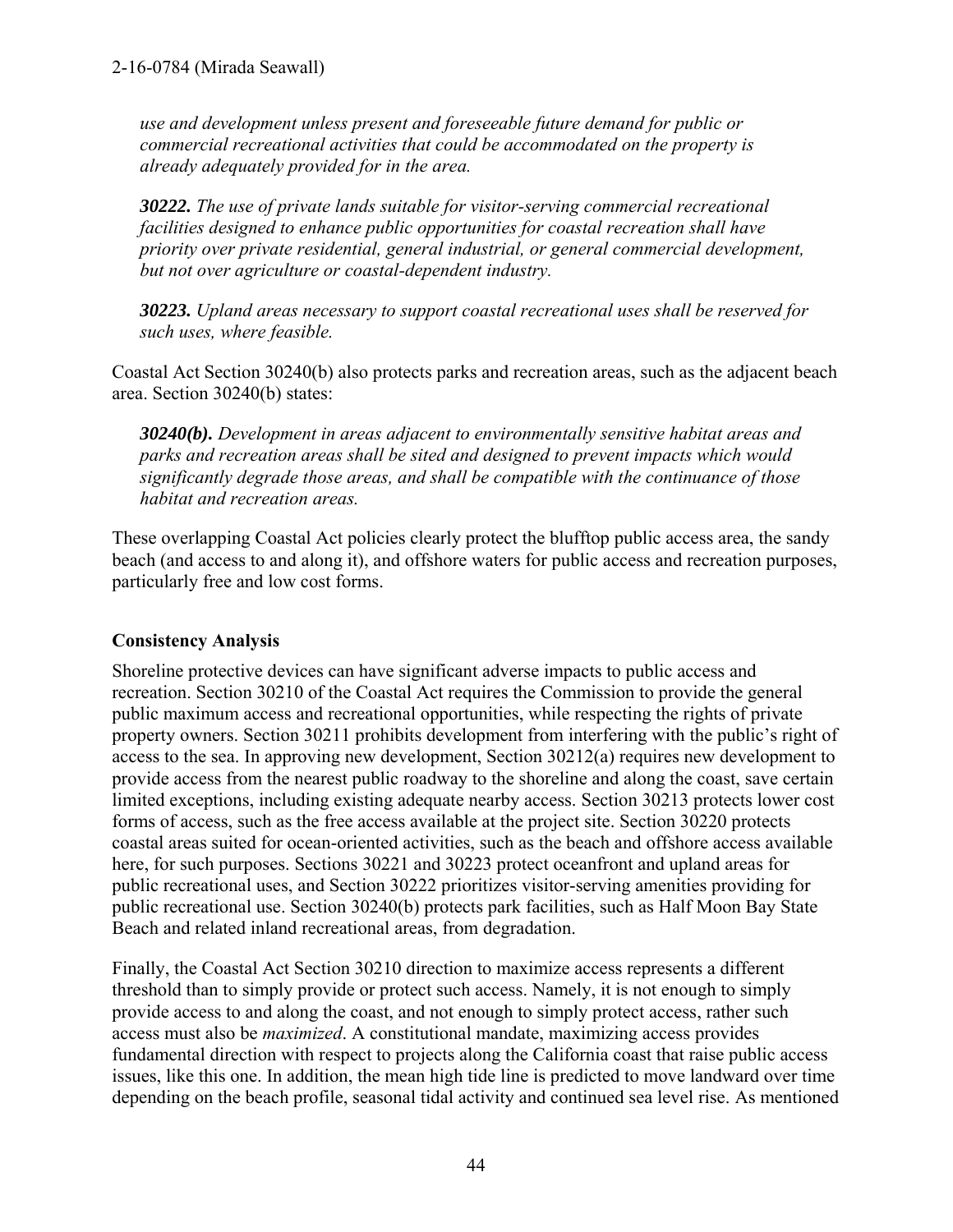in the project description, this area (including both the greater Half Moon Bay State Beach area and the CCT along the Mirada area coast specifically) is heavily used by the public, and it provides significant coastal access and recreational opportunities for residents and visitors alike. Therefore, it is also critically important that the Commission assess whether the project, which if approved would be authorized until 2039, would impact public access and recreation over this period, and if so, provide measures to avoid or appropriately mitigate such impacts.

The proposed project would have identifiable impacts on public recreational access, including through loss of beach/shoreline recreational use area where it is sited, incremental loss of beach due to the "coastal squeeze," and cumulative impacts to beach and shoreline recreation in the area. Critically, the proposed project would lead to a loss of available beach and shoreline recreation area for public access and recreation because the back of the beach/shoreline area will be fixed by the continued placement of the seawall, and the ocean interface will gradually move landward as sea level rises due to climate change. More specifically, sea level is expected to rise between 0.5 feet to 1.8 feet by  $2040<sup>30</sup>$  and thus it is likely that the seawall will have discernible impacts on public access and recreation for as long as it is in place. In fact, with sea levels anticipated to rise between half-a-foot and nearly two feet within the next 20 years, less of the beach/shoreline area seaward of the seawall will be available and such availability will be for a shorter period of time each day. Further, these impacts are predicted to be exacerbated as the years go on.

Coastal Act Section 30212 requires new development projects, where appropriate, to provide public coastal access as part of the project. In this case, the proposed project includes **Special Conditions 1, 2, and 3**, which provide for a series of public access improvements, including a new stairway and a re-routed section of the CCT, a \$10,000 payment towards other access improvements, and a Public Access Management Plan. Specifically, and as described in the previous findings regarding coastal hazards, the project would be conditioned to provide offsetting public access improvements at the project site to mitigate for the projects impacts on coastal resources. As such and as conditioned, the proposed project would facilitate muchneeded public access improvements at this location and would ensure the continued vitality of the coastal access trail area inland of the seawall. Accordingly, **Special Conditions 1 and 2** require the construction of a stairway to the beach, as well as aesthetic improvements (such as landscaping, fencing/barrier improvements, removal of approximately 25 timber piles from sandy beach areas, etc.) and additional public access features/amenities (e.g., interpretive signage, benches, picnic tables, etc.) to the area. Notably, the project will provide access to the beach in an area that has otherwise been difficult for even the nimblest member of the public to access. In addition, riprap at the upcoast end of the seawall will be removed and restacked, opening up more public beach/shoreline area, and creating a more inviting and aesthetically pleasing atmosphere for public access.

The requirements of **Special Conditions 1, 2, and 3** will help restore and substantially improve access, and ultimately the public's enjoyment of this particularly important public coastal access area. This will ensure that the impacts of this project to public recreational access in this stretch of coast will be adequately mitigated for, and these mitigations are also required for public

 $\overline{a}$ 

<sup>&</sup>lt;sup>30</sup> State of California Sea-Level Rise Guidance (2018 Update); California Natural Resources Agency & Ocean Protection Council; Sacramento, California; March 14, 2018, 1-84.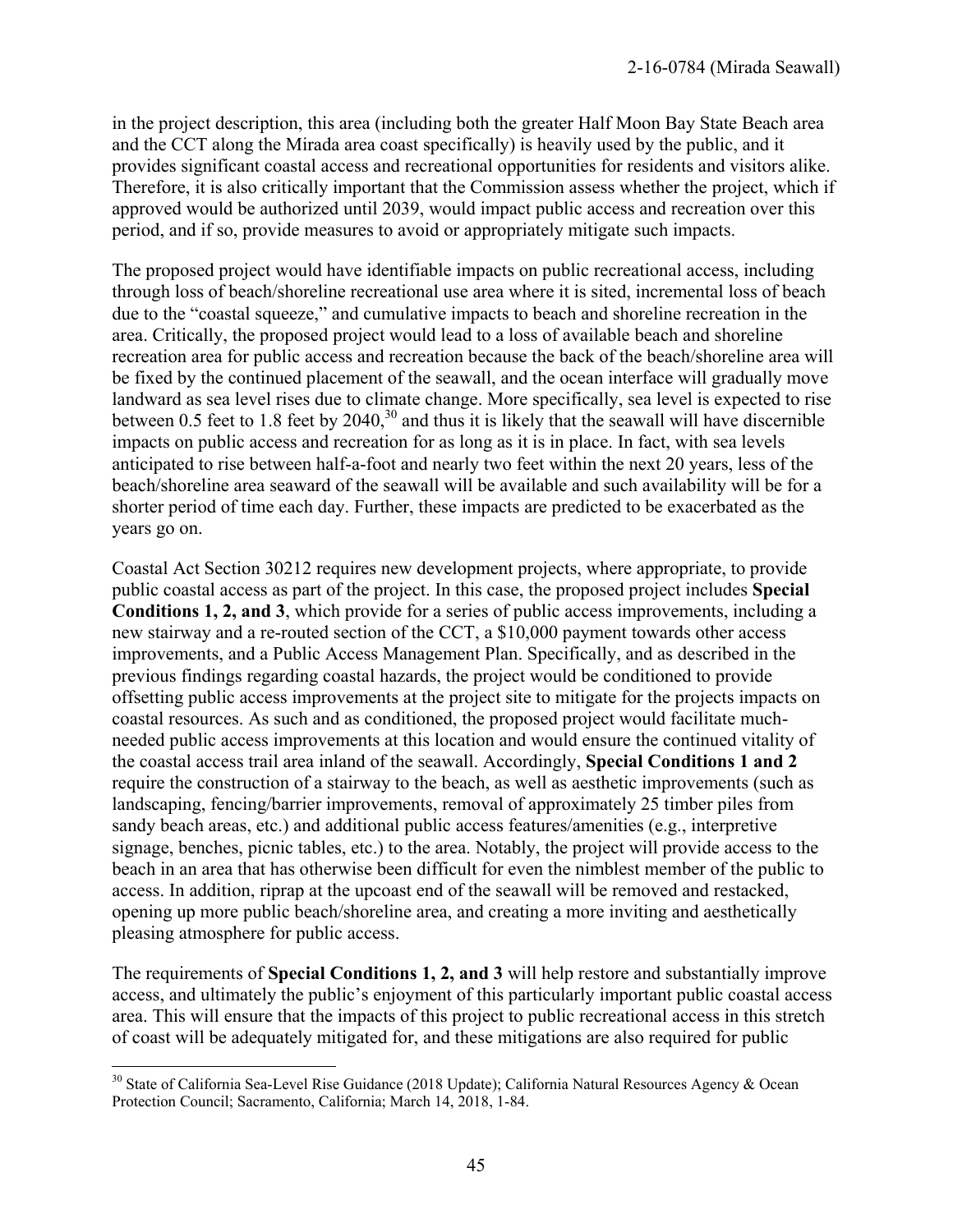recreational access as well as coastal hazard reasons. When the armoring structure is subject to reassessment in 2039, all impacts will need to be identified, and appropriate mitigation for any ongoing impacts provided if the armoring is to continue to remain in place.

Given that the proposed shoreline structure can have adverse effects on beaches and sand supply, which ultimately result in the loss of the beach and associated impacts to public access, the Applicants have agreed to provide for the dedication of 9,730 square feet of bluff area for public use and enjoyment. These dedications would include areas where the new beach access stairway would be constructed and would facilitate connection of the Coastal Trail to the new beach stairway (see **Special Condition 4**). This type of mitigation can help offset public access and recreation impacts to the area of beach below the mean high tide line which would exist and continue to migrate inland but for the existence of the seawall.

The remaining public access and recreation impacts accrue due to project activities on the blufftop, and from construction overall. With respect to construction impacts, this project will: require the movement of large equipment, workers, materials, and supplies in and around the shoreline area and public access points; include large equipment operations in these areas; result in the loss of public access use areas to a construction zone; and generally intrude and negatively impact the aesthetics, ambiance, serenity, and safety of the recreational experience at these locations. These public recreational use impacts can be minimized through both Applicant's proposed best management practices and construction parameters that limit the area of construction, limit the times when work can take place (e.g., to avoid both weekends and peak summer use months when recreational use is highest), clearly fence off the minimum construction area necessary, keep equipment out of coastal waters, require off-beach equipment and material storage during non-construction times, clearly delineate and avoid to the maximum extent possible public use areas, and restore all affected public access areas at the conclusion of construction. A construction plan is required to implement these measures (see **Special Condition 5**). In addition, to provide maximum information to the beach-going public during all construction, the Applicants must maintain copies of the CDP and approved construction plans available for public review at the construction site, as well as provide a construction coordinator whose contact information is posted at the sites to respond to any problems and/or inquiries that might arise (see **Special Condition 5**). Also, the proposed excavated sand berm must be modified as necessary to ensure continuous lateral accessway of at least 25 feet on the beach above the extent of tidal wash at all times (see **Special Condition 1**). Finally, minimized such impacts that cannot be completed avoided can be offset by the public access mitigation package.

### **Public Access and Recreation Conclusion**

The project will cause adverse impacts to public access and recreation, including impacts to local sand supply. However, project conditions avoid and minimize these impacts, including required payment of an in-lieu mitigation fee and implementation of a Public Access Management Plan to offset unavoidable impacts to beach area and sand supply, and recorded notice to future landowners regarding required reassessment in 2039 and potential proposed redevelopment of the property. As conditioned, the project can be found consistent with the Coastal Act access and recreation policies sited above.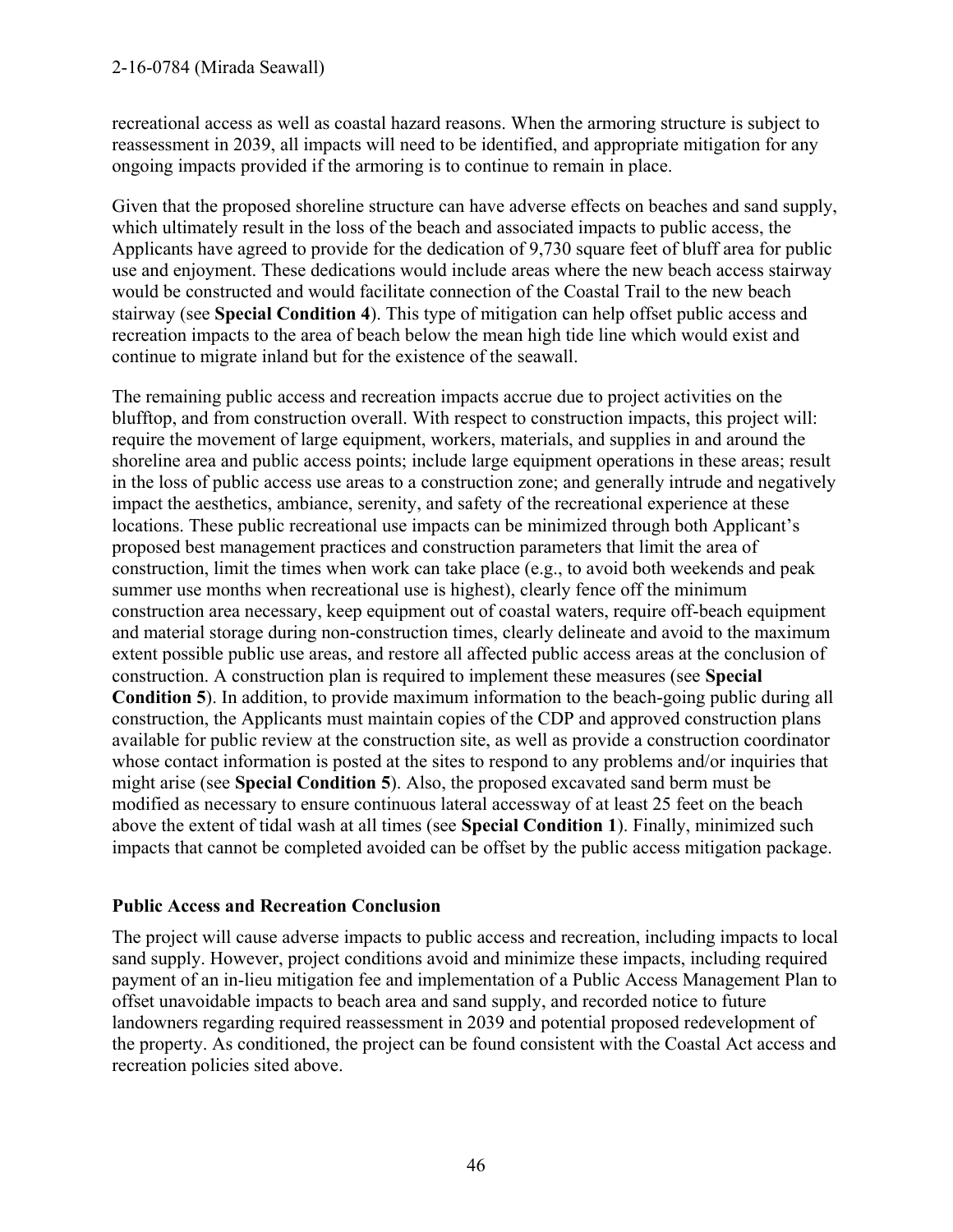# **F. PUBLIC VIEWS**

### **Applicable Policies**

Coastal Act Section 30251 states:

*30251. The scenic and visual qualities of coastal areas shall be considered and protected as a resource of public importance. Permitted development shall be sited and designed to protect views to and along the ocean and scenic coastal areas, to minimize the alteration of natural land forms, to be visually compatible with the character of surrounding areas, and, where feasible, to restore and enhance visual quality in visually degraded areas. New development in highly scenic areas such as those designated in the California Coastline Preservation and Recreation Plan prepared by the Department of Parks and Recreation and by local government shall be subordinate to the character of its setting.*

Coastal Act Section 30240(b), previously cited, also protects the aesthetics of beach recreation areas such as those located directly adjacent to and at the project site.

*30240(b). Development in areas adjacent to environmentally sensitive habitat areas and parks and recreation areas shall be sited and designed to prevent impacts which would significantly degrade those areas, and shall be compatible with the continuance of those habitat and recreation areas.* 

#### **Consistency Analysis**

The Coastal Act requires that development be sited and designed to protect public views to and along the ocean and scenic coastal areas, to minimize the alteration of natural landforms, and to be visually compatible with the character of surrounding areas. Although the proposed seawall introduces new massing into the viewshed as compared to the natural bluff face, the proposed project is the preferred alternative to any design that would incorporate a rock revetment, which would be more visually bulky and inevitably have a greater impact on visual resources. In addition, as proposed the wall will be sculpted and designed to approximate the look of natural bluffs in the vicinity. With this camouflaging, the project is designed to minimize to the extent possible visual impacts to the surrounding beach and coastal views.

At the same time, the seawall will result in an artificial concrete plane at the back of the beach/shoreline area that does not appear natural, and adversely impacts the public viewshed. Construction will also entail activities that will degrade the public view for its duration. Fortunately, the project area provides a rich palette for public view mitigation. Specifically, first, the camouflaging concrete surfacing must be applied and maintained, including up to current professional standards for same, for the seawall and the stairway. Second, the wave deflector needs to be eliminated, as it detracts from the camouflaging aesthetic, and this area instead made to conform to the concrete surfacing requirement. Third, and similarly, the proposed railing atop the seawall also emphasizes that this is an unnatural structure, and impedes through views otherwise. There is sufficient space between the trail and the seawall to act as an appropriate safety barrier, including given the existing wooden rope and pole barrier along its edge. Fourth,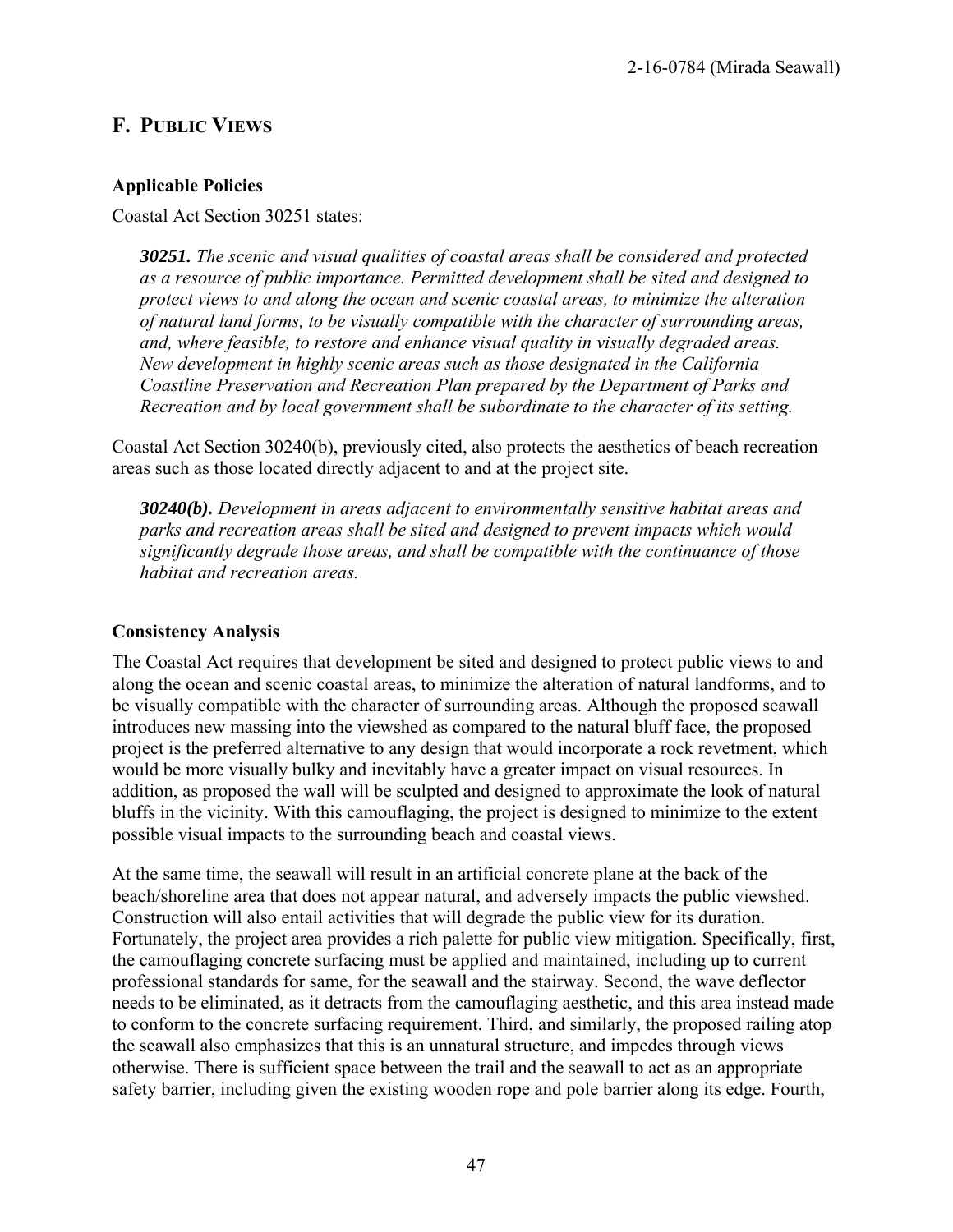#### 2-16-0784 (Mirada Seawall)

all drainage elements in the seawall need to be camouflaged (e.g., randomly spaced, hidden with overhanging or otherwise protruding sculpted concrete, etc.) so as to be hidden from view and/or inconspicuous as seen from the on top of the bluffs and the beach. Fifth, the riprap on the beach at the upcoast edge of the seawall shall be removed/restacked to provide an appropriate transition between the seawall and the upcoast riprap while limiting the amount of riprap on the beach for this purpose to the maximum feasible extent. This will help reduce areal coverage, but will also reduce unnatural rock massing in the back beach area, improving views. Sixth, the timber piles on the beach seaward of the proposed armoring (approximately 25 piles total, generally extending 3 to 9 feet above the sand) need to be removed from the beach area and properly disposed of to enhance views. And seventh, the Commission typically requires native noninvasive landscaping designed to cascade over the top of armoring projects to partially screen the top of such projects from public view and to provide a more natural edge to blufftop areas and the top of the wall as seen from above and below. Thus, all non-native and/or invasive plants in the Coastal Trail area between the trail and the seawall need to be removed, and noninvasive drought-tolerant native shoreline species planted in in the same area capable of providing screening of the armoring as well as enhanced viewshed associated with the trail and vertical accessway to ensure visual impacts are minimized. And the same applies to the new required overlook area north of the apartments. Such requirements are applied in this case to help soften the appearance of the approved armoring, ensuring that it blends more with surrounding areas, as well as to aid bluff stability and offset visual impacts otherwise. Provided such landscaping consists only of native, noninvasive blufftop plant species that are adapted to Half Moon Bay seaside locations and salt air, and provided all such landscaping is maintained in good growing conditions in such a way as to not block views from the Coastal Trail, landscape maintenance and other project requirements should help offset visual impacts and improve views of the project site as seen from the beach below and from the public access areas above. See **Special Condition 1** for incorporation of all project elements to avoid, lessen and mitigate for the aforementioned visual impacts.

In addition, a variety of fencing and barriers are present in the project area near the bluffs that detract from the public viewshed, and these can be modified to address visual impacts. For example, there is wire mesh fencing both up and downcoast of the apartments nearest the bluff, and a two-rope and wooden pole barrier just inland of that. Nearest the upcoast edge of the apartments is also some derelict wood fencing in the view. Then finally there is a lower wooden post and rope barrier along the edge of the Coastal Trail. All of the wire mesh fencing and the derelict wood fencing needs to be removed to improve views. Any remaining rope and wooden pole fencing shall be made consistent and to match the low existing wooden post and rope barrier along the edge of the Coastal Trail. Removal of such extraneous fencing in the public viewshed, and ensuring consistent rope and low wooden pole fencing throughout the project area, will also help offset some of the project's public view impacts. Again, see **Special Condition 1** for requirements regarding fencing.

Further, there exist certain private development associated with the driveway and the parking lot for the apartments in the public right-of-way and in the required public dedication area (i.e., from CDP 3-83-351) that adversely impact public space and public views (see **Exhibit 8**). These include posts and barriers similar to those described above. In order to recapture public space and offset project visual impacts, the private development in this area needs to be removed, and relocated onto the Applicants' private property, and the area restored to public purposes (e.g.,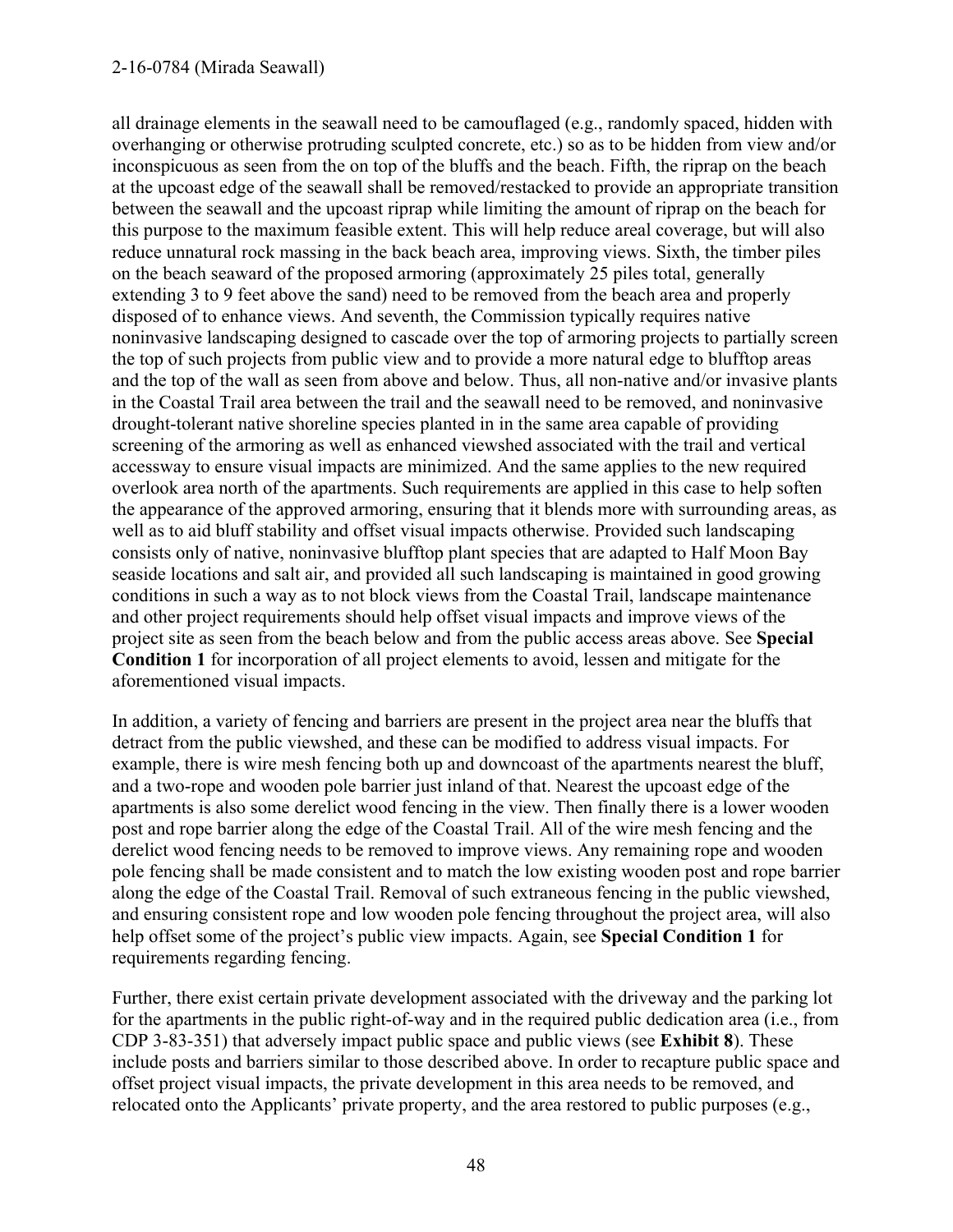bench, landscaped area, public pathway, etc.). A low wooden rope and pole barrier can continue to be present at the demarcation point between private and public property interest, but the public area needs to be cleared of such development and restored. See **Special Condition 1**.

Finally, all public access improvements are required to be sited and designed to maximize coastal view protection and minimize visual intrusion, including through use of materials appropriate to the shoreline context that blend with the natural environment and existing improvements in the area. In addition, all public access improvements and amenities described in **Special Conditions 1 and 2** are required to be regularly monitored to ensure that all elements are appropriately maintained in their approved state (see **Special Conditions 2, 7, and 8**).

As conditioned, the project can be found consistent with the above-cited Coastal Act visual resource policies.

# **G. MARINE RESOURCES**

### **Applicable Policies**

The Coastal Act protects the marine resources and habitat offshore of this site. Coastal Act Sections 30230 and 30231 provide:

*Section 30230. Marine resources shall be maintained, enhanced, and where feasible, restored. Special protection shall be given to areas and species of special biological or economic significance. Uses of the marine environment shall be carried out in a manner that will sustain the biological productivity of coastal waters and that will maintain healthy populations of all species of marine organisms adequate for long-term commercial, recreational, scientific, and educational purposes.* 

*Section 30231. The biological productivity and the quality of coastal waters, streams, wetlands, estuaries, and lakes appropriate to maintain optimum populations of marine organisms and for the protection of human health shall be maintained and, where feasible, restored through, among other means, minimizing adverse effects of waste water discharges and entrainment, controlling runoff, preventing depletion of ground water supplies and substantial interference with surface water flow, encouraging waste water reclamation, maintaining natural vegetation buffer areas that protect riparian habitats, and minimizing alteration of natural streams.* 

#### **Consistency Analysis**

Section 30230 and 30231 of the Coastal Act require that marine resources "be maintained, enhanced, and where feasible, restored." Further, uses of the marine environment must be carried out in a manner that will sustain the biological productivity of coastal waters and that will maintain healthy populations of all species of marine organisms adequate for long-term commercial, recreational, scientific, and educational purposes. The Commission recognizes the marine and recreational resources involved with the proposed project as sensitive coastal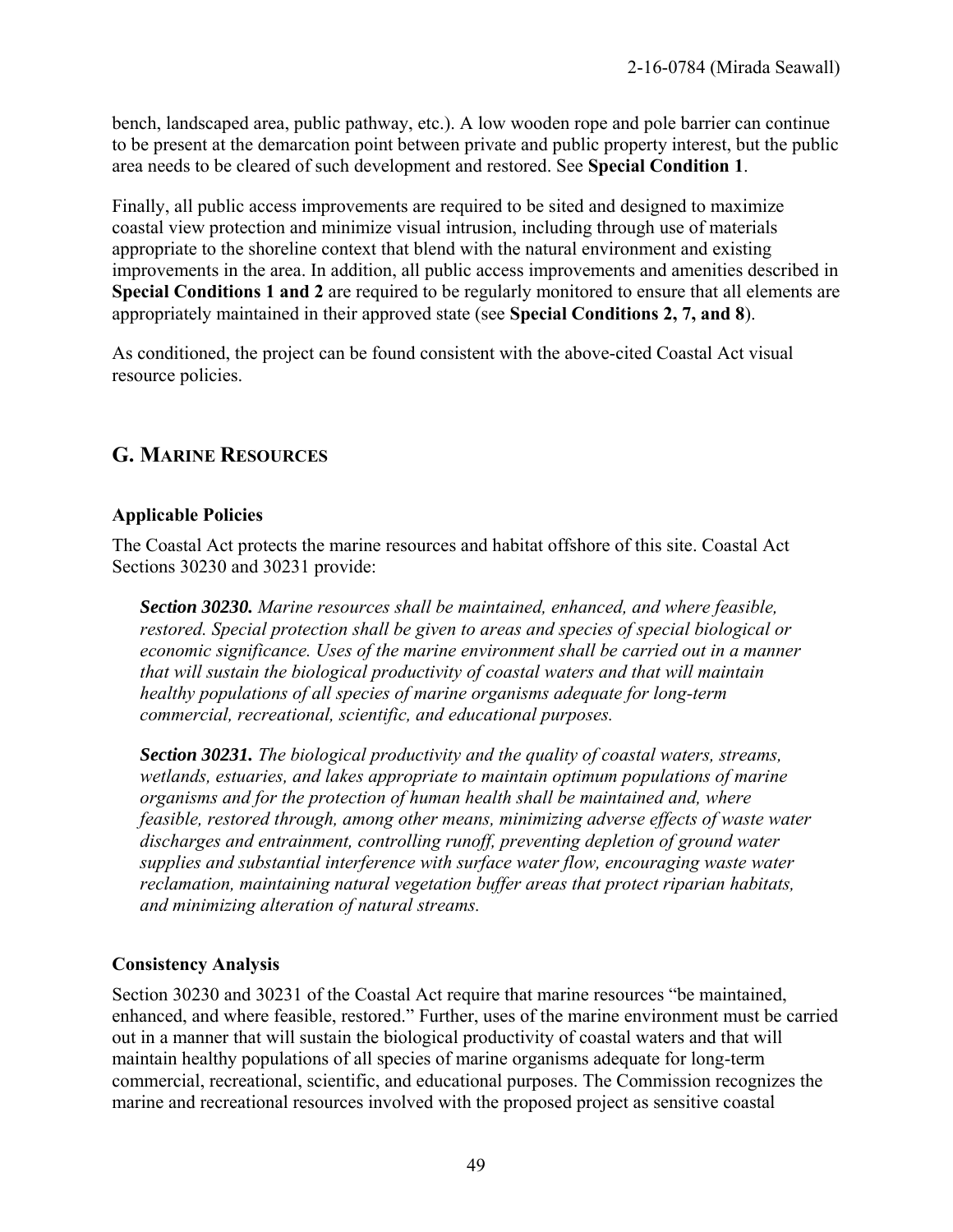resources that are of high state and federal importance.

Given the proposed project is located at the shoreline interface with the Pacific Ocean, there is the potential for impacts to marine resources. The project is conditioned to include construction methods typically required by the Commission to protect water quality and marine resources during armoring construction, including construction site housekeeping controls and procedures, the use of appropriate erosion and sediment controls, and a prohibition on equipment washing, refueling, or servicing on the beach (see **Special Condition 5**). To further protect marine resources and offshore habitat, **Special Condition 5** requires construction documents to be kept at the site for inspection, and also requires a construction coordinator to be available to respond to any inquiries that arise during construction.

As conditioned, the project can be found consistent with Coastal Act Sections 30230 and 30231 regarding protection of marine resources and offshore habitat.

# **H. OTHER AGENCY APPROVALS**

### **City of Half Moon Bay**

The project includes components that will occur in the City of Half Moon Bay. Accordingly, this approval is conditioned to ensure that the project (as conditioned and approved by this CDP) has received all necessary authorizations (or evidence that none are necessary) from the City (see **Special Condition 13**).

#### **State Parks**

The project includes components that will occur on State Parks property, and otherwise affect State Park resources. Accordingly, this approval is conditioned to ensure that the project (as conditioned and approved by this CDP) has received all necessary authorizations (or evidence that none are necessary) from State Parks (see **Special Condition 13**).

#### **California State Lands Commission**

The California State Lands Commission (CSLC) may require a lease or some other type of approval for the underlying armoring, and thus this permit is conditioned to require written evidence either of CSLC approval of the project or evidence that such approval is not required (see **Special Condition 13**).

### **Army Corps of Engineers**

The U.S. Army Corps of Engineers (ACOE) has regulatory authority over the proposed project under Section 10 of the Rivers and Harbors Act of 1899 (33 U.S.C. 1344) and Section 404 of the Clean Water Act. Section 10 of the Rivers and Harbors Act regulates the diking, filling and placement of structures in navigable waterways. Section 404 of the Clean Water Act regulates fill or discharge of materials into waters and ocean waters. Portions of the project may be located within ACOE jurisdiction and the use of equipment and machinery on the beach up to the high tide line also has the potential to impact these areas. Accordingly, this approval is conditioned to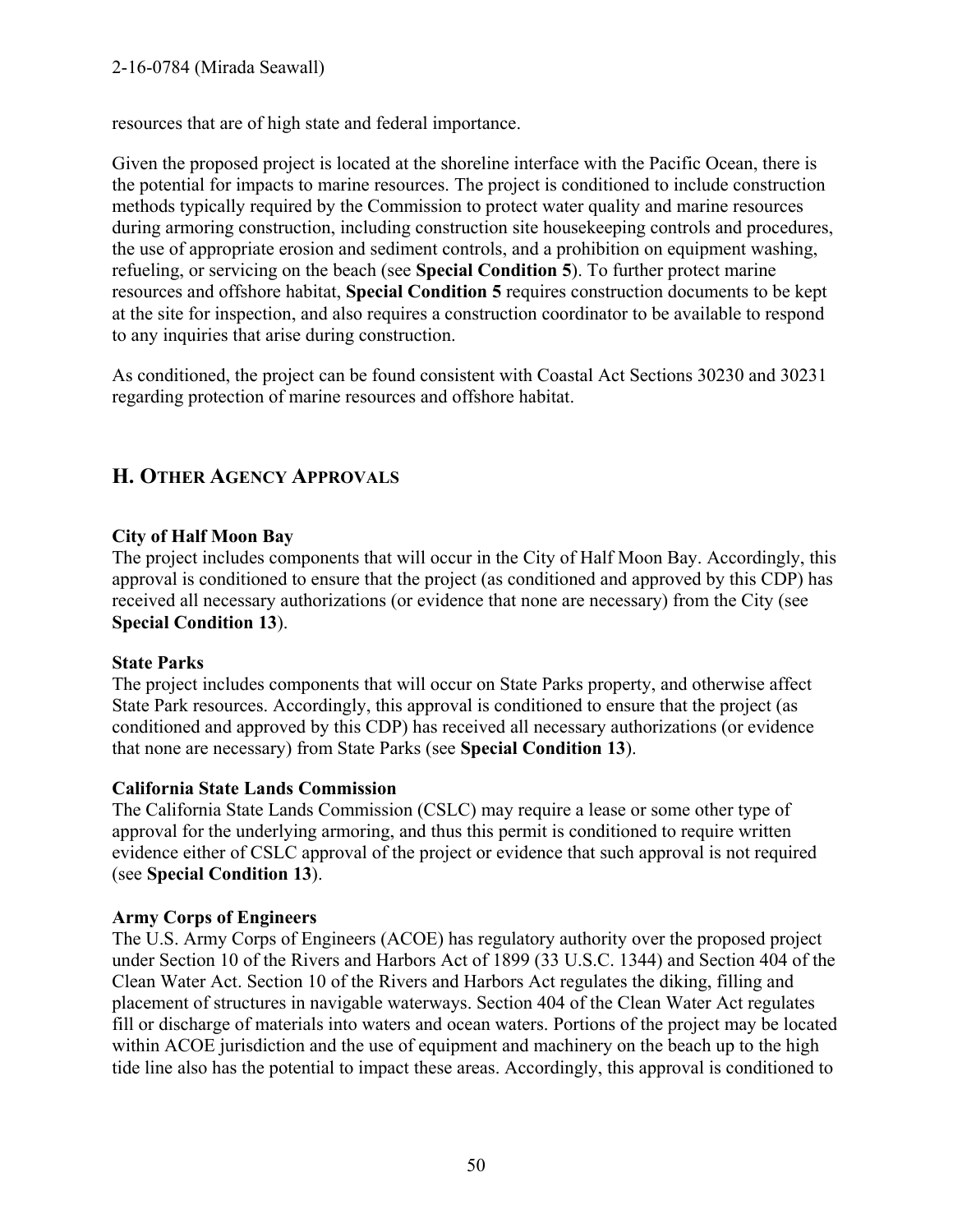ensure that the project (as conditioned and approved by this CDP) has received all necessary authorizations (or evidence that none are necessary) from ACOE (see **Special Condition 13**).

# **I. VIOLATION**

 $\overline{a}$ 

Violations of the Coastal Act exist on the subject property including, but not limited to, the unpermitted extension and expansion of a pre-coastal revetment to the north, south, and west of the existing 2 Mirada apartment building. Specifically, the pre-coastal revetment was extended to the south from the southern edge of the apartments by 30 feet in 1977 and 1978 through two ECDPs (M-77-1 and M-78-17) that never received required follow-up CDPs, and extended to the north approximately 80 feet through a City emergency permit in December of 1983 without the benefit of any Coastal Commission CDPs or ECDPs (which were required because the project was/is located in the Commission's retained CDP jurisdiction, and the City also did not have a certified LCP at the time). There is also evidence of additional work performed to the revetment including addition of rock, concrete blocks, and piers along the bluff in 1988 and 1990 as far north as the southern wing wall associated with the bridge over Arroyo de en Medio Creek and approximately 80 feet to the south of the southern edge of the apartments. This work was also conducted without CDPs. Further, the original CDP for the subdivision (CDP 3-83-351) required a public access staircase from Mirada Road to the beach. This staircase was never built in the originally approved location, but rather it was eventually installed approximately 200 feet south of the apartments without a CDP by State Parks in June of  $1999$ .<sup>31</sup> The revetment was further repaired and expanded in 1997 under Coastal Commission ECDP 1-97-069-G which also required a follow-up regular CDP.

An amendment to CDP 3-83-351 was approved in 1999 (CDP 1-97-022-A1) to formally authorize the repair and expansion of the revetment that occurred over the years, including the work conducted under ECDP 1-97-069-G and construction of the public access staircase. However, the Applicant failed to comply with prior-to-issuance conditions, the CDP was never issued, and ultimately authorization for the expanded revetment expired. Thus, all of the abovedescribed expansion and extension of the pre-coastal riprap is currently unpermitted (see **Exhibit 13** for illustrations of permitted versus unpermitted riprap fronting and to the north of the 2 Mirada apartment building).

More recently, in 2016 and 2017, the owners of the 2 Mirada apartments and the Casa Mira Homeowners Association received two ECDPs (ECDPs G-2-16-0045 and G-2-17-0046) to extend the revetment to the south. The current application is the required follow-up CDP to those ECDPs, albeit after the deadline for submittal. It was during the final stages of reviewing the subject follow-up CDP application that Commission staff discovered that CDP 1-97-022-A1 was never formally issued and that large section riprap on the property is still unpermitted.

 $31$  The staircase construction was paid for by the Applicant but was constructed by State Parks who at that time assumed responsibility to build and maintain the accessway. The staircase has since washed and eroded away and no longer exists.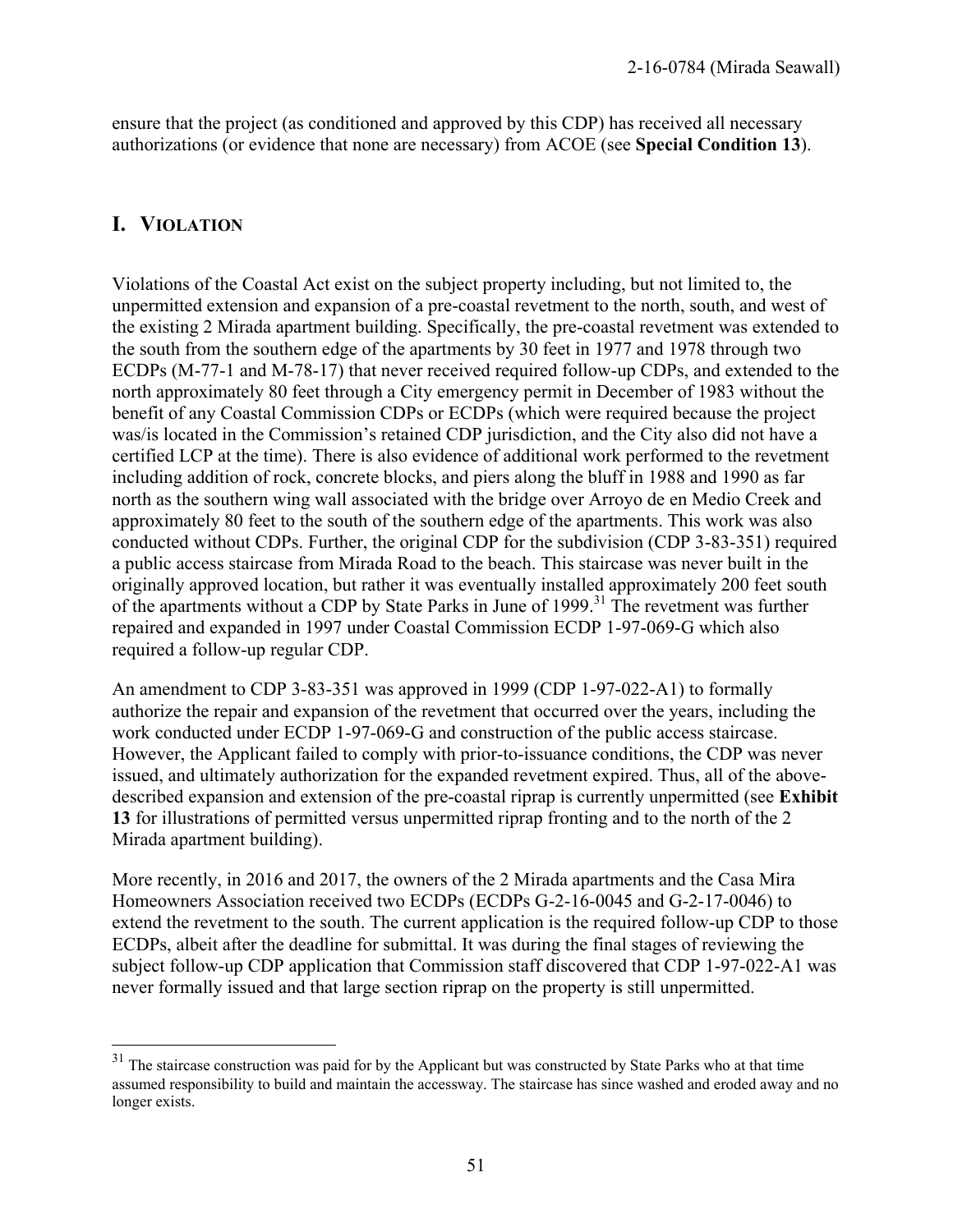There is not enough information at this time to determine if the unpermitted armoring to the north of the proposed project armoring is the least environmentally damaging alternative necessary to protect the existing principle structure at 2 Mirada Road. Neither the pre-coastal riprap nor the unpermitted riprap additions/extensions here are a part of the proposed project. Rather, the unpermitted riprap is the subject of an open enforcement investigation and both will be addressed separately and at a later date. Only the portion of the riprap installed temporarily via the recent ECDPs is pertinent to this CDP application, including as the Applicants here propose to remove it and install a tied-back shotcrete seawall in its place.

Although development has taken place prior to submission of this CDP application, consideration of this application by the Commission has been based solely upon the Chapter 3 policies of the Coastal Act. Commission review and action on this CDP does not constitute a waiver of any legal action with regard to the alleged violations, nor does it constitute an implied statement of the Commission's position regarding the legality of development, other than the development addressed herein, undertaken on the subject site without a CDP. Accordingly, the Applicants remains subject to enforcement action just as they were prior to this CDP approval for engaging in unpermitted development, unless and until they obtain CDP authorization for the unpermitted work to the rock revetment as discussed above.

# **J. OTHER**

### **Public Rights**

The area associated with this CDP application includes areas that are clearly public, as well as other areas historically used by the public, including the sandy beach and blufftop areas. Although the Commission has identified areas of public land and public use herein, the Commission here does not intend its action waive *any* public rights that may exist on the affected properties, including the area inland of the seawall and public access improvements. Thus, this approval is conditioned to make that clear, and to require the Applicants to agree and acknowledge same, including that these Applicants shall not use this CDP as evidence of a waiver of any public rights that may exist on these properties now or in the future (see **Special Condition 10**).

### **Future Permitting**

The Commission herein fully expects to review any future proposed development at and/or directly related to this project and/or project area, including to ensure continued compliance with the terms and conditions of this CDP through such future proposals, but also to ensure that the any such future proposed development can be understood in terms of same. Thus, any and all future proposed development at and/or directly related to this project, this project area, and/or this CDP shall require a new CDP or a CDP amendment that is processed through the Coastal Commission, unless the Executive Director determines a CDP or CDP amendment is not legally required (see **Special Condition 12**).

### **Disclosure**

The proposed project represents a unique set of facts, including with respect to the site's past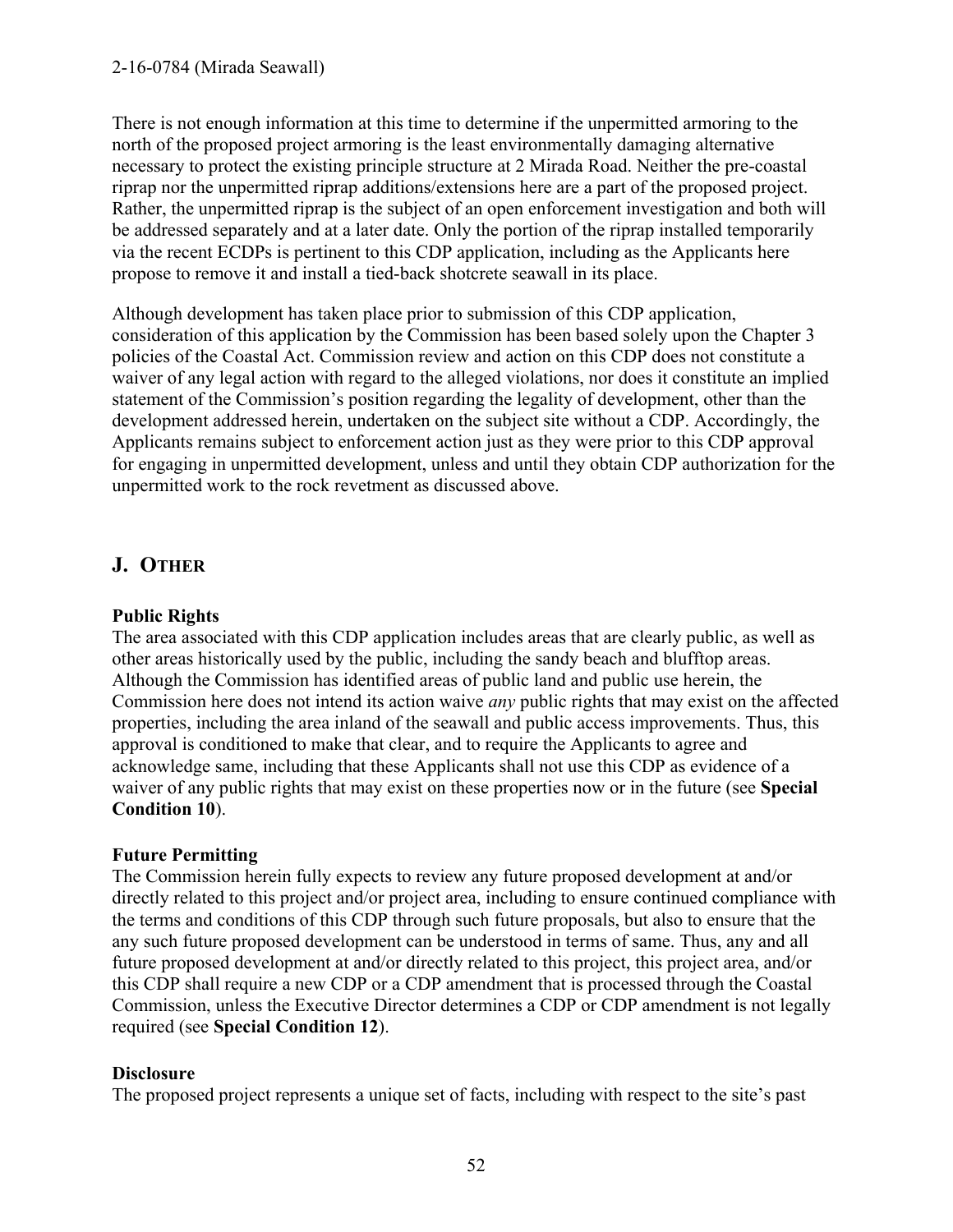history associated with prior CDPs. And this CDP includes important conditions reflecting the set of facts as they apply to this approval, including the required conditions of approval. In order to ensure that the terms and conditions of this approval are clear to these Applicants as well as any future owners, this approval requires that the CDP terms and conditions be recorded as covenants, codes, and restrictions against use and enjoyment of the property, and for them to be explicitly disclosed in all real estate transactions (see **Special Conditions 11 and 15**).

#### **Indemnification**

Coastal Act Section  $30620(c)(1)$  authorizes the Commission to require applicants to reimburse the Commission for expenses incurred in processing CDP applications. Thus, the Commission is authorized to require reimbursement for expenses incurred in defending its actions on the pending CDP applications in the event that the Commission's action is challenged by a party other than the Applicants. Therefore, consistent with Section 30620(c), the Commission imposes **Special Condition 14** requiring reimbursement for any costs and attorneys' fees that the Commission incurs in connection with the defense of any action brought by a party other than the Applicants challenging the approval or issuance of this CDP, or challenging any other aspect of its implementation, including with respect to condition compliance efforts (see **Special Condition 14**).

# **K. CALIFORNIA ENVIRONMENTAL QUALITY ACT (CEQA)**

Section 13096 of the California Code of Regulations requires that a specific finding be made in conjunction with CDP applications showing the application to be consistent with any applicable requirements of CEQA. Section 21080.5(d)(2)(A) of CEQA prohibits a proposed development from being approved if there are feasible alternatives or feasible mitigation measures available which would substantially lessen any significant adverse effect that the activity may have on the environment.

The City of Half Moon Bay, acting as lead agency, determined this project was exempt from discretionary approvals and would require only a ministerial building permit, therefore exempting it from CEQA requirements. The Coastal Commission's review and analysis of land use proposals has been certified by the Secretary of the Natural Resources Agency as being the functional equivalent of environmental review under CEQA. The preceding findings in this report have discussed the relevant coastal resource issues with the proposal, and the CDP conditions identify appropriate mitigations to avoid and/or lessen any potential for adverse impacts to said resources. Further, all public comments received to date have been addressed in the preceding findings, which are incorporated herein in their entirety by reference.

As such, there are no additional feasible alternatives or feasible mitigation measures available which would substantially lessen any significant adverse environmental effects which approval of the proposed project, as conditioned, would have on the environment within the meaning of CEQA. Thus, if so conditioned, the proposed project will not result in any significant environmental effects for which feasible mitigation measures have not been employed consistent with CEQA Section 21080.5(d)(2)(A).